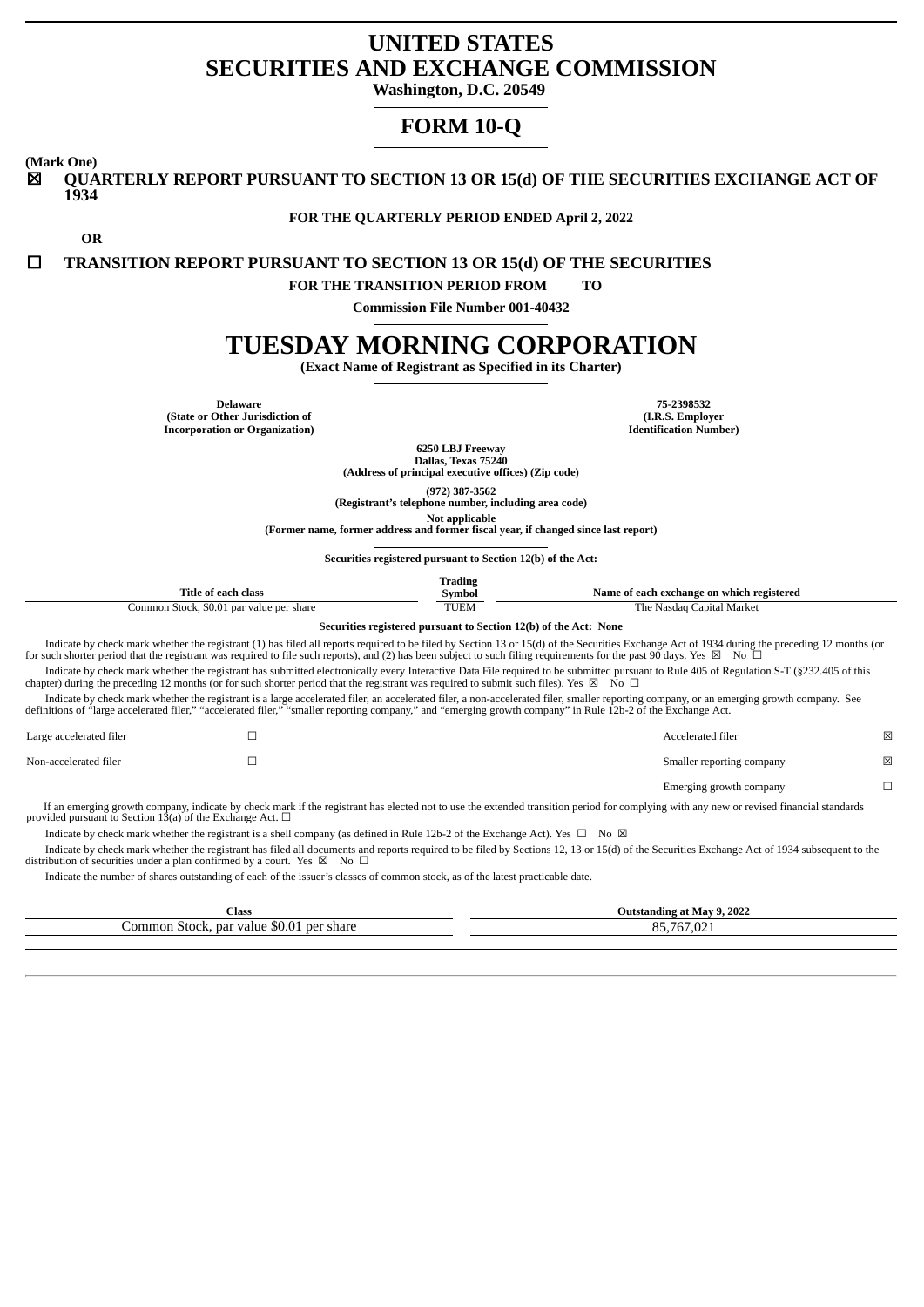# **Table of Contents**

| PART I.           |                                                                                                                                   | 4  |
|-------------------|-----------------------------------------------------------------------------------------------------------------------------------|----|
|                   | <b>FINANCIAL INFORMATION</b>                                                                                                      |    |
| ITEM 1.           | <b>Condensed Financial Statements (Unaudited)</b>                                                                                 | 4  |
|                   | Condensed Consolidated Balance Sheets as of April 2, 2022 and June 30, 2021                                                       | 4  |
|                   | Condensed Consolidated Statements of Operations for the Three and Nine Months Ended April 2, 2022 and March 31, 2021              | 5  |
|                   | Condensed Consolidated Statements of Stockholders' Equity for the Three and Nine Months Ended April 2, 2022 and March 31,<br>2021 | 6  |
|                   | Condensed Consolidated Statements of Cash Flows for the Nine Months Ended April 2, 2022 and March 31, 2021                        | 7  |
|                   | <b>Notes to Condensed Consolidated Financial Statements (Unaudited)</b>                                                           | 8  |
| ITEM 2.           | <b>Management's Discussion and Analysis of Financial Condition and Results of Operations</b>                                      | 24 |
| ITEM 3.           | <b>Quantitative and Qualitative Disclosures About Market Risk</b>                                                                 | 32 |
| ITEM 4.           | <b>Controls and Procedures</b>                                                                                                    | 32 |
| PART II.          | <b>OTHER INFORMATION</b>                                                                                                          | 33 |
| ITEM 1.           | <b>Legal Proceedings</b>                                                                                                          | 33 |
| ITEM 1A.          | <b>Risk Factors</b>                                                                                                               | 33 |
| ITEM 6.           | <b>Exhibits</b>                                                                                                                   | 34 |
| <b>SIGNATURES</b> |                                                                                                                                   | 35 |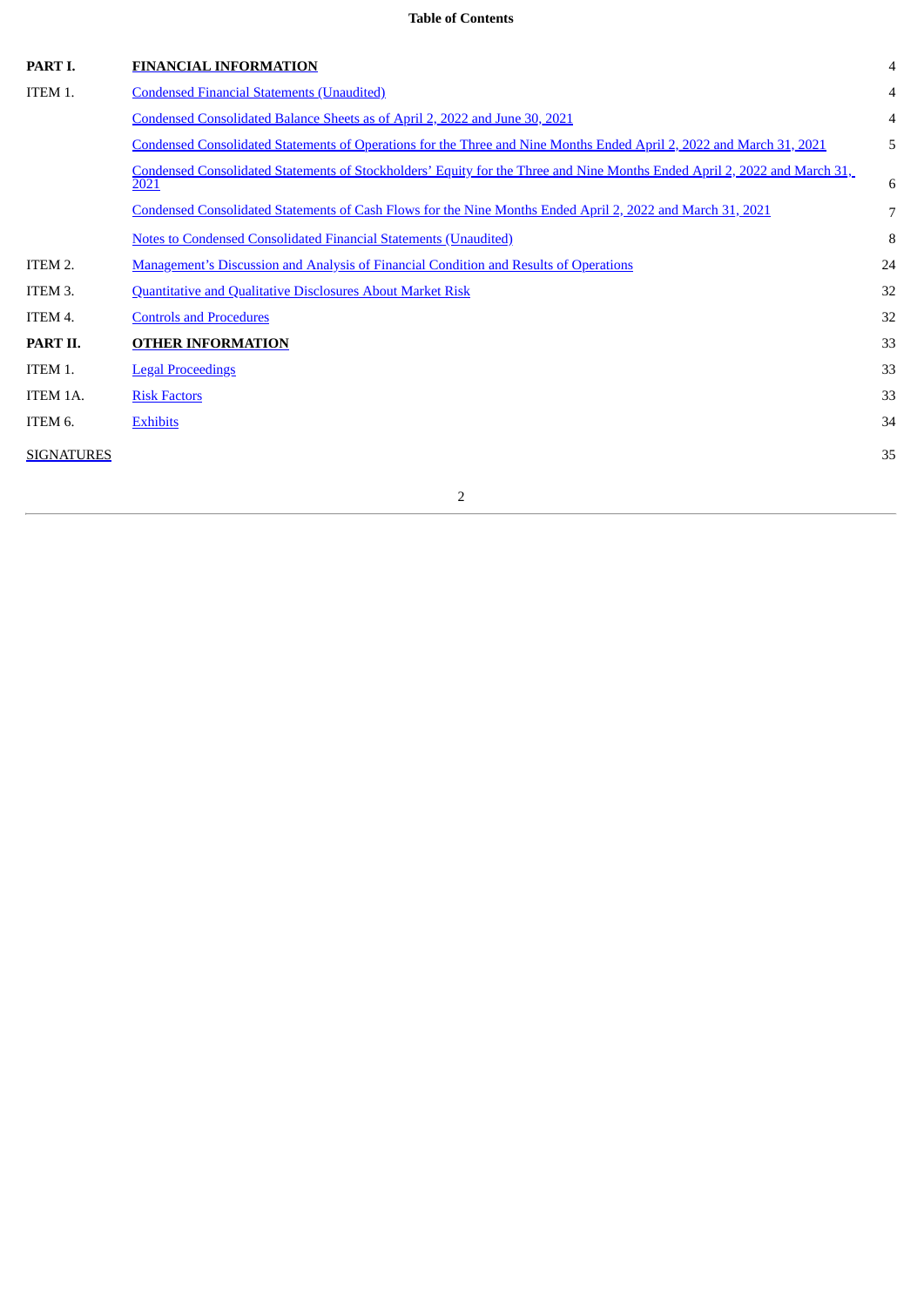#### **Forward-Looking Statements**

This Form 10-Q contains forward looking statements within the meaning of the federal securities laws and the Private Securities Litigation Reform Act of 1995, which are based on management's current expectations, estimates and projections. These statements may be found throughout this Form 10-Q, particularly under the heading "Management's Discussion and Analysis of Financial Condition and Results of Operations," among others. Forward looking statements typically are identified by the use of terms such as "may," "will," "should," "expect," "anticipate," "believe," "estimate," "intend" and similar words, although some forward looking statements are expressed differently. You should consider statements that contain these words or words that state other "forward looking" information carefully because they describe our current expectations, plans, strategies and goals and our beliefs concerning future business conditions, future results of operations, future financial positions, and our current business outlook. Forward looking statements also include statements regarding the Company's strategy, future operations, performance and prospects, sales and growth expectations, our liquidity, capital expenditure plans, future store openings and closings, our inventory management plans and merchandising and marketing strategies.

The terms "Tuesday Morning," "the Company," "we," "us," and "our" as used in this Form 10-Q refer to Tuesday Morning Corporation and its *subsidiaries.*

Reference is hereby made to the Company's filings with the Securities and Exchange Commission, including, but not limited to, "Item 1A. Risk Factors" of the Company's most Annual Report on Form 10-K for the fiscal year ended June 30, 2021, for examples of risks, uncertainties and events that could cause our actual results to differ materially from the expectations expressed in our forward-looking statements. These risks, uncertainties and events also include, but are not limited to, the following: the effects and length of the COVID-19 pandemic; changes in economic and political conditions which may adversely affect consumer spending; our ability to identify and respond to changes in consumer trends and preferences; our ability to mitigate reductions of customer traffic in shopping centers where our stores are located; increases in the cost or a disruption in the flow of our products, including the extent and duration of the ongoing impacts to domestic and international supply chains from the COVID-19 pandemic; impacts to general economic conditions and supply chains from the disruption in Europe: impacts of inflation and increasing interest rates; our ability to continuously attract buying opportunities for offprice merchandise and anticipate consumer demand; our ability to obtain merchandise on varying payment terms; our ability to successfully manage our inventory balances profitably; our ability to effectively manage our supply chain operations; loss of, disruption in operations of, or increased costs in the operation of our distribution center facility; our ability to generate sufficient cash flows, maintain compliance with our debt agreements and continue to access the capital markets; unplanned loss or departure of one or more members of our senior management or other key management; increased or new competition; our ability to maintain and protect our information technology systems and technologies and related improvements to support our growth; increases in fuel prices and changes in transportation industry regulations or conditions; changes in federal tax policy including tariffs; the success of our marketing, advertising and promotional efforts; our ability to attract, train and retain quality employees in appropriate numbers, including key employees and management; increased variability due to seasonal and quarterly fluctuations; our ability to protect the security of information about our business and our customers, suppliers, business partners and employees; our ability to comply with existing, changing and new government regulations; our ability to manage risk to our corporate reputation from our customers, employees and other third parties; our ability to manage litigation risks from our customers, employees and other third parties; our ability to manage risks associated with product liability claims and product recalls; the impact of adverse local conditions, natural disasters and other events; our ability to manage the negative effects of inventory shrinkage; our ability to manage exposure to unexpected costs related to our insurance programs; increased costs or exposure to fraud or theft resulting from payment card industry related risk and requlations; our ability to meet all applicable requirements for continued listing of our common stock on The Nasdaq Stock Market, including the minimum bid requirement of \$1.00 per share, and our ability to maintain an effective system of internal controls over financial reporting. The Company's filings with *the SEC are available at the SEC's web site at www.sec.gov.*

The forward-looking statements made in this Form 10-Q relate only to events as of the date on which the statements were made. Except as may be required by law, the Company disclaims obligations to update any forward-looking statements to reflect events and circumstances after the date on which the statements were made or to reflect the occurrence of unanticipated events. Investors are cautioned not to place undue reliance on any forward-looking *statements.*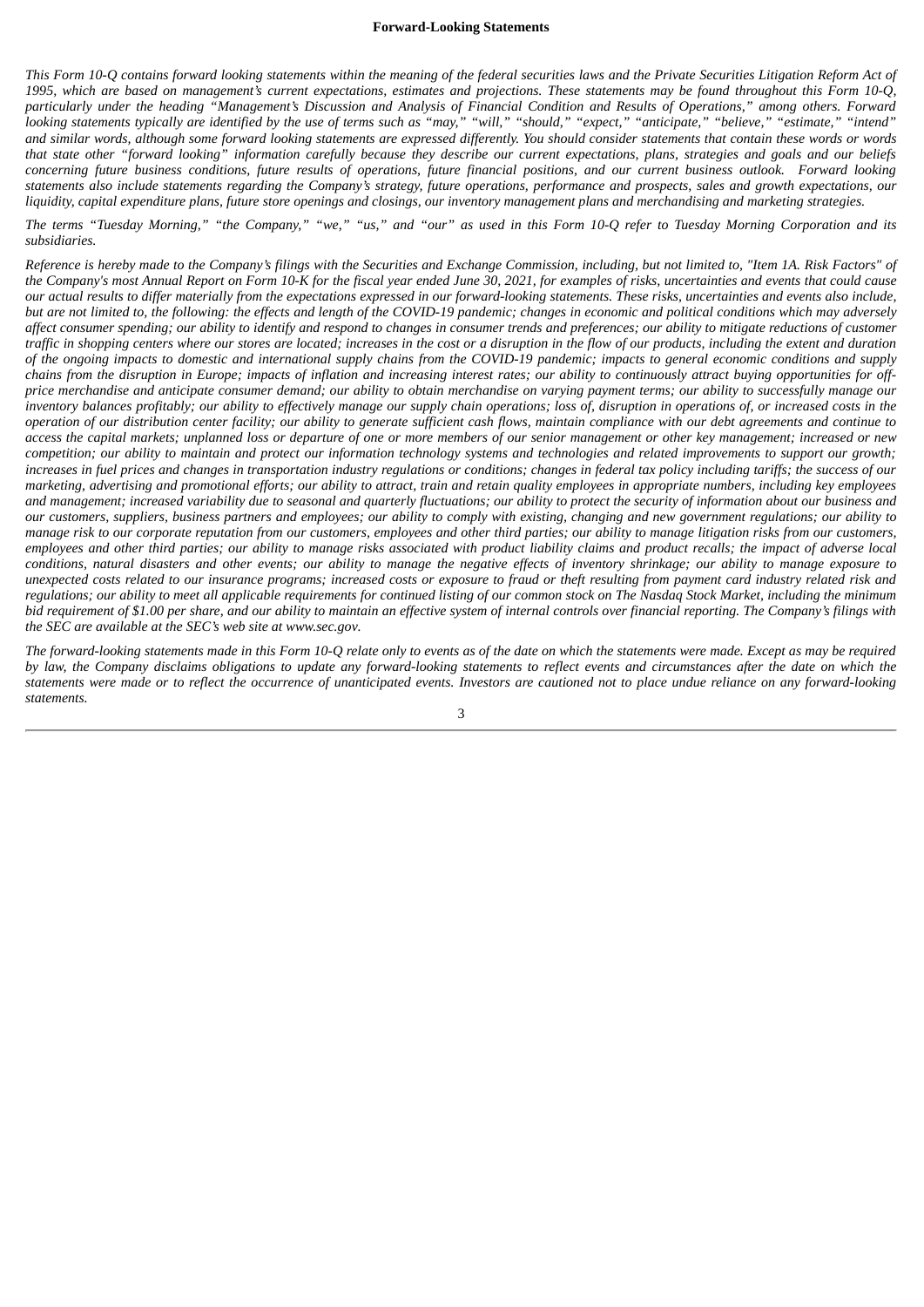# **PART I — FINANCIAL INFORMATION**

#### **Tuesday Morning Corporation Condensed Consolidated Balance Sheets (unaudited) (In thousands, except share and per share data)**

<span id="page-3-2"></span><span id="page-3-1"></span><span id="page-3-0"></span>

|                                                                                                                                                                                                               | April 2,<br>2022 | <b>June 30,</b><br>2021 |
|---------------------------------------------------------------------------------------------------------------------------------------------------------------------------------------------------------------|------------------|-------------------------|
| <b>ASSETS</b>                                                                                                                                                                                                 |                  |                         |
| Current assets:                                                                                                                                                                                               |                  |                         |
| Cash and cash equivalents                                                                                                                                                                                     | \$<br>8,457      | \$<br>6,534             |
| Restricted cash                                                                                                                                                                                               |                  | 22,321                  |
| Inventories                                                                                                                                                                                                   | 176,650          | 145,075                 |
| Prepaid expenses                                                                                                                                                                                              | 5,073            | 5,486                   |
| Other current assets                                                                                                                                                                                          | 1,862            | 3,385                   |
| <b>Total Current Assets</b>                                                                                                                                                                                   | 192,042          | 182,801                 |
| Property and equipment, net                                                                                                                                                                                   | 30,365           | 37,784                  |
| Operating lease right-of-use assets                                                                                                                                                                           | 162,320          | 193,244                 |
| Deferred financing costs                                                                                                                                                                                      | 1,816            | 2,459                   |
| Other assets                                                                                                                                                                                                  | 1,641            | 1,596                   |
| <b>Total Assets</b>                                                                                                                                                                                           | \$<br>388,184    | \$<br>417,884           |
| <b>LIABILITIES AND STOCKHOLDERS' EQUITY</b>                                                                                                                                                                   |                  |                         |
| <b>Current liabilities:</b>                                                                                                                                                                                   |                  |                         |
| Accounts payable                                                                                                                                                                                              | \$<br>42,950     | \$<br>45.930            |
| <b>Accrued liabilities</b>                                                                                                                                                                                    | 39,082           | 46,454                  |
| Operating lease liabilities                                                                                                                                                                                   | 54,165           | 54,632                  |
| <b>Total Current Liabilities</b>                                                                                                                                                                              | 136,197          | 147,016                 |
|                                                                                                                                                                                                               |                  |                         |
| Operating lease liabilities - non-current                                                                                                                                                                     | 120,711          | 156,240                 |
| Borrowings under revolving credit facility                                                                                                                                                                    | 54,077           | 12,000                  |
| Long term debt (see Note 3 for amounts due to related parties)                                                                                                                                                | 29,531           | 26,374                  |
| Asset retirement obligation - non-current                                                                                                                                                                     | 1,056            | 1,021                   |
| Other liabilities - non-current                                                                                                                                                                               | 607              | 3,432                   |
| <b>Total Liabilities</b>                                                                                                                                                                                      | 342,179          | 346,083                 |
| Commitments and contingencies                                                                                                                                                                                 |                  |                         |
| Stockholders' equity:                                                                                                                                                                                         |                  |                         |
| Preferred stock, par value \$0.01 per share, authorized 10,000,000 shares;                                                                                                                                    |                  |                         |
| none issued or outstanding                                                                                                                                                                                    |                  |                         |
| Common stock, par value \$0.01 per share, authorized 200,000,000 shares;<br>87,536,863 shares issued and 85,732,726 shares outstanding at<br>April 2, 2022 and 87,988,233 shares issued and 86,204,572 shares |                  |                         |
| outstanding at June 30, 2021                                                                                                                                                                                  | 858              | 862                     |
| Additional paid-in capital                                                                                                                                                                                    | 310,566          | 305,498                 |
| Retained deficit                                                                                                                                                                                              | (258, 607)       | (227, 747)              |
| Less: 1,783,661 common shares in treasury, at cost, at April 2, 2022<br>and at June 30, 2021, respectively                                                                                                    | (6,812)          | (6,812)                 |
| Total Stockholders' Equity                                                                                                                                                                                    | 46,005           | 71,801                  |
| Total Liabilities and Stockholders' Equity                                                                                                                                                                    | \$<br>388,184    | \$<br>417,884           |

The accompanying notes are an integral part of these unaudited condensed consolidated financial statements.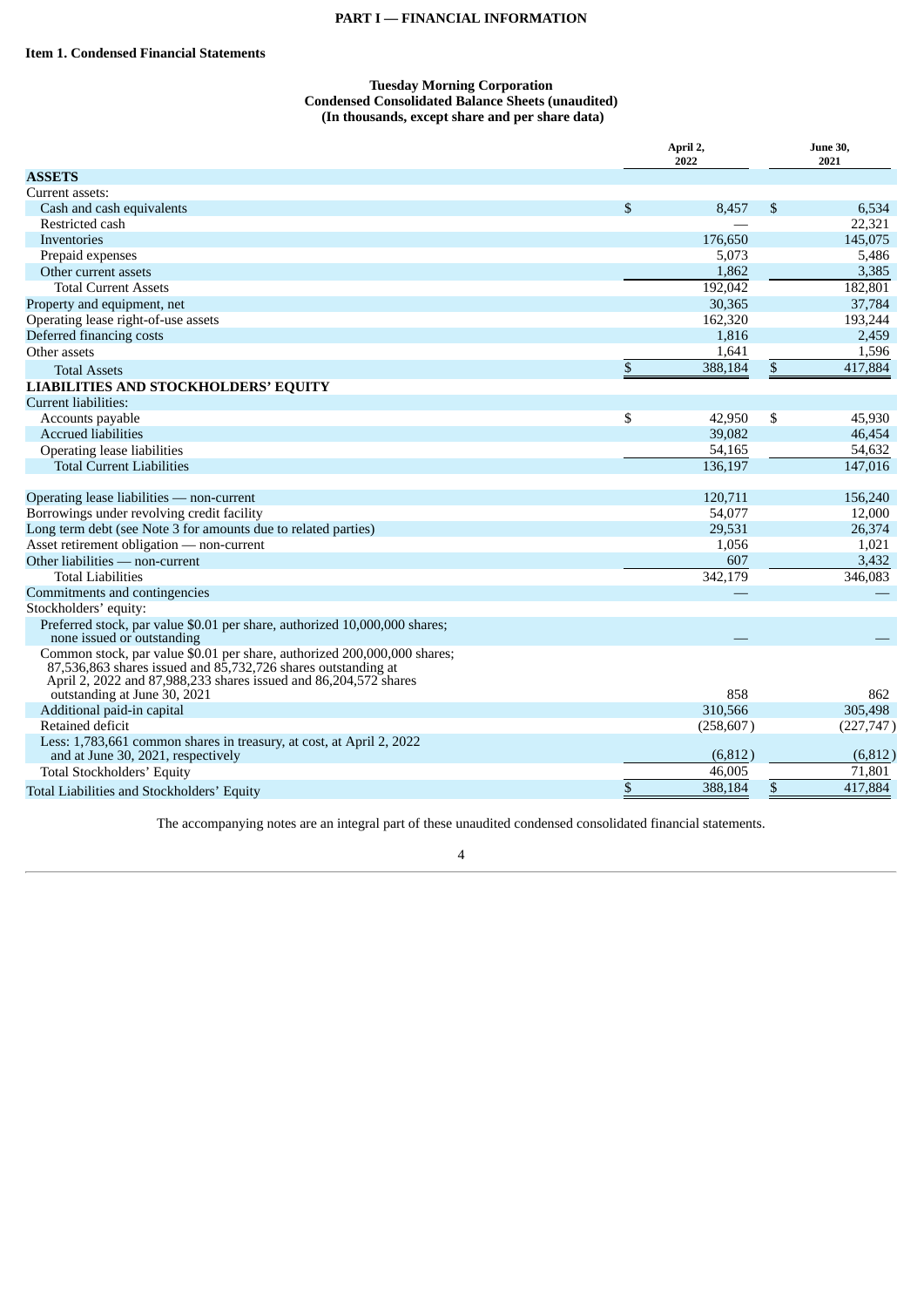## **Tuesday Morning Corporation Condensed Consolidated Statements of Operations (unaudited) (In thousands, except per share data)**

<span id="page-4-0"></span>

|                                                                              |              | <b>Three Months Ended</b> |              |                   | <b>Nine Months Ended</b> |                  |              |                   |  |
|------------------------------------------------------------------------------|--------------|---------------------------|--------------|-------------------|--------------------------|------------------|--------------|-------------------|--|
|                                                                              |              | April 2,<br>2022          |              | March 31,<br>2021 |                          | April 2,<br>2022 |              | March 31,<br>2021 |  |
| Net sales                                                                    | $\mathbf{s}$ | 159,621                   | $\mathbf{s}$ | 153,345           | $\mathbb{S}$             | 587,875          | $\mathbb{S}$ | 513,516           |  |
| Cost of sales                                                                |              | 120,700                   |              | 105,145           |                          | 426,396          |              | 354,192           |  |
| Gross margin                                                                 |              | 38,921                    |              | 48,200            |                          | 161,479          |              | 159,324           |  |
| Selling, general and administrative expenses                                 |              | 55,568                    |              | 59,183            |                          | 183,507          |              | 184,600           |  |
| Restructuring, impairment and abandonment charges                            |              | (278)                     |              | 1,047             |                          | 2,588            |              | 7,554             |  |
| Operating loss before interest, reorganization and other<br>income/(expense) |              | (16,369)                  |              | (12,030)          |                          | (24, 616)        |              | (32, 830)         |  |
| Other income/(expense):                                                      |              |                           |              |                   |                          |                  |              |                   |  |
| Interest expense                                                             |              | (1,919)                   |              | (1,409)           |                          | (5,520)          |              | (6,676)           |  |
| Reorganization items, net                                                    |              | 128                       |              | (23,597)          |                          | (923)            |              | 62,169            |  |
| Other income/(expense), net                                                  |              | 78                        |              | 89                |                          | 210              |              | (104)             |  |
| Other income/(expense) total                                                 |              | (1,713)                   |              | (24, 917)         |                          | (6,233)          |              | 55,389            |  |
| Earnings/(loss) before income taxes                                          |              | (18,082)                  |              | (36, 947)         |                          | (30, 849)        |              | 22,559            |  |
| Income tax expense                                                           |              | 69                        |              | 172               |                          | 11               |              | 715               |  |
| Net earnings/(loss)                                                          |              | (18, 151)                 | S            | (37, 119)         | S                        | (30, 860)        | \$.          | 21,844            |  |
| <b>Earnings Per Share</b>                                                    |              |                           |              |                   |                          |                  |              |                   |  |
| Net earnings/(loss) per common share:                                        |              |                           |              |                   |                          |                  |              |                   |  |
| <b>Basic</b>                                                                 | \$           | (0.21)                    | \$           | $(0.55)$ \$       |                          | $(0.36)$ \$      |              | 0.41              |  |
| <b>Diluted</b>                                                               | \$           | (0.21)                    | \$           | (0.55)            | <b>S</b>                 | $(0.36)$ \$      |              | 0.41              |  |
| Weighted average number of common shares:                                    |              |                           |              |                   |                          |                  |              |                   |  |
| <b>Basic</b>                                                                 |              | 85,097                    |              | 67,584            |                          | 84,695           |              | 52,741            |  |
| <b>Diluted</b>                                                               |              | 85,097                    |              | 67,584            |                          | 84,695           |              | 52,741            |  |

The accompanying notes are an integral part of these unaudited condensed consolidated financial statements.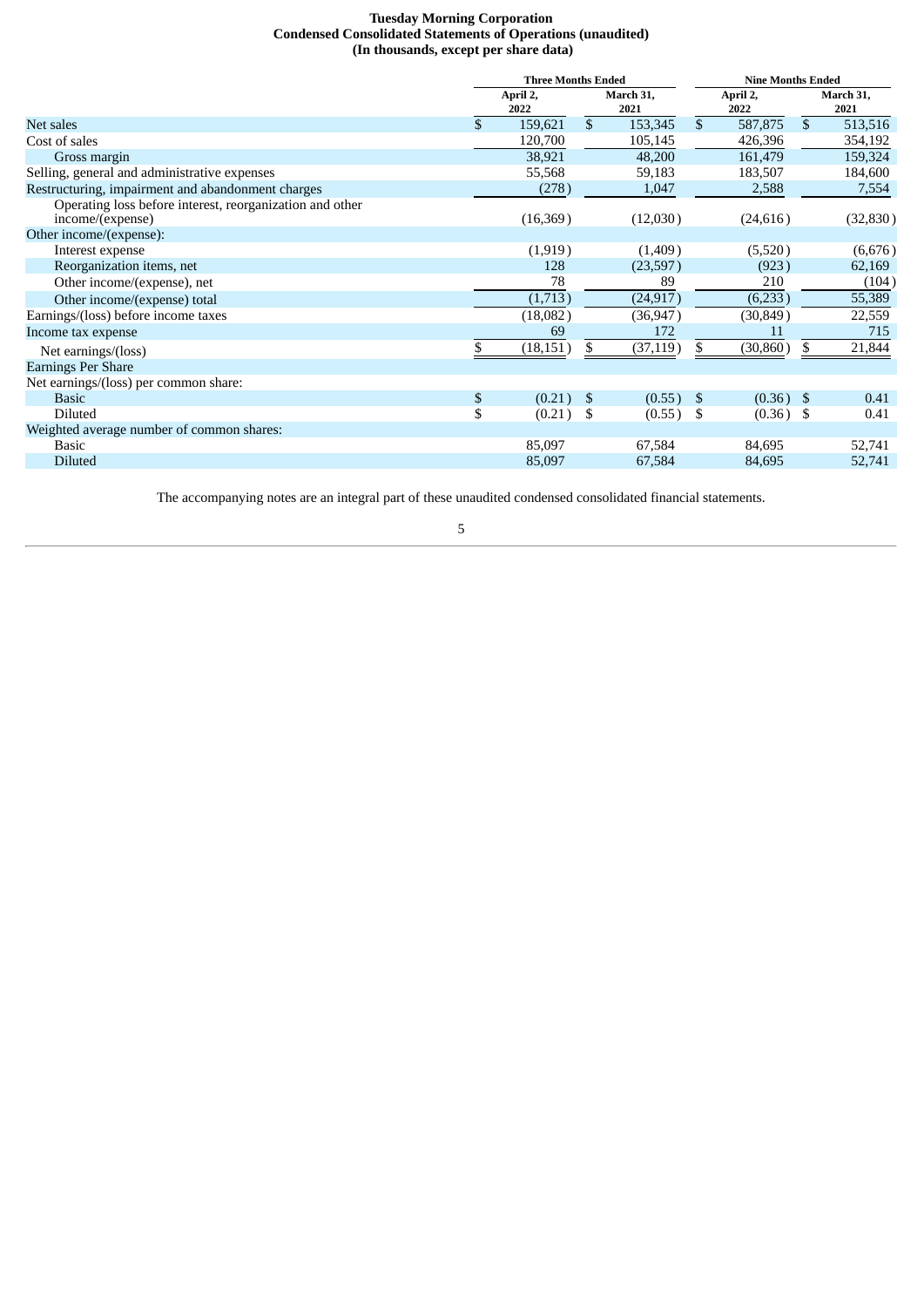# **Tuesday Morning Corporation Condensed Consolidated Statements of Stockholders' Equity (unaudited) (In thousands)**

<span id="page-5-0"></span>

|                                                                                                       | <b>Common Stock</b> |     |        |    | <b>Additional</b><br>Paid-In |     | <b>Retained</b> |     | <b>Treasury</b> |    | <b>Total</b><br><b>Stockholders'</b> |
|-------------------------------------------------------------------------------------------------------|---------------------|-----|--------|----|------------------------------|-----|-----------------|-----|-----------------|----|--------------------------------------|
|                                                                                                       | <b>Shares</b>       |     | Amount |    | Capital                      |     | <b>Deficit</b>  |     | Stock           |    | <b>Equity</b>                        |
| <b>Balance at June 30, 2021</b>                                                                       | 86,205              | \$. | 862    | S. | 305,498                      | SS. | $(227,747)$ \$  |     | $(6,812)$ \$    |    | 71,801                               |
| Net loss                                                                                              |                     |     |        |    |                              |     | (14, 603)       |     |                 |    | (14, 603)                            |
| Share-based compensation                                                                              |                     |     |        |    | 1,155                        |     |                 |     |                 |    | 1,155                                |
| Shares issued or canceled in connection with<br>employee stock incentive plans and related tax effect | (434)               |     | (4)    |    | 455                          |     |                 |     |                 |    | 451                                  |
| <b>Balance at September 30, 2021</b>                                                                  | 85,771              |     | 858    |    | 307,108                      |     | (242, 350)      |     | (6,812)         |    | 58,804                               |
| Net earnings                                                                                          |                     |     |        |    |                              |     | 1,894           |     |                 |    | 1,894                                |
| Share-based compensation                                                                              |                     |     |        |    | 1,833                        |     |                 |     |                 |    | 1,833                                |
| Shares issued or canceled in connection with<br>employee stock incentive plans and related tax effect | (6)                 |     |        |    |                              |     |                 |     |                 |    |                                      |
| <b>Balance at December 31, 2021</b>                                                                   | 85,765              |     | 858    |    | 308,941                      | \$  | (240, 456)      | \$. | (6,812)         | -S | 62,531                               |
| Net loss                                                                                              |                     |     |        |    |                              |     | (18, 151)       |     |                 |    | (18, 151)                            |
| Share-based compensation                                                                              |                     |     |        |    | 1,678                        |     |                 |     |                 |    | 1,678                                |
| Shares issued or canceled in connection with<br>employee stock incentive plans and related tax effect |                     |     |        |    | (53)                         |     |                 |     |                 |    | (53)                                 |
| <b>Balance at April 2, 2022</b>                                                                       | 85,767              |     | 858    |    | 310,566                      |     | (258, 607)      |     | (6,812)         |    | 46,005                               |
|                                                                                                       |                     |     |        |    |                              |     |                 |     |                 |    |                                      |

|                                                                                                       | <b>Common Stock</b> |    |               | <b>Additional</b><br>Paid-In |   | Retained       |    | <b>Treasury</b> |   | <b>Total</b><br>Stockholders' |
|-------------------------------------------------------------------------------------------------------|---------------------|----|---------------|------------------------------|---|----------------|----|-----------------|---|-------------------------------|
|                                                                                                       | <b>Shares</b>       |    | <b>Amount</b> | Capital                      |   | <b>Deficit</b> |    | Stock           |   | Equity                        |
| <b>Balance at June 30, 2020</b>                                                                       | 47,341              |    | 455           | 244,021                      |   | (230, 729)     | S. | $(6,812)$ \$    |   | 6,935                         |
| Net earnings                                                                                          |                     |    |               |                              |   | 18,624         |    |                 |   | 18,624                        |
| Share-based compensation                                                                              |                     |    |               | 428                          |   |                |    |                 |   | 428                           |
| Shares issued or canceled in connection with<br>employee stock incentive plans and related tax effect | (490)               |    | (5)           | 5                            |   |                |    |                 |   |                               |
| <b>Balance at September 30, 2020</b>                                                                  | 46,851              | S. | 450           | 244,454                      | S | (212, 105)     | \$ | (6,812)         | S | 25,987                        |
| Net earnings                                                                                          |                     |    |               |                              |   | 40,339         |    |                 |   | 40,339                        |
| Share-based compensation                                                                              |                     |    |               | 315                          |   |                |    |                 |   | 315                           |
| Shares issued or canceled in connection with<br>employee stock incentive plans and related tax effect | (5)                 |    |               |                              |   |                |    |                 |   |                               |
| <b>Balance at December 31, 2020</b>                                                                   | 46,846              |    | 450           | 244.769                      |   | (171,766)      |    | (6,812)         |   | 66,641                        |
| Net loss                                                                                              |                     |    |               |                              |   | (37, 119)      |    |                 |   | (37, 119)                     |
| Share-based compensation                                                                              |                     |    |               | 409                          |   |                |    |                 |   | 409                           |
| Shares issued in connection with rights offering                                                      | 38,182              |    | 382           | 58,607                       |   |                |    |                 |   | 58,989                        |
| Shares issued or canceled in connection with<br>employee stock incentive plans and related tax effect | 1,167               |    |               | 13                           |   |                |    |                 |   | 13                            |
| <b>Balance at March 31, 2021</b>                                                                      | 86,195              |    | 832           | 303,798                      |   | (208, 885)     |    | (6,812)         |   | 88,933                        |

The accompanying notes are an integral part of these unaudited condensed consolidated financial statements.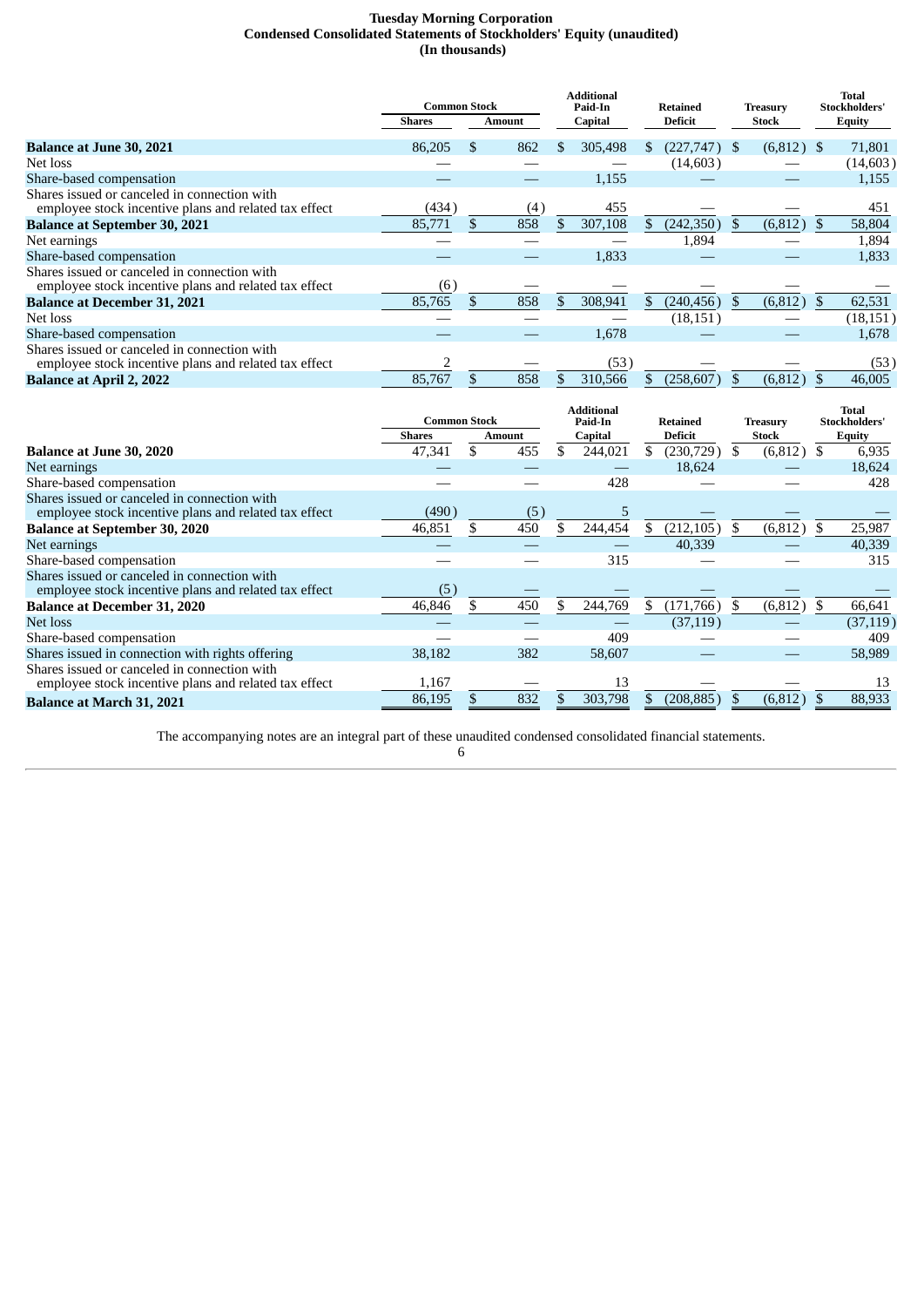# **Tuesday Morning Corporation Condensed Consolidated Statements of Cash Flows (unaudited) (In thousands)**

<span id="page-6-0"></span>

|                                                                                        |    | <b>Nine Months Ended</b> |      |                   |
|----------------------------------------------------------------------------------------|----|--------------------------|------|-------------------|
|                                                                                        |    | April 2,<br>2022         |      | March 31,<br>2021 |
| <b>Cash flows from operating activities:</b>                                           |    |                          |      |                   |
| Net earnings/(loss)                                                                    | \$ | (30, 860)                | - \$ | 21,844            |
| Adjustments to reconcile net earnings/(loss) to net cash used in operating activities: |    |                          |      |                   |
| Depreciation and amortization                                                          |    | 10,175                   |      | 11,933            |
| Loss on impairment and abandonment of assets                                           |    | 2,126                    |      | 5,638             |
| Amortization of financing costs and interest expense                                   |    | 3,900                    |      | 5,949             |
| (Gain)/loss on disposal of assets                                                      |    | 71                       |      | (1,403)           |
| Gain on sale-leaseback                                                                 |    |                          |      | (49, 639)         |
| Share-based compensation                                                               |    | 4,666                    |      | 1,347             |
| Rights Offering and Backstop Agreement                                                 |    |                          |      | 18,990            |
| Gain on lease terminations                                                             |    |                          |      | (93, 281)         |
| Deferred income taxes                                                                  |    | (118)                    |      |                   |
| Construction allowances from landlords                                                 |    | 472                      |      | 401               |
| Change in operating assets and liabilities:                                            |    |                          |      |                   |
| Inventories                                                                            |    | (31,575)                 |      | (22, 650)         |
| Prepaid and other current assets                                                       |    | 1,891                    |      | (2,952)           |
| Accounts payable                                                                       |    | (2,689)                  |      | (42, 899)         |
| <b>Accrued liabilities</b>                                                             |    | (7,710)                  |      | 37,295            |
| Operating lease assets and liabilities                                                 |    | (5,421)                  |      | (6,538)           |
| Other liabilities - non-current                                                        |    | (2,779)                  |      | 1,481             |
| Income taxes payable                                                                   |    | 265                      |      |                   |
| Net cash used in operating activities                                                  |    | (57, 586)                |      | (114, 484)        |
| <b>Cash flows from investing activities:</b>                                           |    |                          |      |                   |
| Capital expenditures                                                                   |    | (5, 164)                 |      | (2, 342)          |
| Proceeds from sale-leaseback                                                           |    |                          |      | 68,566            |
| Proceeds from sale of assets                                                           |    |                          |      | 1,896             |
| Net cash provided by/(used in) investing activities                                    |    | (5, 164)                 |      | 68,120            |
| <b>Cash flows from financing activities:</b>                                           |    |                          |      |                   |
| Proceeds from borrowings under revolving credit facility                               |    | 675.171                  |      | 613,370           |
| Repayments of borrowings under revolving credit facility                               |    | (633,094)                |      | (613, 470)        |
| Proceeds from term loan                                                                |    |                          |      | 25,000            |
| Proceeds from Rights Offering                                                          |    |                          |      | 40,000            |
| Proceeds from exercise of employee stock options                                       |    | 459                      |      | 12                |
| Tax payments related to vested stock awards                                            |    | (63)                     |      |                   |
| Payments on finance leases                                                             |    | (121)                    |      | (167)             |
| Payment of financing fees                                                              |    |                          |      | (3,174)           |
| Net cash provided by financing activities                                              |    | 42,352                   |      | 61,571            |
| Net increase/(decrease) in cash, cash equivalents and restricted cash                  |    | (20, 398)                |      | 15,207            |
| Cash, cash equivalents and restricted cash, beginning of period                        |    | 28,855                   |      | 46,676            |
| Cash, cash equivalents and restricted cash, end of period                              | \$ | 8,457                    | \$   | 61,883            |
|                                                                                        |    |                          |      |                   |

The accompanying notes are an integral part of these unaudited condensed consolidated financial statements.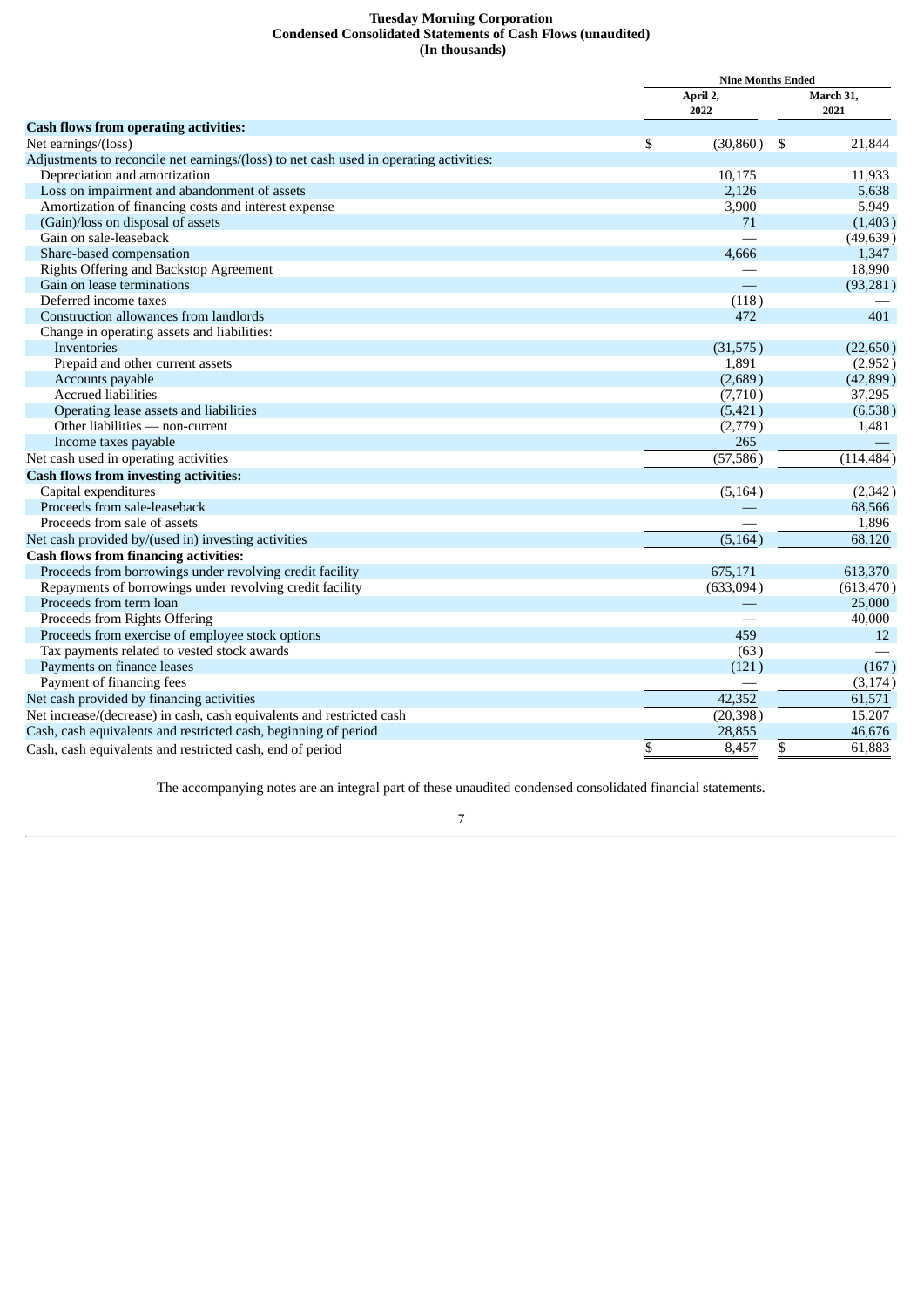#### **Tuesday Morning Corporation Notes to Condensed Consolidated Financial Statements (unaudited)**

<span id="page-7-0"></span>The terms "Tuesday Morning," the "Company," "we," "us" and "our" as used in this Quarterly Report on Form 10-Q refer to Tuesday Morning Corporation and its subsidiaries. Other than as disclosed in this document, please refer to our Annual Report on Form 10-K for the fiscal year ended June 30, 2021 for our critical accounting policies.

# **1. Nature of Operations and Significant Accounting Policies**

**Basis of presentation** — The condensed consolidated financial statements herein include the accounts of Tuesday Morning Corporation and its subsidiaries (the "Company") and have been prepared without audit, pursuant to the rules and regulations of the Securities and Exchange Commission (the "SEC"). As applicable under such regulations, certain information and footnote disclosures have been condensed or omitted. We believe the presentation and disclosures herein are adequate to make the information not misleading, and the condensed consolidated financial statements reflect all elimination entries and normal recurring adjustments which are necessary for a fair presentation of the financial position, results of operations and cash flows at the dates and for the periods presented. We do not present a condensed consolidated statement of comprehensive income as there are no other comprehensive income items in either the current or prior fiscal periods.

Our business results historically have fluctuated throughout the year and, as a result, the operating results of the interim periods presented are not necessarily indicative of the results that may be achieved for the full year. These condensed consolidated financial statements should be read in conjunction with the consolidated financial statements and accompanying notes included in our Annual Report on Form 10-K for the year ended June 30, 2021. The condensed consolidated balance sheet at June 30, 2021 has been derived from the audited consolidated financial statements at that date. The preparation of the condensed consolidated financial statements is in conformity with accounting principles generally accepted in the United States ("GAAP") requires management to make estimates and assumptions that affect the reported amounts and related disclosures. Actual amounts could differ from those estimates.

On February 23, 2022, the board of directors of the Company approved a change in the fiscal year end from a calendar year ending on June 30 to a 52-53 week year ending on the Saturday closest to June 30, effective beginning with fiscal year 2022. In a 52 week fiscal year, each of the Company's quarterly periods will comprise 13 weeks. The additional week in a 53 week fiscal year is added to the fourth quarter, making such quarter consist of 14 weeks. The Company made the fiscal year change on a prospective basis and will not adjust operating results for prior periods.

We operate our business as a single operating segment.

(A) *Cash and Cash Equivalents*—Cash and cash equivalents include credit card receivables and all highly liquid instruments with original maturities of three months or less. Cash equivalents are carried at cost, which approximates fair value. At April 2, 2022 and June 30, 2021, credit card receivables from third party consumer credit card providers were \$6.8 million and \$3.2 million, respectively. Such receivables generally are collected within one week of the balance sheet date.

(B) *Restricted Cash*—Restricted cash was \$22.3 million, as of June 30, 2021, which was held in the Unsecured Creditor Claims Fund (defined below in Note 2).

# *Emergence from Chapter 11 Bankruptcy Proceedings*

In response to the impacts of the COVID-19 pandemic, on May 27, 2020 (the "Petition Date"), we filed voluntary petitions (the "Chapter 11 Cases") under Chapter 11 of the United States Bankruptcy Code (the "Bankruptcy Code") in the United States Bankruptcy Court for the Northern District of Texas, Dallas Division (the "Bankruptcy Court"). The Chapter 11 Cases were jointly administered for procedural purposes. During the pendency of the Chapter 11 Cases, we continued to operate our businesses as "debtors-in-possession" under the jurisdiction of the Bankruptcy Court and in accordance with the applicable provisions of the Bankruptcy Code and orders of the Bankruptcy Court. In accordance with orders of the Bankruptcy Court, we entered into certain debtorin-possession financing arrangements to provide financing during the pendency of the Chapter 11 Cases. See Note 3 "Debt" below for additional information regarding these debtor-in-possession financing arrangements.

In early June 2020, in accordance with orders of the Bankruptcy Court, we commenced the process to close 132 store locations. By the end of July 2020, all of these stores were permanently closed. In mid-July 2020, we began the process to close an additional 65 stores following negotiations with our landlords, and those store closures were completed in August 2020. In total, we permanently closed 197 stores during the first quarter of fiscal 2021. In addition, we closed our Phoenix, Arizona distribution center ("Phoenix distribution center") in the second quarter of fiscal 2021.

On November 16, 2020, the Company and its subsidiaries filed with the Bankruptcy Court a proposed Revised Second Amended Joint Plan of Reorganization under Chapter 11 of the Bankruptcy Code (the "Amended Plan") and a proposed Amended Disclosure Statement (the "Amended Disclosure Statement") in support of the Amended Plan describing the Amended Plan and the solicitation of votes to approve the same from certain of the Debtors' creditors with respect to the Chapter 11 Cases. The Amended Plan and the Amended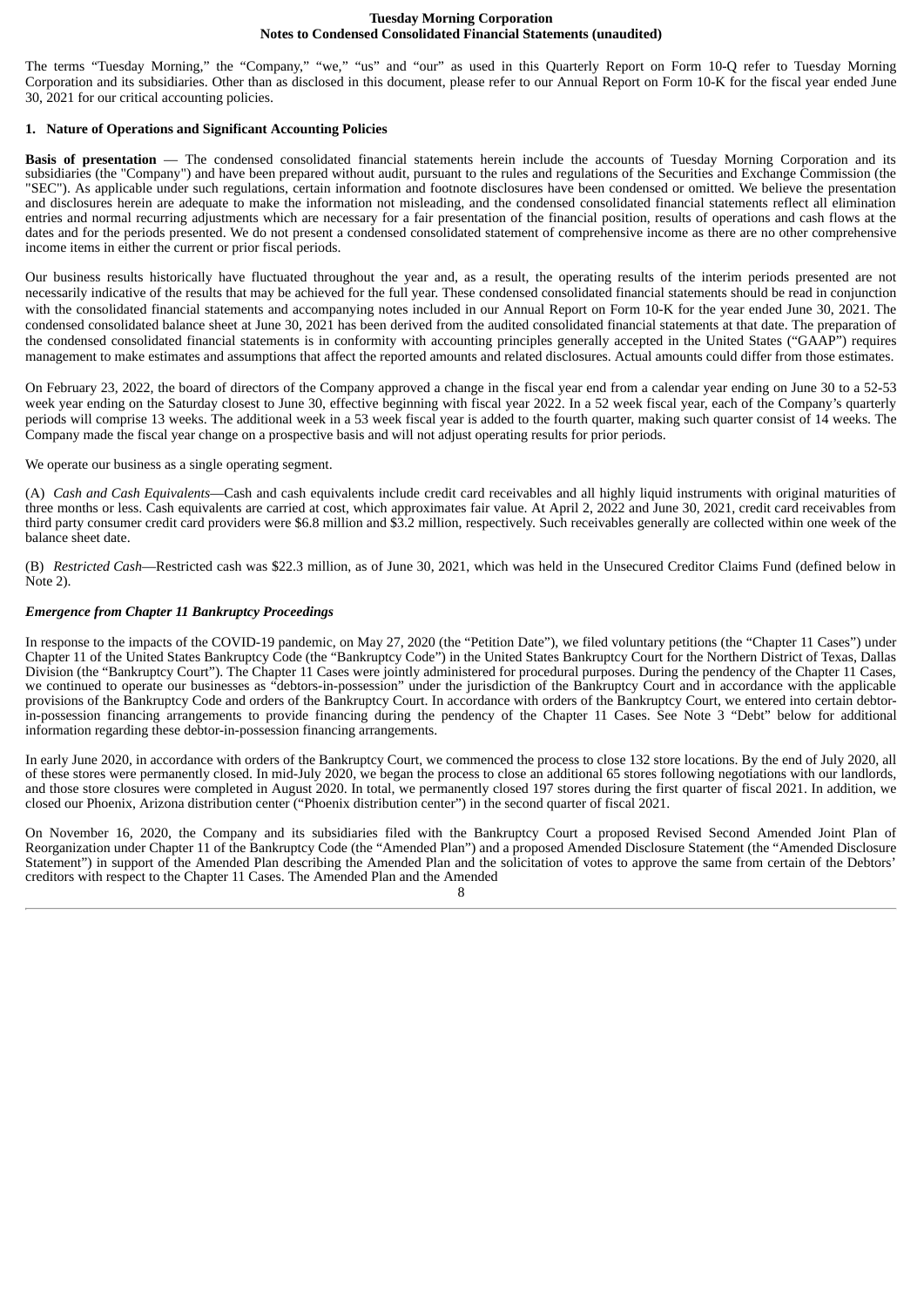Disclosure Statement contemplated the debt financing transactions described in Note 3 below under the caption "Post-Emergence Debt Financing Arrangements," the exchange and Rights Offering (defined in Note 6 below) and the sale-leaseback transactions described in Note 8 below.

On December 23, 2020, the Bankruptcy Court entered an order (the "Confirmation Order") confirming the Amended Plan, with certain modifications described in the Confirmation Order (as modified and confirmed, the "Plan of Reorganization"). On December 31, 2020, all of the conditions precedent to the Plan of Reorganization were satisfied and the Company completed the debt financing and sale-leaseback contemplated in the Plan of Reorganization. However, the closing of the Rights Offering was considered a critical component to the execution of our confirmed Plan of Reorganization, therefore, we continued to apply the requirements of Accounting Standards Codification ("ASC") 852 – Reorganizations until that transaction closed on February 9, 2021.

In accordance with the Plan of Reorganization, effective December 31, 2020 (the "Effective Date"), the Company's board of directors was comprised of nine members, including five continuing directors of the Company, three new directors appointed by the Backstop Party (as defined in Note 6 below) and one director appointed by the equity committee in the Chapter 11 Cases.

Pursuant to the Plan of Reorganization, each outstanding share of the Company's common stock as of the close of business on January 4, 2021 was exchanged for (1) one new share of the Company's stock and (2) a share purchase right entitling the holder to purchase its pro rata portion of shares available to eligible holders in the Rights Offering described under the caption "Equity Financing under the Plan of Reorganization" in Note 6 below. On February 9, 2021, the Company completed the equity financing contemplated by the Plan of Reorganization.

On September 29, 2021, the U.S. Bankruptcy Court issued a final decree (the "Final Decree") closing the Chapter 11 Cases of the Company and its subsidiaries. While the Company emerged from bankruptcy proceedings on December 31, 2020, the Chapter 11 Cases remained opened pending final resolution of all claims of general unsecured creditors. The Company was able to resolve all of the claims for approximately \$14 million less than the amounts reserved and retained in the Unsecured Creditor Claim Fund. Upon entry of the Final Decree, the approximately \$14 million remaining in the escrow account was returned to the Company to make a repayment on its ABL credit facility and the Chapter 11 Cases are now final.

See Note 2 regarding Bankruptcy Accounting for further discussion.

#### *Listing*

During the pendency of our bankruptcy proceedings, the Company's common stock was delisted by the Nasdaq Stock Market, LLC ("Nasdaq") and began trading on the OTC Pink marketplace under the symbol "TUESQ". In January 2021, following our emergence from bankruptcy, the Company's common stock began trading on the OTCQX market under the ticker symbol "TUEM."

On May 24, 2021, Nasdaq approved our application for the relisting of the Company's common stock on the Nasdaq Capital Market. The Company's common stock was relisted and commenced trading on the Nasdaq Capital Market at the opening of the market on May 25, 2021, under the ticker symbol "TUEM."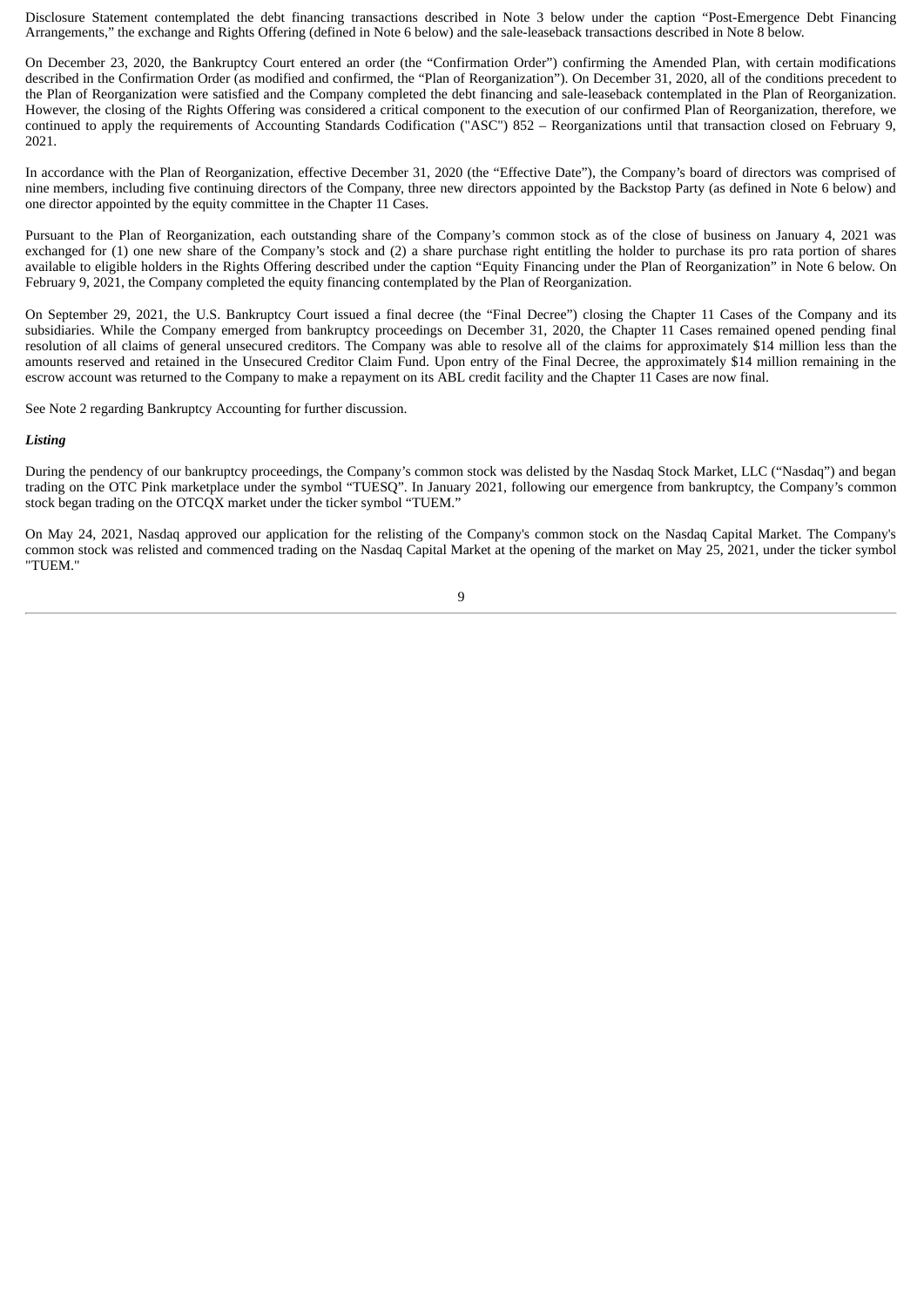#### *Impact of the COVID-19 Pandemic*

The COVID-19 pandemic has had an adverse effect on our business operations, store traffic, employee availability, financial conditions, results of operations, liquidity and cash flow. On March 25, 2020, we temporarily closed all of our 687 stores nationwide, severely reducing revenues, resulting in significant operating losses and the elimination of substantially all operating cash flow. As allowed by state and local jurisdictions, 685 of our stores gradually reopened as of the end of June 2020, and two were permanently closed during the quarter. In accordance with our bankruptcy plan of reorganization, described below, we completed the permanent closure of 197 stores in the first quarter of fiscal 2021 and the closure of our Phoenix distribution center in second quarter of fiscal 2021. In addition, as part of our restructuring, we secured financing to pay creditors in accordance with the plan of reorganization and to fund planned operations and expenditures.

Future impacts from the COVID-19 pandemic will depend on the potential further geographic spread and duration of the ongoing pandemic, the timing and extent of recovery in traffic and consumer spending in our stores, the extent and duration of ongoing impacts to domestic and international supply chains and the related impacts on the flow, availability and cost of products, the production and administration of effective medical treatments and vaccines, and the actions that may be taken by various governmental authorities and other third parties in response to the pandemic.

#### *Accounting Pronouncement Recently Adopted*

In March 2021, the Financial Accounting Standards Board ("FASB") issued Accounting Standard Update ("ASU") No. 2021-04, *Earnings Per Share* (Topic 260), Debt-Modifications and Extinguishments (Subtopic 470-50), Compensation-Stock Compensation (Topic 718), and Derivatives and Hedging -Contracts in Entity's Own Equity (Subtopic 815-40): Issuer's Accounting for Certain Modifications or Exchanges of Freestanding Equity-Classified Written Call Options (a consensus of the FASB Emerging Issues Task Force). This update is intended to clarify and reduce diversity in an issuer's accounting for modifications or exchanges of freestanding equity-classified written call options (for example, warrants) that remain equity classified after modification or exchange and is effective for all entities for fiscal years beginning after December 15, 2021, including interim periods within those fiscal years. Early adoption is permitted for all entities, including adoption in an interim period. We adopted this standard in the first quarter of fiscal 2022 and it did not result in a material impact to the Company's condensed consolidated financial statements.

In December 2019, the FASB issued ASU 2019-12, *Income Taxes (Topic 740): Simplifying the Accounting for Income Taxes*, which is intended to simplify various aspects related to accounting for income taxes. ASU 2019-12 removes certain exceptions to the general principles in Topic 740 and also clarifies and amends existing guidance to improve consistent application. This ASU is effective for fiscal years beginning after December 15, 2020, including interim periods within those fiscal years, with early adoption permitted. We adopted this standard in the first quarter of fiscal 2022 and it did not result in a material impact to the Company's condensed consolidated financial statements.

In March 2020, the FASB issued ASU 2020-04, Reference Rate Reform (Topic 848): Facilitation of the Effects of Reference Rate Reform on Financial *Reporting*, which provides optional expedients and exceptions for applying U.S. GAAP to contract modifications and hedging relationships, subject to meeting certain criteria, that reference LIBOR or another reference rate expected to be discontinued. The guidance was effective upon issuance and may be applied prospectively to contract modifications made, hedging relationships entered into, and other transactions affected by reference rate reform, evaluated on or before December 31, 2022, beginning during the reporting period in which the guidance has been elected. We do not have any receivables, hedging relationships, or lease agreements that reference LIBOR or another reference rate expected to be discontinued. We are currently evaluating the impact of the new guidance on our condensed consolidated financial statements; however, we have determined that, of our current debt commitments as outlined in detail in Note 3, only the obligations under the Post-Emergence ABL Facility may be impacted by ASU 2020-04. Our Term Loan described in Note 3 has fixed interest rate and our New ABL Credit Agreement bears interest at a variable rate based on adjusted term Secured Overnight Financing Rate ("SOFR").

 $1<sub>0</sub>$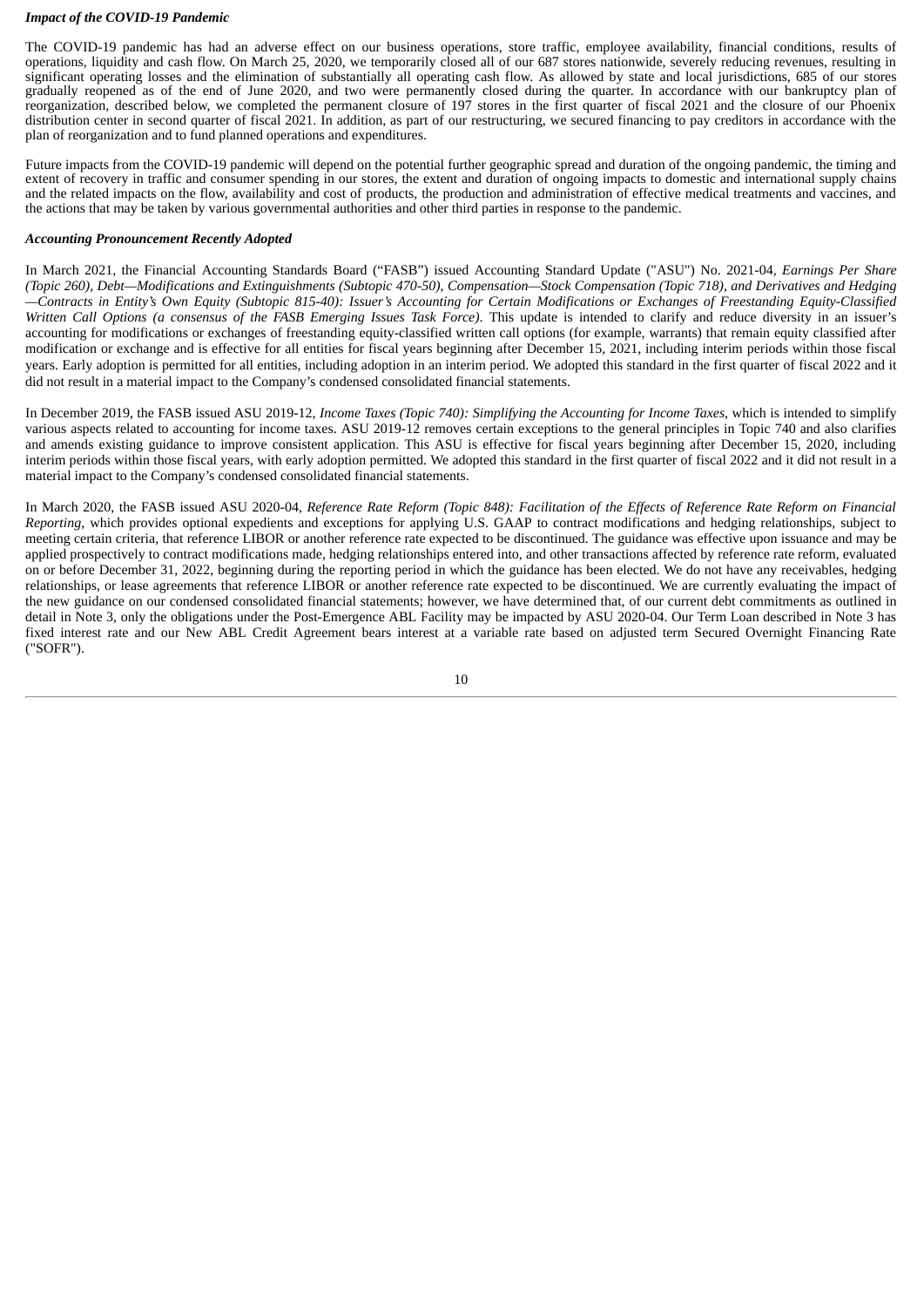#### **2. Bankruptcy Accounting**

Reorganizations require that the condensed consolidated financial statements, for periods subsequent to the filing of the Chapter 11 Cases, distinguish transactions and events that are directly associated with the reorganization from the ongoing operations of the business. During the pendency of the Chapter 11 Cases until we qualified for emergence under ASC 852, the condensed consolidated financial statements were prepared on a going concern basis of accounting, which contemplates continuity of operations, realization of assets, and satisfaction of liabilities and commitments in the normal course of business and reflect the application of ASC 852. Accordingly, certain expenses, gains and losses that were realized or incurred in the bankruptcy proceedings were recorded in Reorganization items, net in our condensed consolidated statements of operations.

Pursuant to the Plan of Reorganization, an escrow account (the "Unsecured Creditor Claim Fund") was established for the benefit of holders of allowed general unsecured claims. Upon the closing of the sale and leaseback of the Corporate Office and the Dallas Distribution Center properties and the issuance of the Term Loan (as defined in Note 3 below), net proceeds of \$67.5 million, after payment of property taxes, and \$18.8 million, respectively, were deposited directly into the Unsecured Creditor Claim Fund that was administered by an independent unsecured claims disbursing agent. The remaining proceeds from the Term Loan that were not deposited into the Unsecured Creditor Claim Fund were deposited into our operating account. In addition, \$14.2 million of additional cash was deposited into a segregated bank account at Wells Fargo Bank and was restricted for use in paying compensation for services rendered by professionals on or after the Petition date and prior to the approval of the Effective Date. The closing of the Rights Offering described in Note 6 below provided approximately \$40.0 million of cash that was deposited to the Unsecured Creditor Claim Fund and recorded as restricted cash. During the fiscal 2021, all services rendered by professionals were paid and the Wells Fargo Restricted Fund account was closed with all of the applicable funds disbursed. Net cash remaining of \$1.9 million was deposited directly into our unrestricted cash account during the fourth quarter of fiscal 2021.

Our Plan of Reorganization was confirmed on December 23, 2020, and all listed material conditions precedent were resolved by the December 31, 2020 legal effective date of emergence as governed by the Bankruptcy Court. However, the closing of our Rights Offering was considered a critical component to the execution of our confirmed Plan of Reorganization, therefore, we continued to apply the requirements of ASC 852 until that transaction closed on February 9, 2021.

On September 29, 2021, the U.S. Bankruptcy Court issued a Final Decree closing the Chapter 11 Cases of the Company and its subsidiaries. While the Company emerged from bankruptcy proceedings on December 31, 2020, the Chapter 11 Cases remained opened pending final resolution of all claims of general unsecured creditors. The Company was able to resolve all of these claims for approximately \$14 million less than the amounts reserved and retained in the Unsecured Creditor Claim Fund. Upon entry of the Final Decree, the approximately \$14 million remaining in the Unsecured Creditor Claim Fund was returned to the Company to make a repayment on its ABL credit facility and the Chapter 11 Cases are now final.

We were not required to apply fresh start accounting based on the provisions of ASC 852 as there was no change in control and the entity's reorganization value immediately before the date of confirmation was more than the total of all its post-petition liabilities and allowed claims.

### *Restructuring, Impairment and Abandonment Charges*

Restructuring, impairment and abandonment charges are as follows (in thousands):

|                                                          | <b>Three Months Ended</b> |                  |  |                   | <b>Nine Months Ended</b> |                  |    |                   |  |
|----------------------------------------------------------|---------------------------|------------------|--|-------------------|--------------------------|------------------|----|-------------------|--|
|                                                          |                           | April 2,<br>2022 |  | March 31,<br>2021 |                          | April 2,<br>2022 |    | March 31,<br>2021 |  |
| Restructuring costs:                                     |                           |                  |  |                   |                          |                  |    |                   |  |
| Severance and compensation related costs (adjustments)   |                           | (278)            |  | 1,047             |                          | 499              |    | 1,916             |  |
| Total restructuring costs                                |                           | (278)            |  | 1,047             |                          | 499              |    | 1,916             |  |
| Impairment costs:                                        |                           |                  |  |                   |                          |                  |    |                   |  |
| Corporate long-lived assets                              |                           |                  |  |                   |                          | 2,089            | \$ |                   |  |
| Total impairment costs                                   |                           |                  |  |                   |                          | 2,089            |    |                   |  |
| Abandonment costs:                                       |                           |                  |  |                   |                          |                  |    |                   |  |
| Accelerated recognition of operating right-of-use assets |                           |                  |  |                   |                          |                  |    | 5,638             |  |
| Total abandonment costs                                  |                           |                  |  |                   |                          |                  |    | 5,638             |  |
| Total restructuring, impairment and abandonment costs    |                           | (278)            |  | 1,047             | \$                       | 2,588            | \$ | 7,554             |  |
|                                                          | 11                        |                  |  |                   |                          |                  |    |                   |  |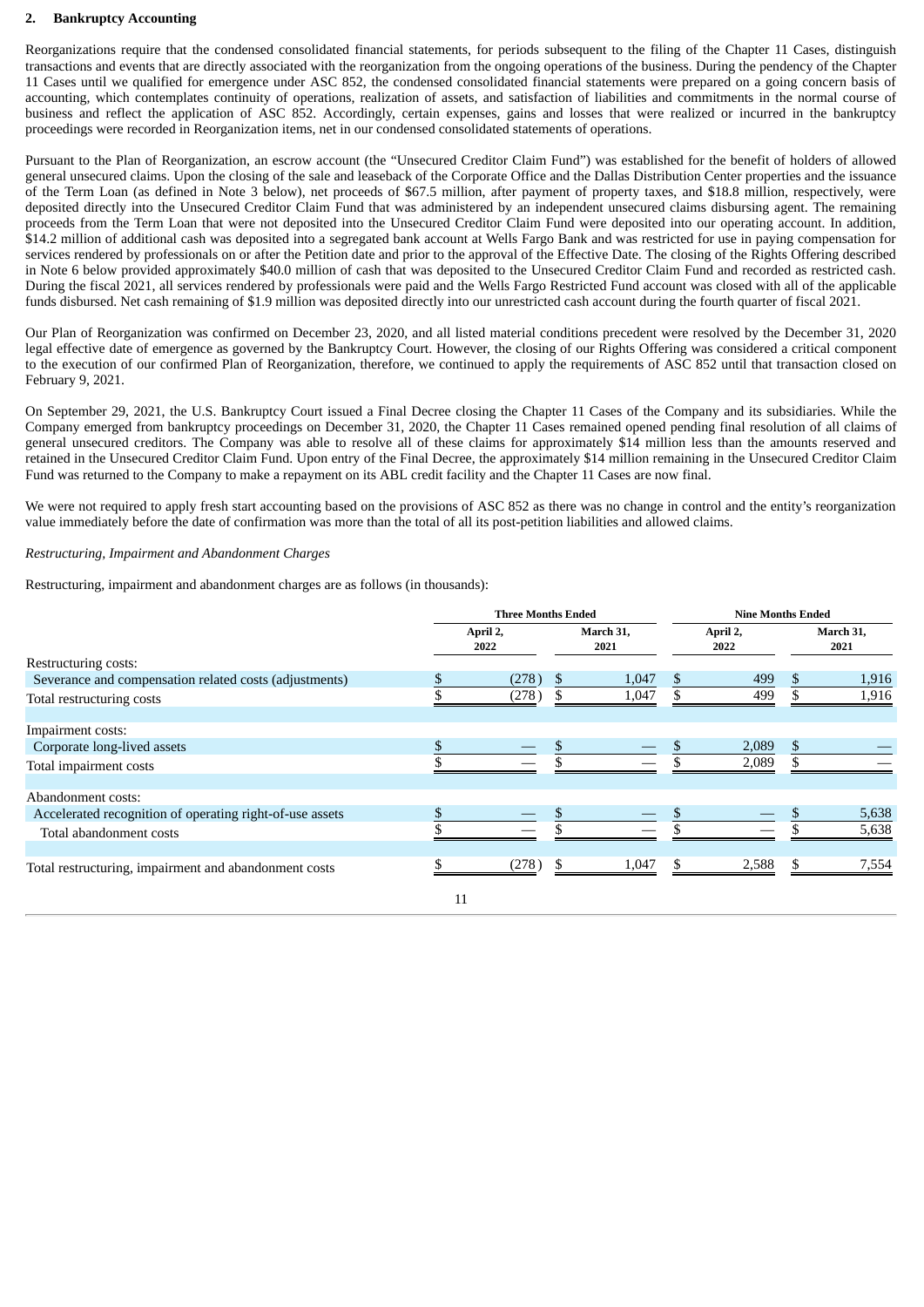For the three months ended April 2, 2022, a net benefit of \$0.3 million of restructuring, impairment and abandonment costs is related to compensation adjustments for employee retention. During the nine months ended April 2, 2022, restructuring, impairment and abandonment charges of \$2.1 million primarily relate to software abandonment charges and \$0.5 million in employee retention cost.

During the three months ended March 31, 2021, the restructuring, impairment and abandonment charges are primarily related to employee retention costs of \$0.3 million and severance cost of \$0.7 million. During the nine months ended March 31, 2021, the restructuring, impairment and abandonment charges of \$7.6 million are primarily related to abandonment costs of \$5.6 million due to the permanent closure of our stores and Phoenix, Arizona distribution center and \$1.9 million in severance and employee retention costs. Decisions regarding store closures and the Phoenix distribution center were made in the fourth quarter of fiscal 2020, prior to filing the Chapter 11 Cases; however, the closure of the Phoenix distribution center was not completed until the second quarter of fiscal 2021.

### *Reorganization Items*

Reorganization items included in our condensed consolidated statement of operations represent amounts directly resulting from the Chapter 11 Cases are as follows (in thousands):

|                                                     |                                       | <b>Three Months Ended</b> |      |            |                  |     | <b>Nine Months Ended</b> |           |  |  |  |
|-----------------------------------------------------|---------------------------------------|---------------------------|------|------------|------------------|-----|--------------------------|-----------|--|--|--|
|                                                     | March 31,<br>April 2,<br>2022<br>2021 |                           |      |            | April 2,<br>2022 |     | March 31,<br>2021        |           |  |  |  |
| Reorganization items, net:                          |                                       |                           |      |            |                  |     |                          |           |  |  |  |
| Professional and legal fees                         |                                       | 43                        | - \$ | $3,733$ \$ |                  | 329 | - \$                     | 33,853    |  |  |  |
| Claims related costs                                |                                       | (171)                     |      | 874        |                  | 594 |                          | 874       |  |  |  |
| Gain on lease terminations, net of estimated claims |                                       |                           |      |            |                  |     |                          | (66, 247) |  |  |  |
| Gain on sale-leaseback                              |                                       |                           |      |            |                  |     |                          | (49, 639) |  |  |  |
| Rights Offering and Backstop Agreement              |                                       |                           |      | 18,990     |                  |     |                          | 18,990    |  |  |  |
| Total reorganization items, net                     |                                       | (128)                     |      | 23,597     |                  | 923 |                          | (62, 169) |  |  |  |

For the three months ended April 2, 2022, reorganization items, net benefit related to \$0.2 million in claims related cost, offset by about \$43 thousand in professional and legal fees. For the nine months ended April 2, 2022, reorganization items, net charges related to \$0.6 million in net claims related costs and \$0.3 million in professional and legal fees.

During the three months ended March 31, 2021, reorganization items, net primarily related to the execution of our Rights Offering (defined in Note 6) of \$19.0 million, related professional fees of \$3.7 million and \$0.9 million in claims related costs. For the nine months ended March 31, 2021, reorganization items, net benefit were primarily related to the leases for store locations related to our permanent closure plan, as well as the lease for our Phoenix distribution center, which were rejected and the related lease liabilities were reduced to the amount of estimated claims allowable by the Bankruptcy Court, resulting in the \$66.2 million gain for the nine months ended March 31, 2021. In the second quarter of fiscal 2021, we also executed a sale-leaseback agreement on our owned real estate as part of our Plan of Reorganization, recognizing a gain of \$49.6 million (see Note 1 and Note 8), the proceeds of which, along with other sources of financing, were utilized to satisfy allowed claims and are thus categorized as a reorganization item. These gains partially offset the costs of Rights Offering of \$19.0 million, professional fees of \$34.0 million and claims related cost of \$0.9 million for the nine months ended March 31, 2021.

#### **3. Debt**

#### *Pre-Petition Financing Agreements*

Through December 31, 2020, we were party to a credit agreement that provided for an asset-based, five-year senior secured revolving credit facility in the original amount of up to \$180.0 million which was scheduled to mature on January 29, 2024 (the "Pre-Petition ABL Credit Agreement"). The availability of funds under the Pre-Petition ABL Credit Agreement was limited to the lesser of a calculated borrowing base and the lenders' aggregate commitments under the Pre-Petition ABL Credit Agreement. Our indebtedness under the Pre-Petition ABL Credit Agreement was secured by a lien on substantially all of our assets.

As of December 31, 2020, we had no amounts outstanding under the Pre-Petition ABL Credit Agreement, and that agreement was terminated in connection with our legal emergence from bankruptcy.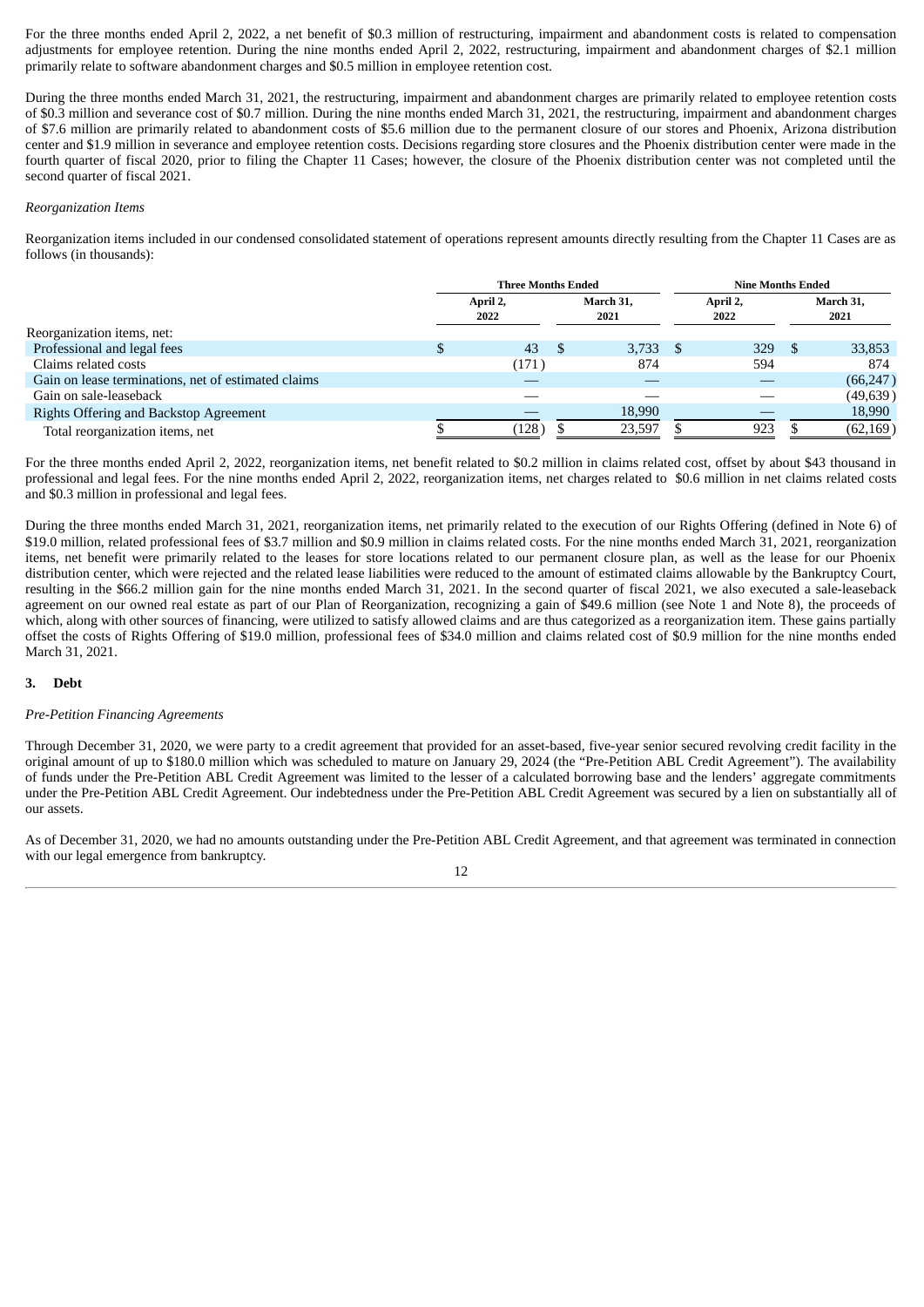#### *Debtor-In-Possession Financing Agreements*

On May 29, 2020, we entered into a Senior Secured Super Priority Debtor-in-Possession Credit Agreement (the "DIP ABL Credit Agreement") among the Company, JPMorgan Chase Bank, N.A., as administrative agent, for itself and the other lenders, which provided for a super priority secured debtor-inpossession revolving credit facility in an aggregate amount of up to \$100.0 million. On July 10, 2020, we entered into a Senior Secured Super Priority Debtor-In-Possession Delayed Draw Term Loan Agreement (the "DIP DDTL Agreement") with the Franchise Group, Inc., which provided for delayed draw term loans in an amount not to exceed \$25.0 million. We made no borrowings under the DIP ABL Credit Agreement or the DIP DDTL Agreement. On December 31, 2020, the DIP ABL Credit Agreement and the DIP DDTL Agreement were terminated in connection with our legal emergence from bankruptcy.

#### *Post-Emergence Financing Arrangements*

On December 31, 2020, the Company and its subsidiaries entered into a Credit Agreement (the "Post-Emergence ABL Credit Agreement") with JPMorgan Chase Bank, N.A., Wells Fargo Bank, N.A. and Bank of America, N.A. (collectively, the "Lenders") that provided for a revolving credit facility in an aggregate amount of \$110.0 million (the "Post-Emergence ABL Facility"). The Post-Emergence ABL Credit Agreement included conditions to borrowings, representations and warranties, affirmative and negative covenants, and events of default customary for financings of this type and size. The Post-Emergence ABL Credit Agreement required the Company to maintain a minimum fixed charge coverage ratio if borrowing availability fell below certain minimum levels, after the first anniversary of the agreement. We were not required to be compliant per the lender agreement until after the first anniversary of the agreement.

Under the terms of the Post-Emergence ABL Credit Agreement, amounts available for advances would be subject to a borrowing base as described in the Post-Emergence ABL Credit Agreement. Under the Post-Emergence ABL Credit Agreement, borrowings initially bore interest at a rate equal to the adjusted LIBOR rate plus a spread of 2.75% or the Commercial Bank Floating Bank rate plus a spread of 1.75%.

The Post-Emergence ABL Facility was secured by a first priority lien on all present and after-acquired tangible and intangible assets of the Company and its subsidiaries other than certain collateral that secures the Term Loan (as defined below). The commitments of the Lenders under the Post-Emergence ABL Facility were due to terminate and outstanding borrowings under the Post-Emergence ABL Facility was due to mature on December 31, 2023.

As of April 2, 2022, we had \$54.1 million of borrowings outstanding under the Post-Emergence ABL Facility and, \$14.6 million of letters of credit outstanding. We had borrowing availability of \$26.6 million under the Post-Emergence ABL Facility, as of April 2, 2022.

As further described in Note 13 below, on May 9, 2022, we entered into the New ABL Credit Agreement (as defined in Note 13) and used a portion of the proceeds from borrowings under the New Facilities (as defined in Note 13) to repay all outstanding indebtedness under the Post-Emergence ABL Facility, along with accrued interest, expenses and fees. See Note 13 below for additional information regarding the New ABL Credit Agreement.

On December 31, 2020, the Company, Alter Domus (US), LLC, as administrative agent, and the lenders named therein including Tensile Capital Partners Master Fund LP ("Tensile") and affiliates of Osmium Partners, LLC, ("Osmium") entered into a Credit Agreement (as amended from time to time, the "Term Loan Credit Agreement") to provide a term loan of \$25.0 million to the Company (the "Term Loan").

In accordance with the Plan of Reorganization, on December 31, 2020, three new directors were selected for membership on the Board of Directors by Osmium Partners (Larkspur SPV), LP, ("Larkspur SPV") an affiliate of Tensile and Osmium. Pursuant to the Term Loan Credit Agreement, Tensile and affiliates of Osmium held \$19.0 million and \$1.0 million, respectively, of the \$25.0 million outstanding Term Loan. Representatives of Osmium and Tensile both hold seats on the board and therefore Osmium and Tensile are related parties to the Company.

Pursuant to the terms of the Term Loan Credit Agreement, the Term Loan has a maturity date of December 31, 2024 and bears interest at a rate of 14% per annum, with interest payable in-kind ("PIK"). Under the terms of the Term Loan Credit Agreement, the Term Loan is secured by a second lien on the collateral securing the New Facilities (as defined in Note 13) and a first lien on certain other assets of the Company as described in the Term Loan Credit Agreement. The Term Loan is subject to optional prepayment after the first anniversary of the date of issuance at a prepayment price equal to (1) the outstanding principal amount of the Term Loan, plus (2) accrued and unpaid interest to the date of prepayment, plus (3) the prepayment premium, if any. The prepayment premium (which may not be less than zero) is equal to (1) 125% of the original principal amount of the Term Loan, minus (2) the aggregate principal amount of the loans advanced as of the prepayment date, plus all accrued interest thereon accrued as of such date. The Term Loan is subject to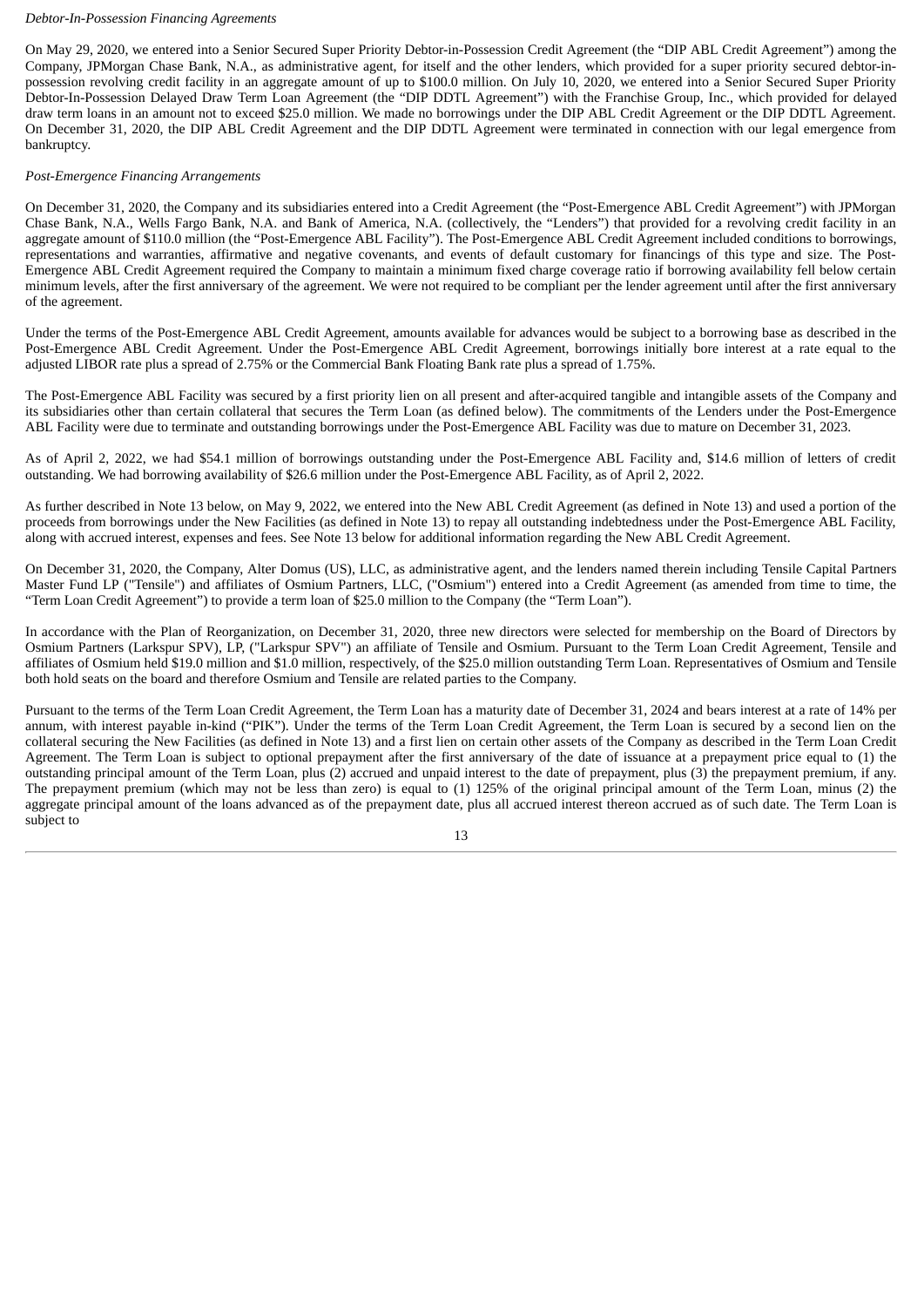mandatory prepayment in connection with a change of control of the Company as described in the Term Loan Credit Agreement. The Term Loan Credit Agreement also includes customary covenants and events of default.

The following table provides details on our Term Loan (in thousands):

#### **Term Loan**

|                               | <b>April 2, 2022</b> | <b>June 30, 2021</b> |
|-------------------------------|----------------------|----------------------|
| Loan balance                  | 25,000               | 25,000               |
| Debt issuance costs           | (269)                | (432)                |
| Accrued paid-in-kind interest | 4.800                | 1.806                |
| Loan balance, ending          | 29.531               | 26.374               |

As further described in Note 13 below, the Term Loan Credit Agreement was amended on May 9, 2022 and \$5.0 million borrowed under the New Facilities was used to repurchase a portion of principal amount of the Term Loan for an aggregate purchase price of \$5.0 million.

As of April 2, 2022, we are in compliance with covenants in the Post-Emergence ABL Facility and Term Loan.

#### *Interest Expense*

Interest expense for the three months ended April 2, 2022 was \$2.0 million, and was comprised of \$1.0 million in interest on the Post-Emergence ABL Facility and PIK interest on the Term Loan, \$0.4 million amortization of financing fees, and \$0.6 million commitment fees. Interest expense for the three months ended March 31, 2021 was \$1.4 million from the DIP ABL Credit Agreement and the DIP Term Facility, and was comprised of \$1.2 million amortization of financing fees and \$0.2 million of commitment fees.

Interest expense for the nine months ended April 2, 2022 was \$5.5 million and was comprised of \$3.0 million in interest on the Post-Emergence ABL Facility and PIK interest on the Term Loan, \$1.0 million amortization of financing fees, and \$1.5 million commitment fees. Interest expense for the nine months ended March 31, 2021 was \$6.7 million from the Post-Emergence ABL Facility, DIP ABL Credit Agreement, and the Term loan, and was comprised of \$5.2 million amortization of financing fees, \$0.6 million of commitment fees, and accrued PIK interest on the Term Loan of \$0.9 million.

#### *Fair Value Measurements*

The fair value of our Term Loan was determined based on observable market data provided by a third party for similar types of debt which are considered Level 2 inputs within the fair value hierarchy. The carrying value of our Term Loan as of April 2, 2022 and June 30, 2021 was \$29.5 million and \$26.4 million, respectively. The fair value of our Term Loan as of April 2, 2022 and June 30, 2021 was \$30.0 million and \$29.6 million, respectively.

#### **4. Revenue recognition**

Our revenue is earned from sales of merchandise within our stores and is recorded at the point of sale and conveyance of merchandise to customers. Revenue is measured based on the amount of consideration that we expect to receive, reduced by point of sale discounts and estimates for sales returns, and excludes sales tax. Payment is due at the time of sale. We maintain a reserve for estimated returns, as well as a corresponding returns asset in "Other Assets" in the condensed consolidated balance sheets, and we use historical customer return behavior to estimate our reserve requirements. No impairment of the returns asset was identified or recorded as of April 2, 2022. Gift cards are sold to customers in our stores and we issue gift cards for merchandise returns in our stores. Revenue from sales of gift cards and issuances of merchandise credits is recognized when the gift card is redeemed by the customer, or if the likelihood of the gift card being redeemed by the customer is remote (gift card breakage). The gift card breakage rate is determined based upon historical redemption patterns. An estimate of the rate of gift card breakage is applied over the period of estimated performance and the breakage amounts are included in net sales in the condensed consolidated statement of operations. Breakage income recognized was \$0.2 million and \$0.1 million for the three months ended April 2, 2022 and March 31, 2021, respectively. Breakage income recognized was \$0.4 million and \$0.3 million for the nine months ended April 2, 2022 and March 31, 2021, respectively. The gift card liability is included in "Accrued liabilities" in the condensed consolidated balance sheets. We will continue to evaluate whether and how store closures may affect customer behavior with respect to sales returns and gift card redemption and related breakage.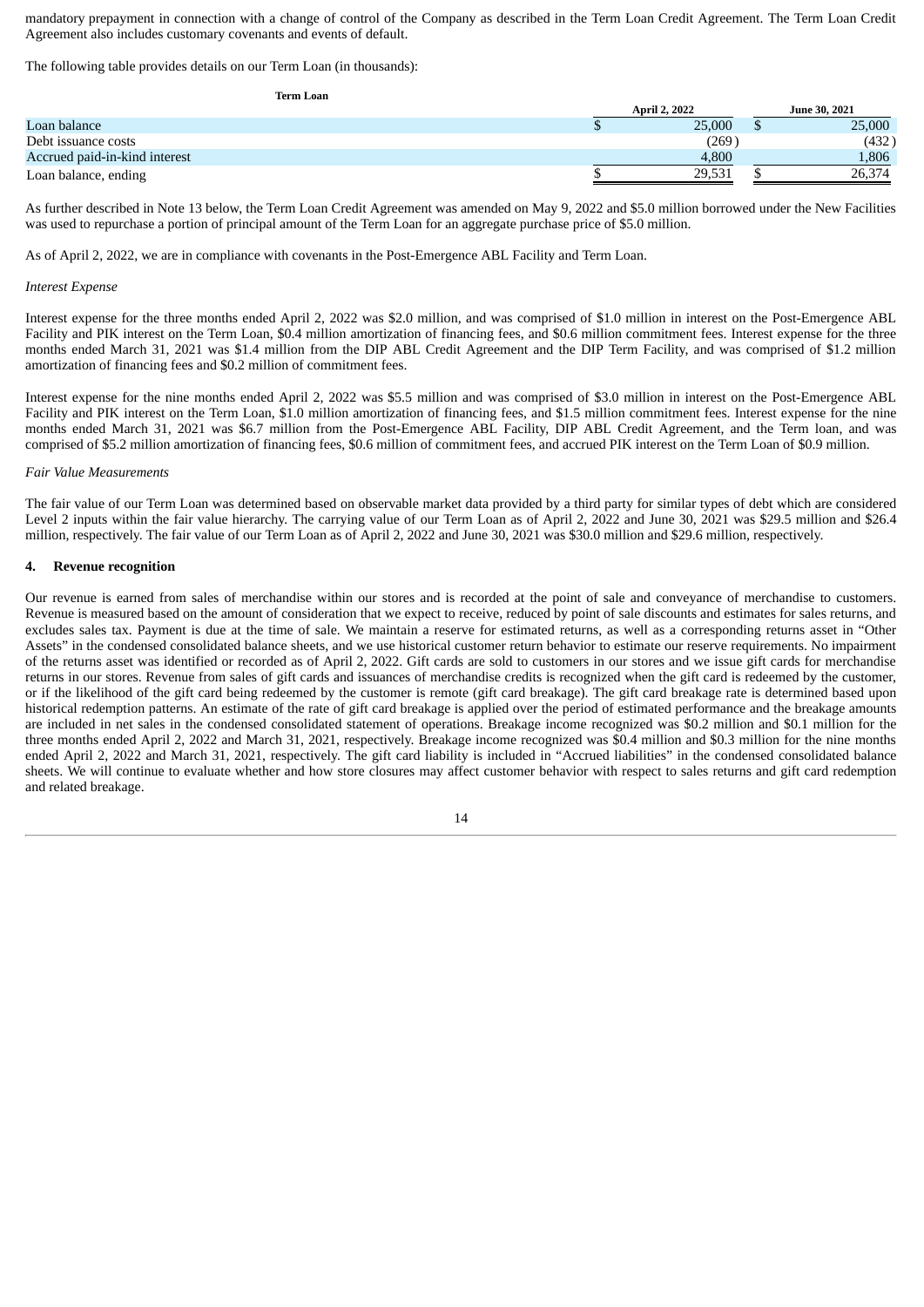# **5. Accrued Liabilities**

Accrued liabilities consisted of the following (in thousands):

|                                   | April 2, | <b>June 30,</b><br>2021 |    |        |
|-----------------------------------|----------|-------------------------|----|--------|
| Sales and use tax                 |          | 4,524                   | \$ | 2,698  |
| Self-insurance reserves           |          | 9,165                   |    | 9,405  |
| Wages, benefits and payroll taxes |          | 7,142                   |    | 9,639  |
| Property taxes                    |          | 879                     |    | 1,510  |
| Freight and distribution          |          | 10,190                  |    | 8,658  |
| Capital expenditures              |          | 308                     |    | 348    |
| <b>Utilities</b>                  |          | 966                     |    | 1,466  |
| Gift card liability               |          | 1,080                   |    | 1,045  |
| Reorganization expenses           |          | 80                      |    | 6,337  |
| Other expenses                    |          | 4,748                   |    | 5,348  |
| Total accrued liabilities         |          | 39,082                  |    | 46,454 |

Self-insurance reserves were primarily comprised of our worker's compensation liability reserve, followed by our medical liability reserve and general liability reserve.

### **6. Common Stock & Share-Based Incentive Plans**

#### *Equity Financing under Plan of Reorganization*

Pursuant to the Plan of Reorganization, each outstanding share of the Company's common stock as of the close of business on January 4, 2021 was exchanged (the "Exchange") for (1) one new share of the Company's stock and (2) a share purchase right entitling the holder to purchase its pro rata portion of shares available to eligible holders in a rights offering. In accordance with the Plan of Reorganization, the Company commenced a \$40.0 million rights offering in January 2021, under which eligible holders of the Company's common stock could purchase up to \$24.0 million of shares of the Company's common stock at a purchase price of \$1.10 per share, and Larkspur SPV (the "Backstop Party"), a special purpose entity affiliate of Osmium jointly owned with Tensile Capital Management, could purchase up to \$16 million of the Company's common stock at a purchase price of \$1.10 per share (the "Rights Offering"). Pursuant to a backstop commitment agreement, the Backstop Party agreed to purchase all unsubscribed shares in the Rights Offering.

The subscription period for the Rights Offering expired on February 1, 2021, with eligible holders subscribing to purchase approximately \$19.8 million of the company's common stock, with the Backstop Party purchasing the remaining \$20.2 million of the company's common stock. On February 9, 2021, the Company closed on the Rights Offering and recorded proceeds of \$40.0 million and recognized a non-cash charge of approximately \$14.5 million as a result of the change in fair value of the Company's common stock issued to the Backstop Party as measured from the consummation of the Exchange through the close date ("Backstop Premium"). The change in fair value was determined by reference to the Company's stock price, traded over-the-counter, discounted for the restrictions that limited the holders ability to resell securities until they were registered pursuant to a Registration Rights Agreement entered into on February 9, 2021 between the Company and Backstop Party.

In addition, on February 9, 2021, the Company issued warrants with rights to purchase 10 million shares of common stock with an exercise price of \$1.65 and a five year term to the Backstop Party ("Warrants"). The Company classified the Warrants as equity instruments and recognized expense of \$2.5 million measured at fair value using the Black-Scholes model. Finally, on February 9, 2021 the Backstop Party received a backstop fee in the amount of \$2.0 million (payable in shares of common stock valued at \$1.10 per share) that was classified as an equity instrument. The non-cash charges of approximately \$14.5 million for the Backstop Premium, the \$2.5 million of expense related to the Warrants, and backstop fee of approximately \$2.0 million are recorded in Reorganization items, net in our Consolidated Statements of Operations for the three and nine months ended March 31, 2021. In accordance with the terms of the Plan of Reorganization, all proceeds from the Rights Offering were used to make payments of the claims of general unsecured creditors in the Chapter 11 Cases.

#### *Ownership Restrictions*

In order to continue to assist the Company in preserving certain tax attributes (the "Tax Benefits"), the Company's Amended and Restated Certificate of incorporation imposes certain restrictions on the transferability and ownership of the Company's capital stock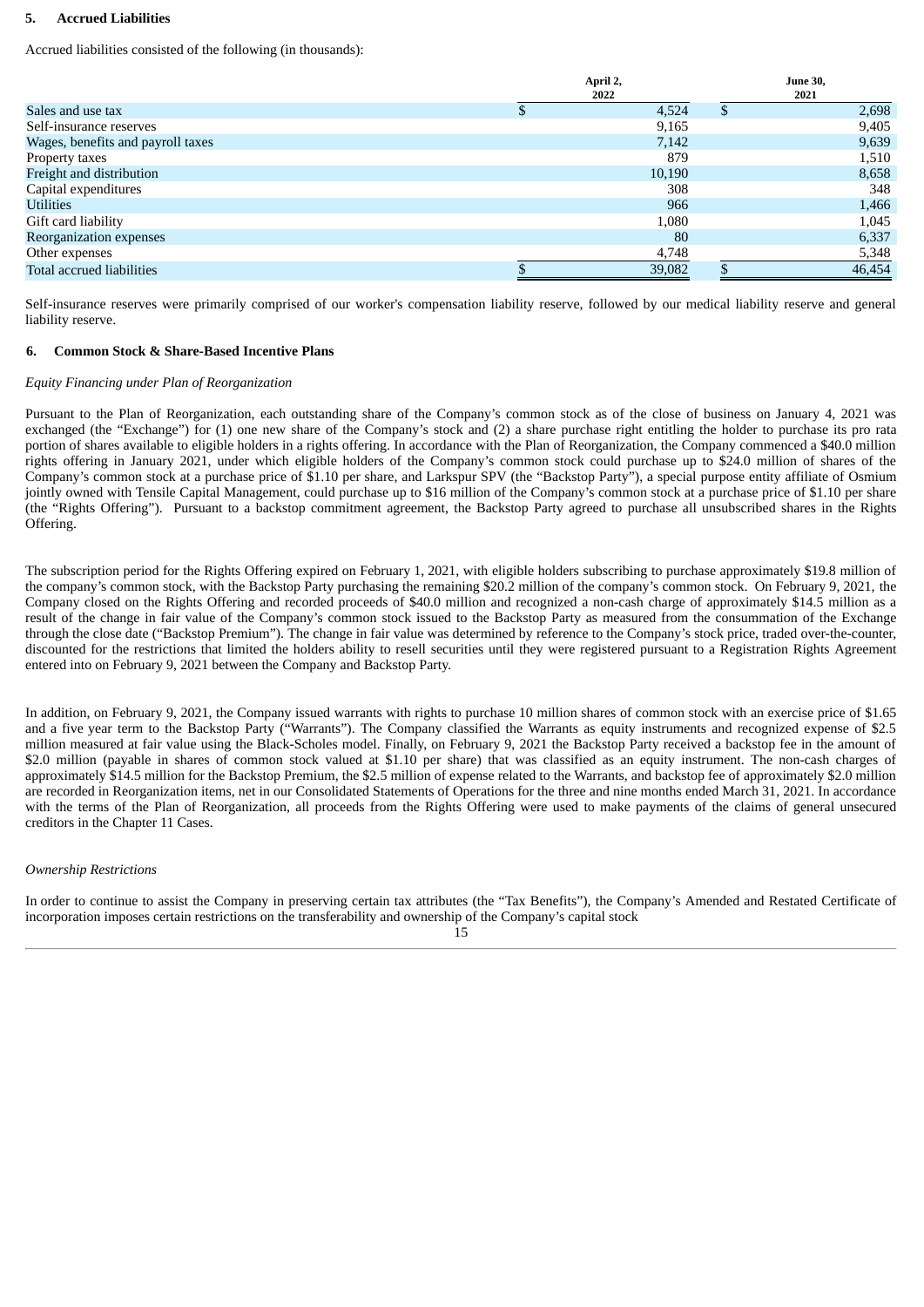(the "Ownership Restrictions"). Subject to certain exceptions, the Ownership Restrictions restrict (i) any transfer that would result in any person acquiring 4.5% or more of our Common Stock, (ii) any transfer that would result in an increase of the ownership percentage of any person already owning 4.5% or more of our Common Stock, or (iii) any transfer during the five-year period following December 31, 2020 that would result in a decrease of the ownership percentage of any person already owning 4.5% or more of our Common Stock. Pursuant to the Company's Amended and Restated Certificate of Incorporation, any transferee receiving shares of our Common Stock that would result in a violation of the Ownership Restrictions will not be recognized as a stockholder of the Company or entitled to any rights of stockholders. The Company's Amended and Restated Certificate of Incorporation allows the Ownership Restrictions to be waived by the Company's board of directors on a case by case basis. The Board of Directors has taken action to waive the restrictions with respect to sale of shares acquired in the Rights Offering by the Backstop Party.

The Ownership Restrictions will remain in effect until the earliest of (i) the repeal of Section 382 of the Internal Revenue Code or any successor statute if the board of directors determines the Ownership Restrictions are no longer necessary for preservation of the Tax Benefits, (ii) the beginning of a taxable year in which the board of directors determines no Tax Benefits may be carried forward, or (iii) such other date as shall be established by the board of directors.

#### *Share-Based Incentive Plans*

For a discussion of our share-based incentive plans, please see Note 7 to the consolidated financial statements in our Annual Report on Form 10-K for the fiscal year ended June 30, 2021.

### *Restricted Stock Awards/Units*

The Tuesday Morning Corporation 2008 Long-Term Incentive Plan (the "2008 Plan") and the Tuesday Morning Corporation Long-Term Incentive Plan (the "2014 Plan" and together with the 2008 Plan, the "Plans") authorize the grant of restricted stock awards to directors, officers, key employees and certain other key individuals who perform services for us and our subsidiaries. Equity awards may no longer be granted under the 2008 Plan. Restricted stock awards are not transferable, but bear certain rights of common stock ownership including voting and dividend rights. Shares are valued at the fair market value of our common stock at the date of award. Shares may be subject to time-vesting and/or certain performance requirements. If the time-vesting and/or performance requirements are not met, the restricted shares are forfeited. The 2014 Plan also authorizes the grant of time-vesting and performancebased restricted stock units. Restricted stock units do not provide voting and dividend rights. Shares of common stock are issued upon the vesting of restricted units.

On September 15, 2021, Marc Katz was awarded 867,052 time-based and 867,052 performance-based restricted stock units as an incentive to become Principal and Chief Operating Officer and Paul Metcalf was awarded 289,017 time-based and 578,035 performance-based restricted stock units to become the Principal and Chief Merchant (the "Inducement Awards"). In addition, during the first quarter of fiscal 2022, the fiscal 2022 long-term incentive awards were approved by the Board of Directors and time-vesting and performance-based restricted stock units were granted under the 2014 Long-Term Incentive Plan. Under the Plans and the Inducement Awards, as of April 2, 2022, there were 500,895 shares of restricted stock awards and 8,419,829 restricted stock units outstanding with award vesting periods, both performance-based and service-based, of one to five years and a weighted average grant date fair value of \$1.70 and \$2.29 per share, respectively.

The following table summarizes the activity of time-vesting restricted stock units, performance-based restricted stock units, time-vesting restricted stock awards and performance-based restricted stock awards for the nine months ended April 2, 2022:

|                              | <b>Time and</b><br><b>Performance-Based</b><br><b>Restricted Stock</b><br>Units<br><b>Number of Shares</b> | Weighted-<br>Average<br>Fair Value at<br><b>Date of Grant</b> | <b>Time and</b><br>Performance-Based<br><b>Restricted Stock</b><br>Awards<br><b>Number of Shares</b> |   | Weighted-<br>Average<br><b>Fair Value at</b><br>Date of Grant |
|------------------------------|------------------------------------------------------------------------------------------------------------|---------------------------------------------------------------|------------------------------------------------------------------------------------------------------|---|---------------------------------------------------------------|
| Outstanding at June 30, 2021 | 3,021,924                                                                                                  | 2.83                                                          | 1,708,368                                                                                            | S | 1.94                                                          |
| Granted during the year      | 5,580,713                                                                                                  | 2.02                                                          |                                                                                                      |   |                                                               |
| Vested during the year       | (106, 443)                                                                                                 | 3.18                                                          | (791, 359)                                                                                           |   | 1.70                                                          |
| Forfeited during the year    | (76, 365)                                                                                                  | 2.72                                                          | (416, 114)                                                                                           |   | 2.69                                                          |
| Outstanding at April 2, 2022 | 8,419,829                                                                                                  | 2.29                                                          | 500,895                                                                                              |   | $1.70^{+}$                                                    |

As of April 2, 2022, there were 3,839,496 unvested performance-based restricted stock awards and performance-based restricted stock units to be settled in stock.

*Cash Settled Awards*

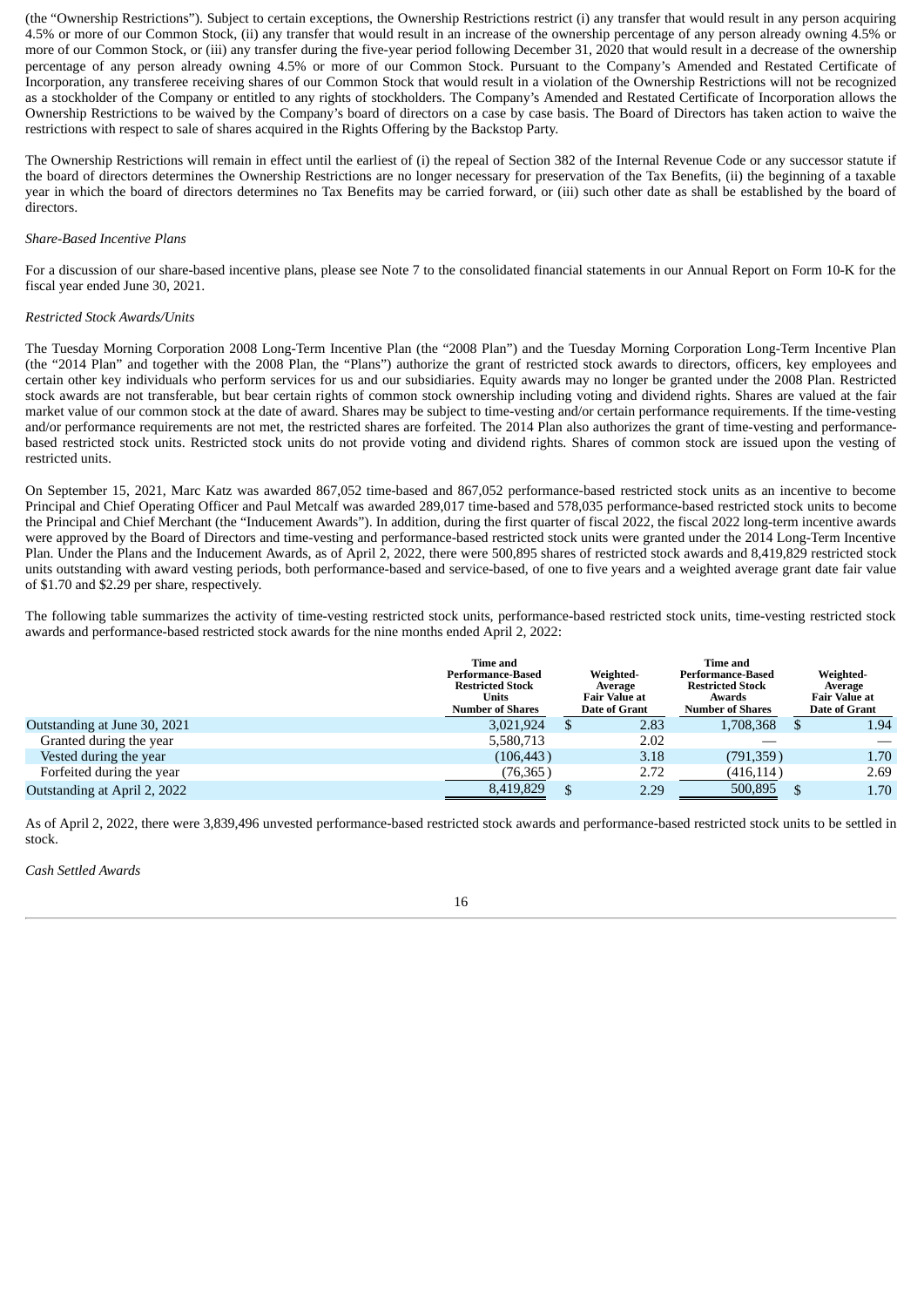We have granted stock-based awards to certain employees, which vest over a period of three to four years, and will be settled in cash ("cash settled awards"). Both performance-based and time-based awards were granted. Except for the performance based awards which have been deemed unlikely to vest, the fair value of the cash settled awards at each reporting period is based on the price of our common stock. The fair value of the cash settled awards will be re-measured at each reporting period until the awards are settled.

The following table summarizes the activity of cash settled awards for the nine months ended April 2, 2022:

|                              | <b>Performance-Based</b> | <b>Service-Based</b> | Total      |
|------------------------------|--------------------------|----------------------|------------|
| Outstanding at June 30, 2021 | 143.675                  | 547,698              | 691,373    |
| Granted during the year      |                          | 565,492              | 565.492    |
| Vested during the year       |                          | (177, 719)           | (177, 719) |
| Forfeited during the year    |                          | (131,505)            | (131,505)  |
| Outstanding at April 2, 2022 | 143,675                  | 803,966              | 947.641    |

The liability associated with the cash settled awards was \$0.4 million and \$1.7 million at April 2, 2022 and June 30, 2021, respectively.

# *Share-based Compensation Costs*

Share-based compensation costs consisted of the following (in thousands):

|                                                                     |  | <b>Three Months Ended</b><br><b>Nine Months Ended</b> |  |      |  |                   |  |                  |  |           |  |
|---------------------------------------------------------------------|--|-------------------------------------------------------|--|------|--|-------------------|--|------------------|--|-----------|--|
|                                                                     |  | April 2,<br>2022                                      |  |      |  | March 31,<br>2021 |  | April 2,<br>2022 |  | March 31, |  |
| Amortization of share-based compensation during the period          |  | 1.679                                                 |  | 409  |  | 4.666             |  | 1,152            |  |           |  |
| Amounts capitalized in ending inventory                             |  | (338)                                                 |  | (93) |  | (947)             |  | (259)            |  |           |  |
| Amounts recognized and charged to cost of sales                     |  | 259                                                   |  | 66   |  | 926               |  | 454              |  |           |  |
| Amounts charged against selling, general and administrative expense |  | 1,600                                                 |  | 382  |  | 4.645             |  | 1,347            |  |           |  |

### **7. Commitments and contingencies**

Information related to the Chapter 11 Cases that were filed on May 27, 2020 is included in Notes 1 and 2 above.

Like many retailers, the Company has been named in a potential class or collective actions on behalf of groups alleging violations of federal and state wage and hour and other labor statutes, and other statutes. In the normal course of business, we are also party to representative claims under the California Private Attorneys' General Act and various other lawsuits and regulatory proceedings including, among others, commercial, product, product safety, employee, customer, intellectual property and other claims. Actions against us are in various procedural stages. Many of these proceedings raise factual and legal issues and are subject to uncertainties. In addition, we are involved in legal and governmental proceedings as part of the normal course of our business. Reserves have been established when a loss is considered probable and are based on management's best estimates of our potential liability in these matters. These estimates have been developed in consultation with internal and external counsel and are based on a combination of litigation and settlement strategies. Management believes that such litigation and claims will be resolved without material effect on our financial position or results of operations.

#### **8. Leases**

We conduct substantially all operations from leased facilities. Our retail store locations, our corporate office and our distribution center are under operating leases that will expire over the next 1 to 10 years. Many of our leases include options to renew at our discretion. We include the lease renewal option periods in the calculation of our operating lease assets and liabilities when it is reasonably certain that we will renew the lease. We also lease certain equipment under finance leases that generally expire within 4 years.

In accordance with the Plan of Reorganization, on December 31, 2020, we sold our corporate office and Dallas distribution center properties and leased back those facilities. The lease of the corporate office is for a term of 10 years, and the lease of the distribution center is for an initial term of two and onehalf years, with an option to extend the distribution center lease for one additional year. We believe it is reasonably certain the option to extend will be exercised. We determined the sale price represented the fair value of the underlying assets sold and have no continuing involvement with the properties sold other than a normal leaseback. The consideration received for the sale, as reduced by the closing and transaction costs, was \$68.5 million, and the net book value of the properties sold was \$18.9 million, resulting in a \$49.6 million gain, which was recognized as of December 31, 2020. Cash proceeds, net of property taxes, were deposited directly into the Unsecured Creditor Claim Fund (See Note 2).

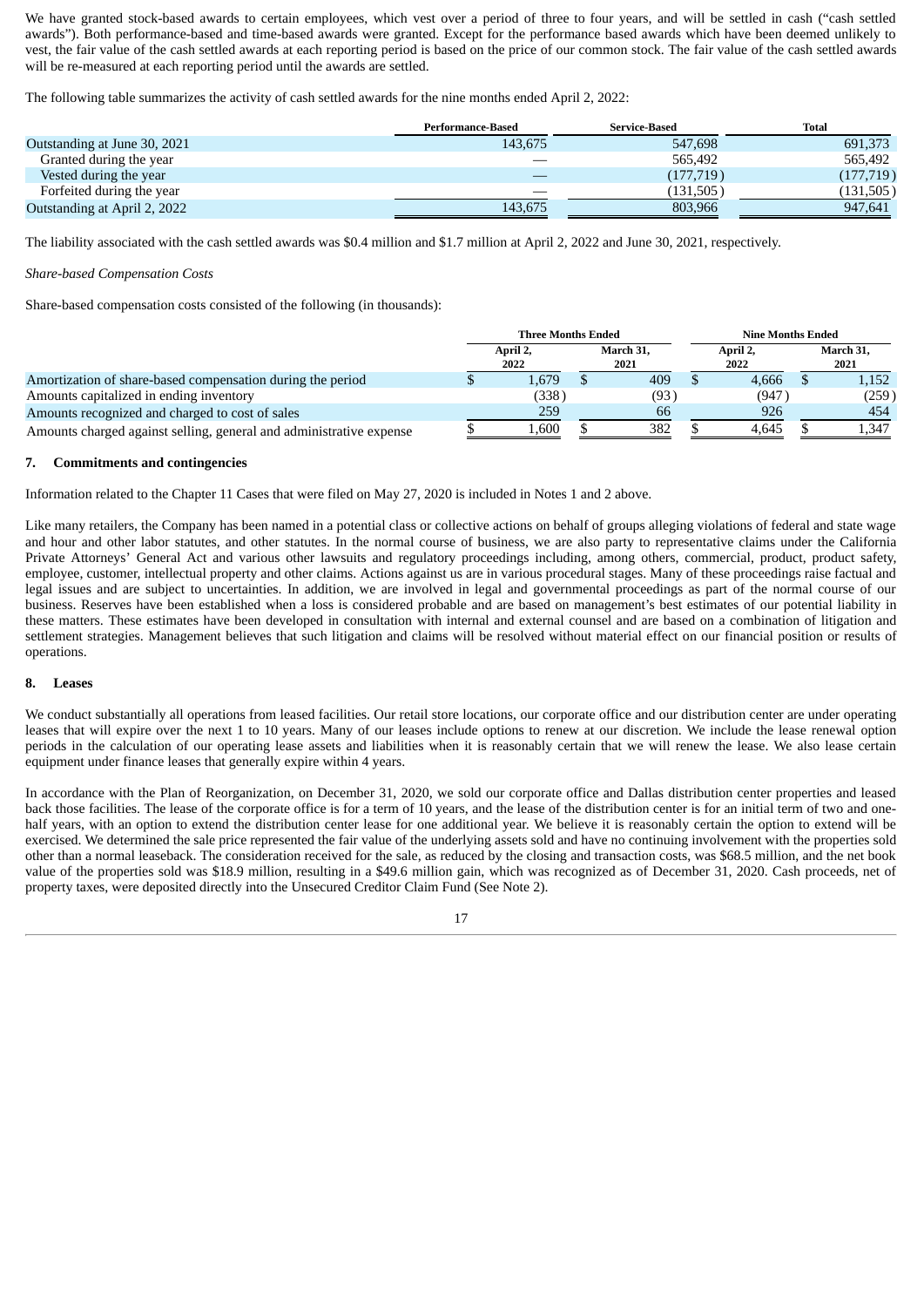The two leases, associated with the transaction, were recorded as operating leases. As of April 2, 2022, we will pay approximately \$7.8 million in fixed rents and in-substance fixed rents, over the remaining lease term for the corporate office and we will pay approximately \$9.7 million in fixed rents and insubstance fixed rents for the Dallas distribution center property over the remaining lease term, including the one-year option period as noted above. Fixed rents and in-substance fixed rents for each lease were discounted using the incremental borrowing rate we established for the respective term of each lease.

In accordance with ASC 842, we determine whether an agreement contains a lease at inception based on our right to obtain substantially all of the economic benefits from the use of the identified asset and the right to direct the use of the identified asset. Lease liabilities represent the present value of future lease payments and the right-of-use ("ROU") assets represent our right to use the underlying assets for the respective lease terms.

The operating lease liability is measured as the present value of the unpaid lease payments and the ROU asset is derived from the calculation of the operating lease liability. As our leases do not generally provide an implicit rate, we use our incremental borrowing rate as the discount rate to calculate the present value of lease payments. The incremental borrowing rate represents an estimate of the interest rate that would be required to borrow over a similar term, on a collateralized basis in a similar economic environment.

Rent escalations occurring during the term of the leases are included in the calculation of the future minimum lease payments and the rent expense related to these leases is recognized on a straight-line basis over the lease term. In addition to minimum lease payments, certain leases require payment of a proportionate share of real estate taxes and certain building operating expenses allocated on a percentage of sales in excess of a specified base. These variable lease costs are not included in the measurement of the ROU asset or lease liability due to unpredictability of the payment amount and are recorded as lease expense in the period incurred. The ROU asset is adjusted to account for previously recorded lease-related expenses such as deferred rent and other lease liabilities.

Our lease agreements do not contain residual value guarantees or significant restrictions or covenants other than those customary in such arrangements.

The components of lease cost are as follows (in thousands):

|                                     | <b>Three Months Ended</b> |        |                   |        | <b>Nine Months Ended</b> |        |  |                   |
|-------------------------------------|---------------------------|--------|-------------------|--------|--------------------------|--------|--|-------------------|
|                                     | April 2,<br>2022          |        | March 31,<br>2021 |        | April 2,<br>2022         |        |  | March 31,<br>2021 |
| Operating lease cost                |                           | 17,036 |                   | 16,142 |                          | 50,614 |  | 46,429            |
| Variable lease cost                 |                           | 2,324  |                   | 2,342  |                          | 7,021  |  | 9,308             |
| Finance lease cost:                 |                           |        |                   |        |                          |        |  |                   |
| Amortization of right-of-use assets |                           | 22     |                   | 49     |                          | 121    |  | 161               |
| Interest on lease liabilities       |                           |        |                   |        |                          |        |  |                   |
| Total lease cost                    |                           | 19.382 |                   | 18.534 |                          | 57,757 |  | 55,905            |

The table below presents additional information related to the Company's leases:

|                                                  | As of<br><b>April 2, 2022</b> |
|--------------------------------------------------|-------------------------------|
| Weighted average remaining lease term (in years) |                               |
| <b>Operating leases</b>                          | 4.2                           |
| Finance leases                                   | 0.1                           |
| Weighted average discount rate                   |                               |
| <b>Operating leases</b>                          | 8.9%                          |
| Finance leases                                   | $4.5\%$                       |

Other information related to leases, including supplemental disclosures of cash flow information, is as follows (in thousands):

|                                                                             | <b>April 2, 2022</b> | <b>March 31, 2021</b> |
|-----------------------------------------------------------------------------|----------------------|-----------------------|
| Cash paid for amounts included in the measurement of lease liabilities:     |                      |                       |
| Operating cash flows from operating leases                                  | 57.775               | 47.692                |
| Operating cash flows from finance leases                                    |                      | 8                     |
| Financing cash flows from finance leases                                    | 121                  | 167                   |
| Right-of-use assets obtained in exchange<br>for operating lease liabilities | 12,010               | (108, 423)            |
|                                                                             |                      |                       |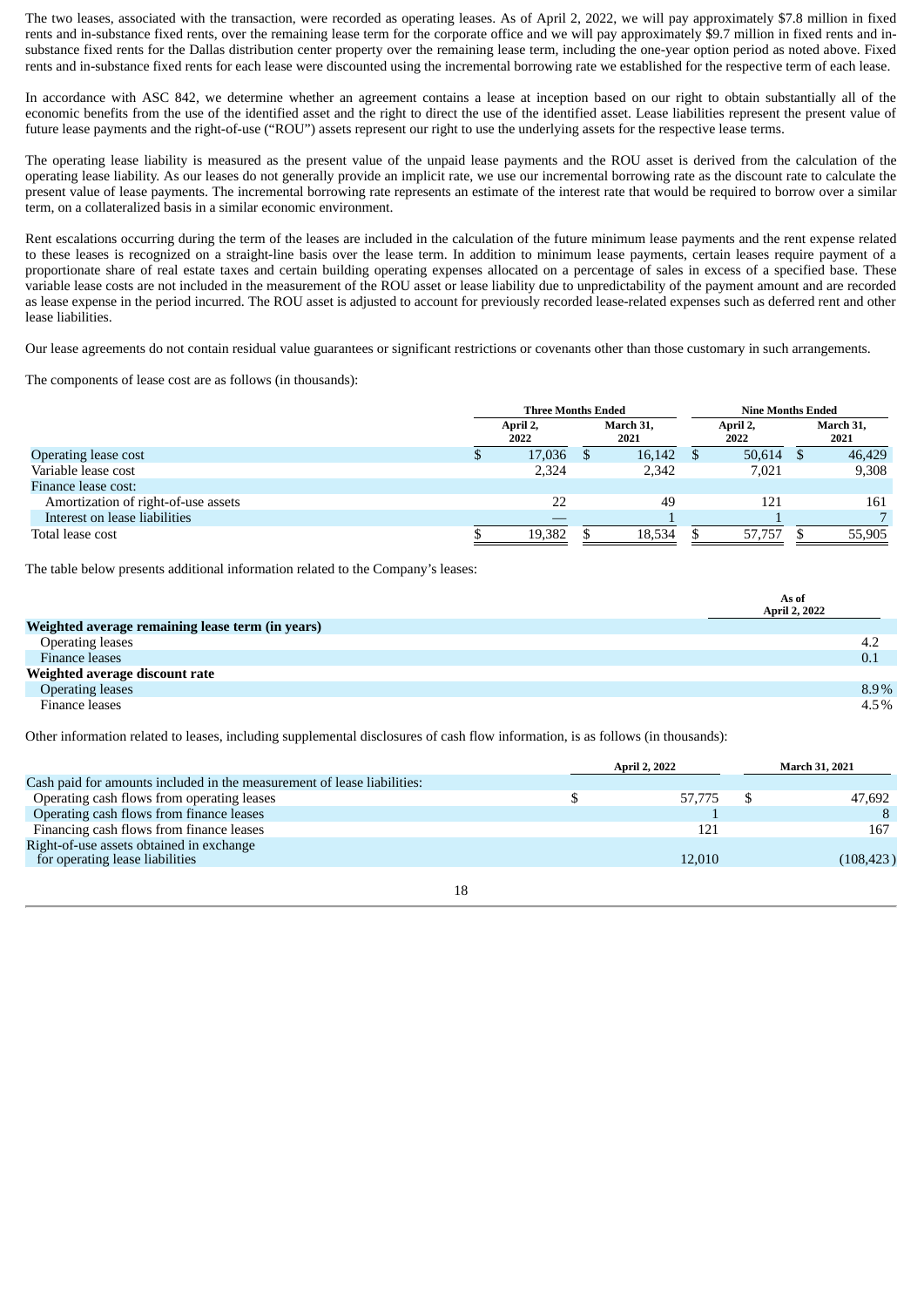Maturities of lease liabilities were as follows as of April 2, 2022 (in thousands):

|                                 |     | <b>Operating</b><br>Leases |                | <b>Finance</b><br>Leases | <b>Total</b>  |         |
|---------------------------------|-----|----------------------------|----------------|--------------------------|---------------|---------|
| Fiscal year:                    |     |                            |                |                          |               |         |
| 2022 (remaining)                | аĐ. | 18,070                     | \$             | 2                        | \$            | 18,072  |
| 2023                            |     | 62,643                     |                |                          |               | 62,643  |
| 2024                            |     | 45,479                     |                |                          |               | 45,479  |
| 2025                            |     | 34,099                     |                | __                       |               | 34,099  |
| 2026                            |     | 21,101                     |                |                          |               | 21,101  |
| 2027                            |     | 15,410                     |                |                          |               | 15,410  |
| Thereafter                      |     | 14,472                     |                | __                       |               | 14,472  |
| Total lease payments            |     | 211,274                    | \$             | $\overline{2}$           | \$            | 211,276 |
| Less: Interest                  |     | 36,398                     |                |                          |               | 36,399  |
| Total lease liabilities         |     | 174,876                    | $\mathfrak{S}$ |                          | \$<br>174,877 |         |
| Less: Current lease liabilities |     | 54,165                     |                |                          |               | 54,166  |
| Non-current lease liabilities   |     | 120,711                    |                |                          | 120,711       |         |

Current and non-current finance lease liabilities are recorded in "Accrued liabilities" and "Other liabilities – non-current," respectively, on our condensed consolidated balance sheet. As of April 2, 2022, there were no operating lease payments for legally binding minimum lease payments for leases signed but not yet commenced.

# **9. Earnings per common share**

The Company uses the two-class method of computing basic EPS due to the existence of non-vested restricted stock awards with non-forfeitable rights to dividends or dividend equivalents (referred to as participating securities). Basic EPS is computed using the weighted average number of common shares outstanding during each of the respective years. Diluted EPS is computed using the weighted average number of common and common equivalent shares outstanding during each of the respective years using the more dilutive of either the treasury stock method or two-class method. The difference between basic and diluted shares, if any, largely results from common equivalent shares, which represents the dilutive effect of the assumed exercise of certain outstanding share options and warrants, the assumed vesting of restricted stock granted to employees and directors, or the satisfaction of certain necessary conditions for contingently issuable shares. The following table sets forth the computation of basic and diluted earnings per common share (in thousands, except per share amounts):

|                                                                     | <b>Three Months Ended</b> |   |                   | <b>Nine Months Ended</b> |                  |     |                   |
|---------------------------------------------------------------------|---------------------------|---|-------------------|--------------------------|------------------|-----|-------------------|
|                                                                     | April 2,<br>2022          |   | March 31.<br>2021 |                          | April 2,<br>2022 |     | March 31.<br>2021 |
| Net earnings/(loss)                                                 | (18, 151)                 |   | (37, 119)         |                          | (30, 860)        |     | 21,844            |
| Less: Income to participating securities                            |                           |   |                   |                          |                  |     | (311)             |
| Net earnings/(loss) attributable to common shares                   | (18, 151)                 |   | (37, 119)         |                          | (30, 860)        |     | 21,533            |
| Weighted average number of common shares<br>outstanding — basic     | 85,097                    |   | 67.584            |                          | 84,695           |     | 52,741            |
| Effect of dilutive stock equivalents                                |                           |   |                   |                          |                  |     |                   |
| Weighted average number of common shares<br>$outstanding$ - diluted | 85,097                    | S | 67,584            | \$                       | 84,695           | - S | 52,741            |
| Net earnings/(loss) per common share $-$ basic                      | (0.21)                    |   | (0.55)            |                          | $(0.36)$ \$      |     | 0.41              |
| Net earnings/(loss) per common share $-$ diluted                    | (0.21)                    |   | (0.55)            |                          | $(0.36)$ \$      |     | 0.41              |

For the three months ended April 2, 2022 and March 31, 2021, 5.9 million and 2.3 million anti-dilutive shares of common stock were excluded from the calculation of diluted earnings/(loss) per common share, respectively. For the nine months ended April 2, 2022 and March 31, 2021, 3.1 million and 2.6 million anti-dilutive shares of common stock were excluded from the calculation of diluted earnings/(loss) per common share, respectively. On February 9, 2021, as part of the Rights Offering, the Company issued warrants to purchase 10 million shares of common stock with an exercise price of \$1.65 and a five year term, all which remained outstanding and anti-dilutive as of April 2, 2022.

# **10. Property and equipment**, **net**

Accumulated depreciation of owned property and equipment as of April 2, 2022 and June 30, 2021 was \$161.2 million and \$151.9 million, respectively. As of April 2, 2022, due to the ongoing impact of COVID-19, we performed an interim impairment assessment of our leasehold improvement assets, which included estimated future cash flow assumptions. As a result of this assessment, we determined that no additional store fixed asset impairment was required as the undiscounted projected future cash flows for each store sufficiently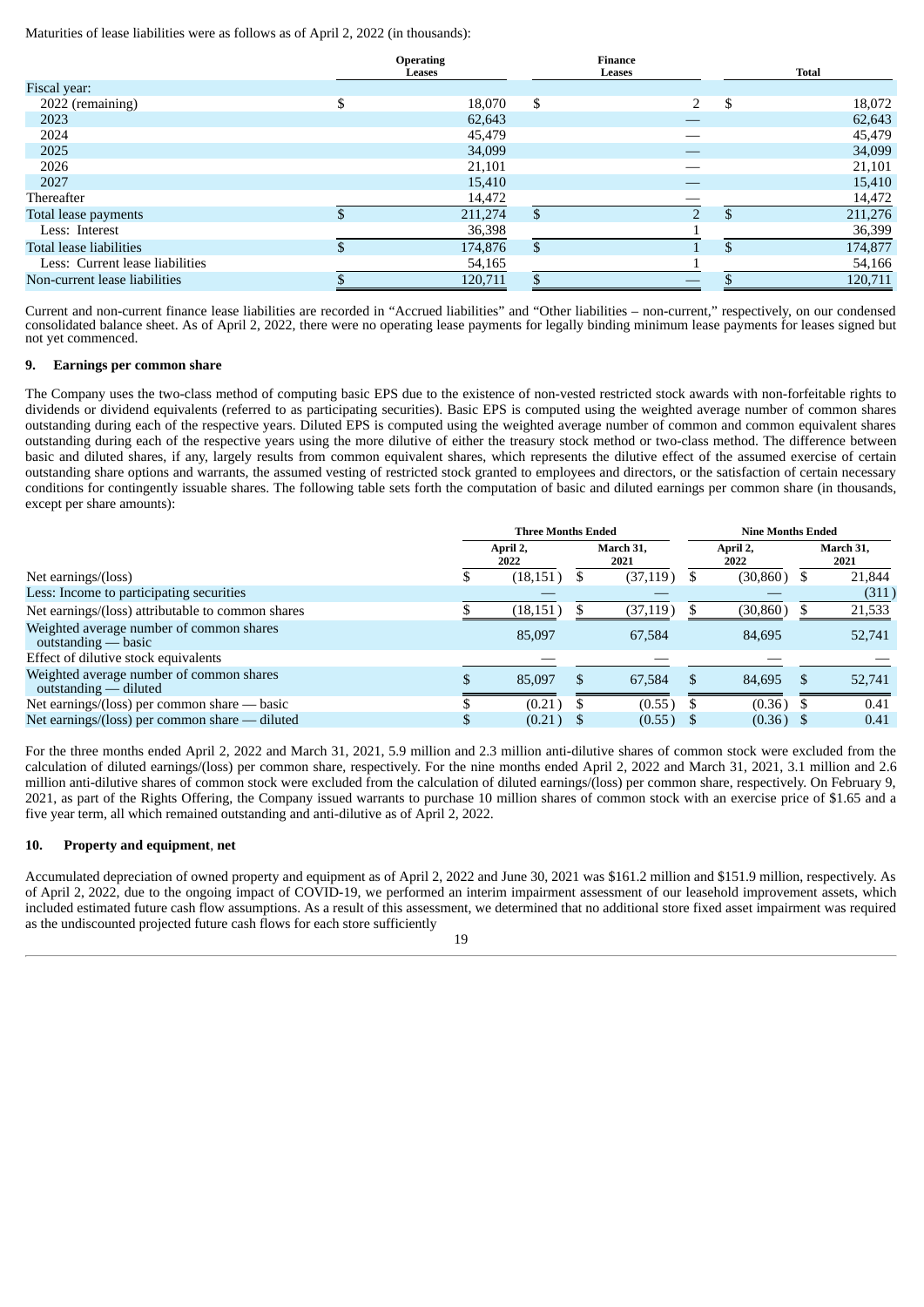recovered the carrying value of the related asset group. Due to the uncertainty around COVID-19, our projected future cash flows may differ materially from actual results. While we believe our estimates and judgments about projected future cash flows are reasonable, future impairment charges may be required if the future cash flows, as projected, do not occur, or if events change requiring us to revise our estimates.

#### **11. Income taxes**

The Company or one of its subsidiaries files income tax returns in the U.S. federal, state and local taxing jurisdictions. With few exceptions, the Company and its subsidiaries are no longer subject to state and local income tax examinations for years prior to fiscal 2016 and are no longer subject to federal income tax examinations for years prior to fiscal 2013.

On March 27, 2020, in an effort to mitigate the economic impact of the COVID-19 pandemic, the U.S. Congress enacted the Coronavirus Aid, Relief and Economic Security Act ("CARES Act"). The CARES Act includes certain corporate income tax provisions, which among other things, included a five-year carryback of net operating losses and acceleration of the corporate alternative minimum tax credit. The Company has evaluated the CARES Act and it is not expected to have a material impact on the income tax provision. The CARES Act also contains provisions for deferral of the employer portion of social security taxes incurred through the end of calendar 2020 and an employee retention credit, a refundable payroll credit for 50% of wages and health benefits paid to employees not providing services due to the pandemic. As a result of the CARES Act, we had deferred qualified payroll taxes through December 31, 2020. As of April 2, 2022, we have \$2.1 million in current qualified deferred payroll taxes in "Accrued Liabilities in the condensed consolidated balance sheet, which are due December 31, 2022.

The effective tax rate for the quarter ended April 2, 2022 and March 31, 2021 were (0.4%) and (0.5%) respectively. The effective tax rate for the nine months ended April 2, 2022 and March 31, 2021 was 0.0% and 3.2% respectively. A full valuation allowance is currently recorded against substantially all of the Company's deferred tax assets. A deviation from the customary relationship between income tax expense and (benefit) and pretax income/(loss) results from the effects of the valuation allowance.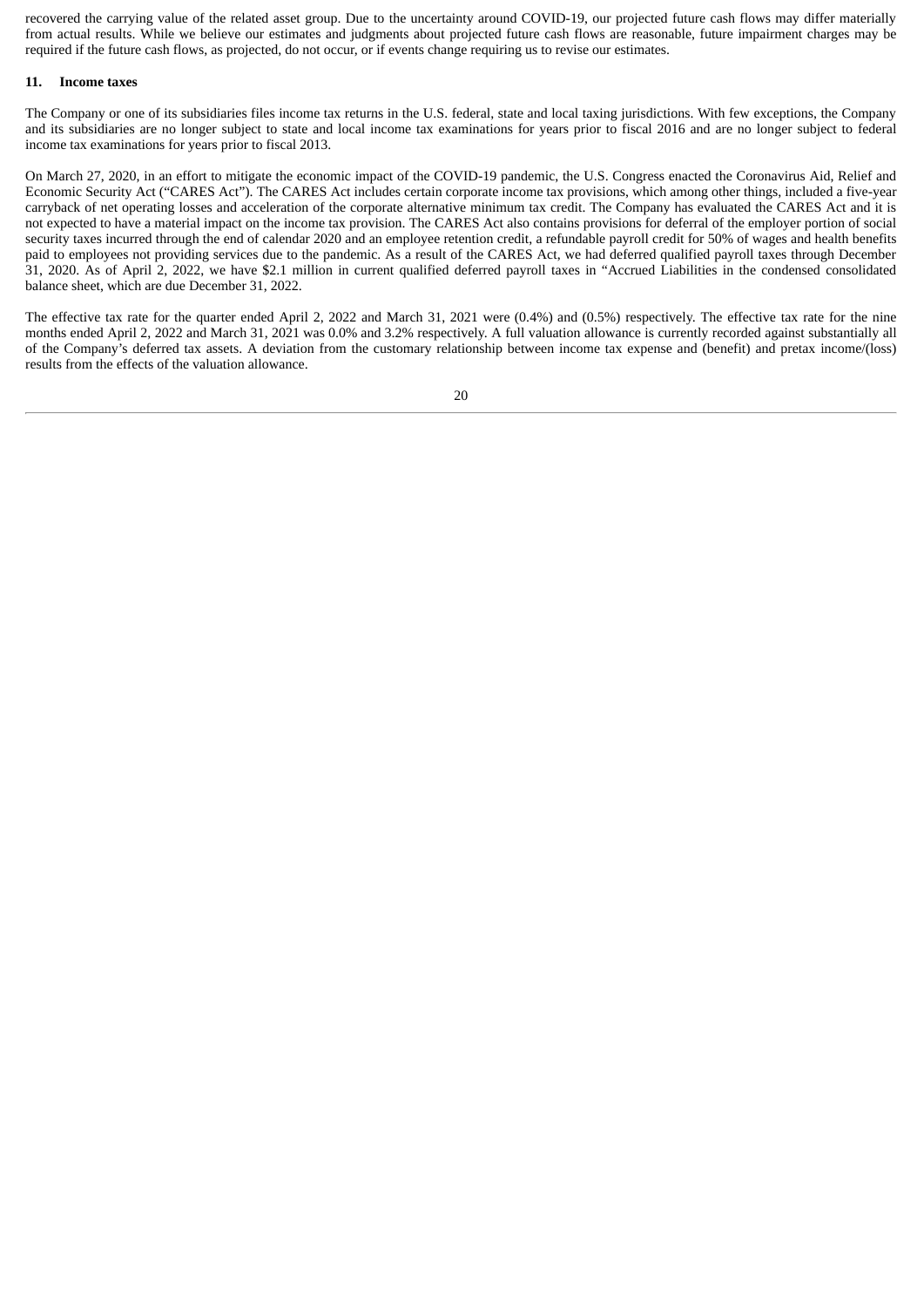#### **12. Related Party**

On November 16, 2020, following approval of the Bankruptcy Court, the Company and Osmium entered into a backstop commitment agreement, pursuant to which Osmium Partners agreed that they or an affiliate would serve as the Backstop Party and purchase all unsubscribed shares for a price of \$1.10 per share in a \$40 million Rights Offering, pursuant to which eligible holders of the Company's common stock could purchase up to \$24 million of shares of the Company's common stock for a price of \$1.10 per share. The Rights Offering is described in more detail in Note 6 above. Larkspur SPV, jointly owned by Osmium and Tensile, was formed to serve as the Backstop Party. In addition, on November 15, 2020, the Company and Tensile entered into a commitment letter (the "Commitment Letter") pursuant to which Tensile agreed to provide \$25 million in subordinated debt financing to the Company. See Note 13 below for a discussion of certain amendments to the Term Loan Credit Agreement.

In accordance with the Plan of Reorganization and the Commitment Letter, on December 31, 2020, the Company, Alter Domus (US), LLC, as administrative agent, and the lenders named therein, including Tensile and an affiliate of Osmium, entered into the Term Loan Credit Agreement described in Note 3 above which provided for the \$25 million Term Loan to the Company.

In accordance with the Plan of Reorganization and the backstop commitment agreement, on December 31, 2020, the Company, Osmium and Larkspur SPV (collectively, the "Osmium Group") entered into an agreement pursuant to which the Osmium Group is entitled to appoint three directors to the Company's Board of Directors (the "Directors Agreement"). Pursuant to the Directors Agreement, Douglas J. Dossey of Tensile Capital Management LP, John H. Lewis of Osmium and W. Paul Jones were appointed as members of the Company's Board of Directors. The Directors Agreement provides that the Osmium Group may appoint one additional member of the Board of Directors under certain circumstances. As a result of the Company's EBIT (as defined in the Director's Agreement) results over the twelve months period ended December 31, 2021, the Osmium Group is entitled to appoint one additional member to the Board of Directors. The Directors Agreement also specifies various other board-related and voting-related procedures and includes a standstill provision limiting certain actions by the Osmium Group.

On February 9, 2021, the Company received proceeds of approximately \$40 million upon the closing of the Rights Offering, as contemplated by the Plan of Reorganization. In accordance with the terms of the backstop commitment agreement, Larkspur SPV purchased 18,340,411 shares of the Company's common stock in the Rights Offering for an aggregate purchase price of approximately \$20.2 million. In addition, in accordance with the Plan of Reorganization and the backstop commitment agreement, Larkspur SPV received (1) 1,818,182 additional shares of the Company's common stock as payment of the commitment fee for serving as Backstop Party in the Rights Offering, and (2) a warrant to purchase 10 million additional shares of the Company's common stock at a purchase price of \$1.65 per share.

Based on Schedule 13D filings made by Osmium and Tensile, and their respective affiliates, on February 19, 2021, Osmium and Tensile each are deemed to beneficially own the 30,158,593 shares of the Company's stock beneficially owned by Larkspur SPV (representing approximately 31.4% of outstanding shares). Based on the Schedule 13D and subsequent filings with the SEC, Osmium beneficially owns an additional 2,026,840 shares of the Company's common stock.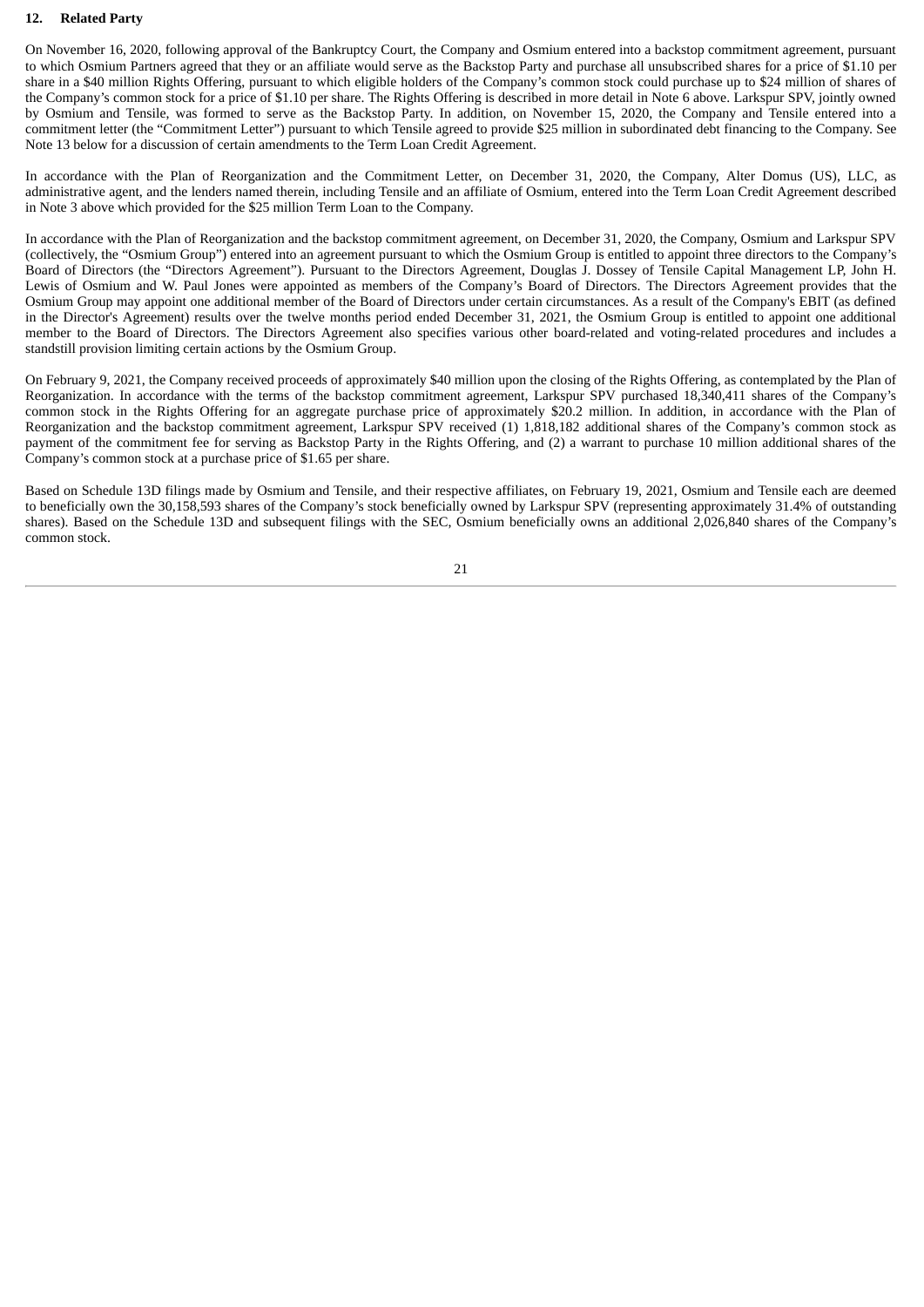#### **13. Subsequent Events**

# *New ABL Facility and FILO Facilities*

On May 9, 2022 (the "Refinancing Closing Date"), Tuesday Morning Corporation (the "Company"), Tuesday Morning, Inc. (the "Borrower") and each other subsidiary of the Company entered into a Credit Agreement (the "New ABL Credit Agreement") with the lenders named therein, Wells Fargo Bank, National Association, as administrative agent, and 1903P Loan Agent, LLC, as FILO B documentation agent. The New ABL Credit Agreement provides for (i) a revolving credit facility in an aggregate amount of \$110.0 million (the "New ABL Facility"), which includes a \$10.0 million sublimit for swingline loans and a \$25.0 million sublimit for letters of credit, (ii) a first-in last-out term loan facility in an aggregate amount of \$5.0 million (the "FILO A Facility") and (iii) an additional first-in last-out term loan facility in an aggregate amount of \$5.0 million (the "FILO B Facility" and, collectively with the New ABL Facility and the FILO A Facility, the "New Facilities"). In addition, the Borrower has the right, on and following November 9, 2022, to request (x) an additional incremental loan under the FILO B Facility in an aggregate amount not to exceed \$5.0 million, which, subject to the satisfaction of certain conditions, the FILO B lenders have committed to provide, and (y) additional incremental commitments from the FILO B lenders to make additional loans in an aggregate amount not to exceed \$5.0 million, subject to the satisfaction of certain conditions.

The New ABL Credit Agreement includes conditions to borrowings, representations and warranties, affirmative and negative covenants, and events of default customary for financings of this type and size. Pursuant to the New ABL Credit Agreement, the Borrower and its subsidiaries must maintain borrowing availability under the New ABL Facility at least equal to the greater of (i) \$7.5 million and (ii) 7.5% of the Modified Revolving Loan Cap (as defined in the New ABL Credit Agreement).

Amounts available for advances under the New Facilities are subject to borrowing bases as described in the New ABL Credit Agreement. Borrowings under the New ABL Facility will bear interest at a rate equal to, at the option of the Borrower, (i) the Adjusted Term SOFR (as defined below) plus a margin ranging from 1.25% to 1.75%, or (ii) the Base Rate (as defined below) plus a margin ranging from 0.25% to 0.75%, in each case with such margins depending on the Borrower's average quarterly borrowing availability under the New ABL Facility. Borrowings under the FILO A Facility will bear interest at a rate equal to, at the option of the Borrower, (i) the Adjusted Term SOFR plus 3.00%, or (ii) the Base Rate plus 2.00%. Borrowings under the FILO B Facility will bear interest at a rate equal to, at the option of the Borrower, (i) the Adjusted Term SOFR plus a margin ranging from 8.50% to 9.00%, or (ii) the Base Rate plus a margin ranging from 7.50% to 8.00%, in each case with such margins depending on seasonal periods. The "Adjusted Term SOFR" is the term SOFR plus a term SOFR adjustment of 0.10% for loans under the New ABL Facility or a term SOFR adjustment of 0.00% for loans under the FILO A Facility and the FILO B Facility. The "Base Rate" is the greatest of (i) the federal funds effective rate plus 0.50%, (ii) the term SOFR plus 1.00%, and (iii) the prime rate of Wells Fargo Bank, National Association. Each of the Adjusted Term SOFR and the Base Rate is subject to a 0.00% floor with respect to the New ABL Facility and a 1.00% floor for each of the FILO A Facility and the FILO B Facility.

The New Facilities are secured by a first priority lien on all present and after-acquired tangible and intangible assets of the Company and its subsidiaries other than certain collateral that secures the Term Loan (as defined below). Each of the New Facilities will terminate, and outstanding borrowings thereunder will mature, on the earlier of (i) May 9, 2027 and (ii) the date that is 91 days prior to maturity of the Term Loan.

On the Refinancing Closing Date, the Borrower borrowed approximately \$75.2 million under the New ABL Facility, \$5.0 million under the FILO A Facility and \$5.0 million under the FILO B Facility (collectively, the "Closing Date Loans"). A portion of the aggregate proceeds from the Closing Date Loans was used to (i) repay all outstanding indebtedness (the "Existing ABL Loans") under that certain Credit Agreement, dated as of December 31, 2020, among the Company, the Borrower, each of the subsidiary guarantors party thereto, the lenders party thereto, and JPMorgan Chase Bank, N.A., as administrative agent (the "Existing ABL Credit Agreement"), along with accrued interest, expenses and fees, (ii) purchase of a portion of the principal amount of the outstanding indebtedness (the "Term Loan") under that certain Credit Agreement, dated as of December 31, 2020, by and among the Company, the Borrower, each of the subsidiary guarantors party thereto, the lenders party thereto (including Tensile Capital Partners Master Fund LP and affiliates of Osmium Partners, LLC) (collectively, the "Term Loan Lenders"), and Alter Domus (US) LLC, as administrative agent (the "Term Loan Credit Agreement") for the aggregate purchase price of \$5.0 million (the "Loan Repurchase"), and (iii) pay transaction costs related to the transactions described in the foregoing clauses (i) and (ii) and the execution and delivery of the New ABL Credit Agreement and related loan documents. The remainder of the proceeds from the Closing Date Loans, as well as the proceeds from future borrowings, will be used for working capital needs and other general corporate purposes.

#### *Amendment to Term Loan Credit Agreement*

On the Refinancing Closing Date, the Company, the Borrower, certain subsidiaries of the Company, certain of the Term Loan Lenders (the "Consenting Lenders"), and Alter Domus (US) LLC, as administrative agent, entered into an amendment to the Term Loan Credit Agreement (the "Term Loan Credit Agreement Amendment"), pursuant to which, among other things, (i) each Consenting Lender agreed to the Loan Repurchase, (ii) concurrently with the consummation of the Loan Repurchase, each Consenting Lender agreed to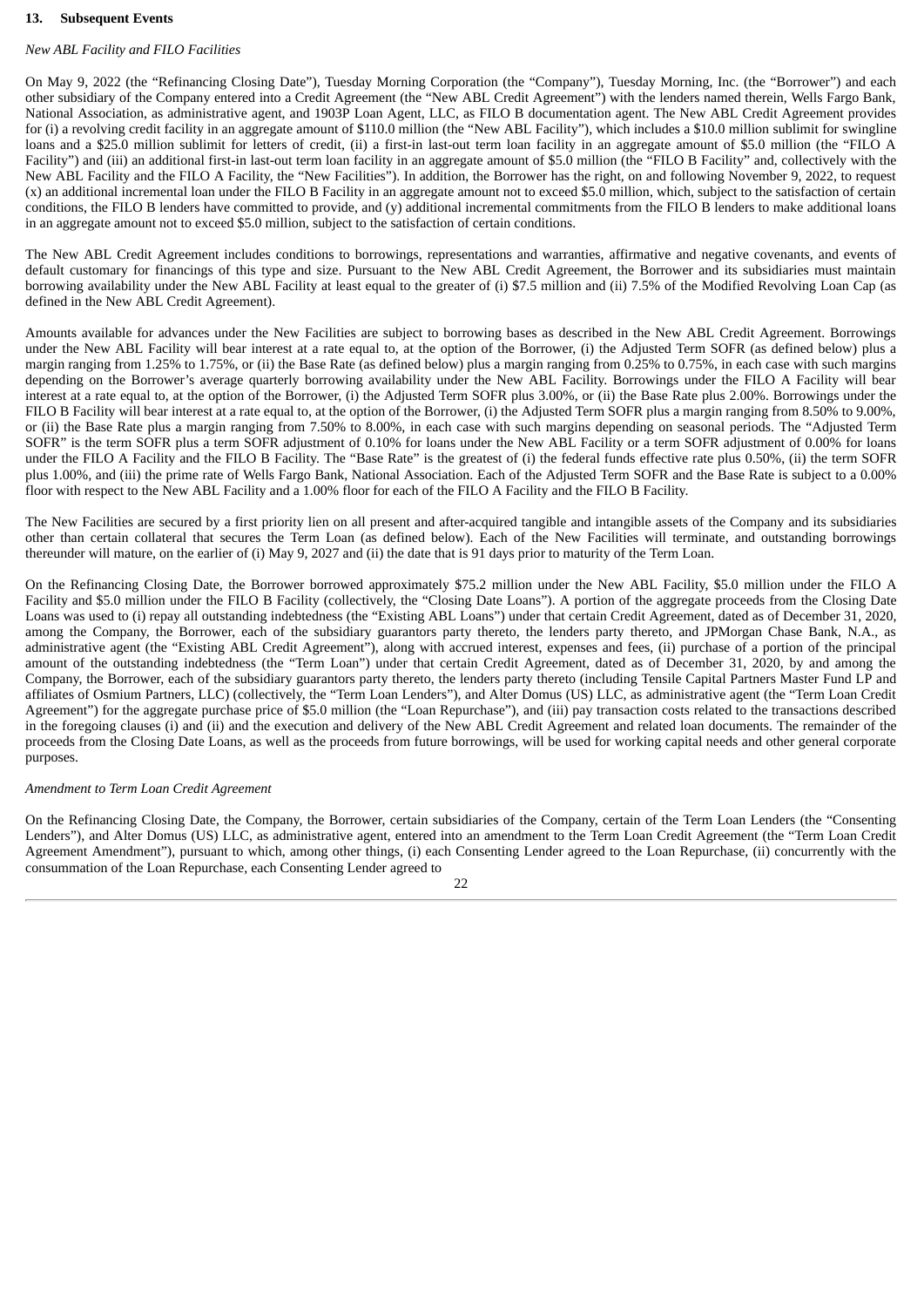waive and forgive an amount of the accrued and unpaid interest owed to such Consenting Lender , (iii) it was agreed that immediately, automatically and permanently upon the consummation of the Loan Repurchase, the Term Loans assigned pursuant to the Loan Repurchase would be deemed cancelled and of no further force and effect and (iv) the Term Loan Credit Agreement was amended to, among other things, (x) provide that the Borrower and its subsidiaries shall not permit the borrowing availability under the New ABL Facility to be less than the greater of (A) \$7.5 million and (B) 7.5% of the Modified Revolving Loan Cap, (y) permit the Borrower to borrow on the \$5.0 million committed FILO B accordion, subject to certain conditions, on and following November 9, 2022, and (z) provide that, commencing with the 12-month period (each, a "Test Period") ending September 30, 2023, and for each subsequent Test Period ending on the last day of each fiscal month of the Company and TMI Holdings, Inc. ("Intermediate Holdings" and, together with the Company, "Holdings") thereafter, Holdings shall not permit the Total Secured Net Leverage Ratio (as defined below) as of the last day for any such Test Period to be greater than (A) for any Test Period ending on or prior to the last day of Holdings' December 2023 fiscal month, 8.00:1.00, or (B) for any Test Period ending on or after the last day of Holdings' January 2024 fiscal month, 6.00:1.00. For purposes of the Term Loan Credit Agreement, "Total Secured Net Leverage Ratio" means, for any Test Period, Holdings and its subsidiaries' Consolidated Secured Indebtedness (as defined in the Term Loan Credit Agreement) as of the last day of such Test Period divided by EBITDA (as defined in the Term Loan Credit Agreement) for such Test Period.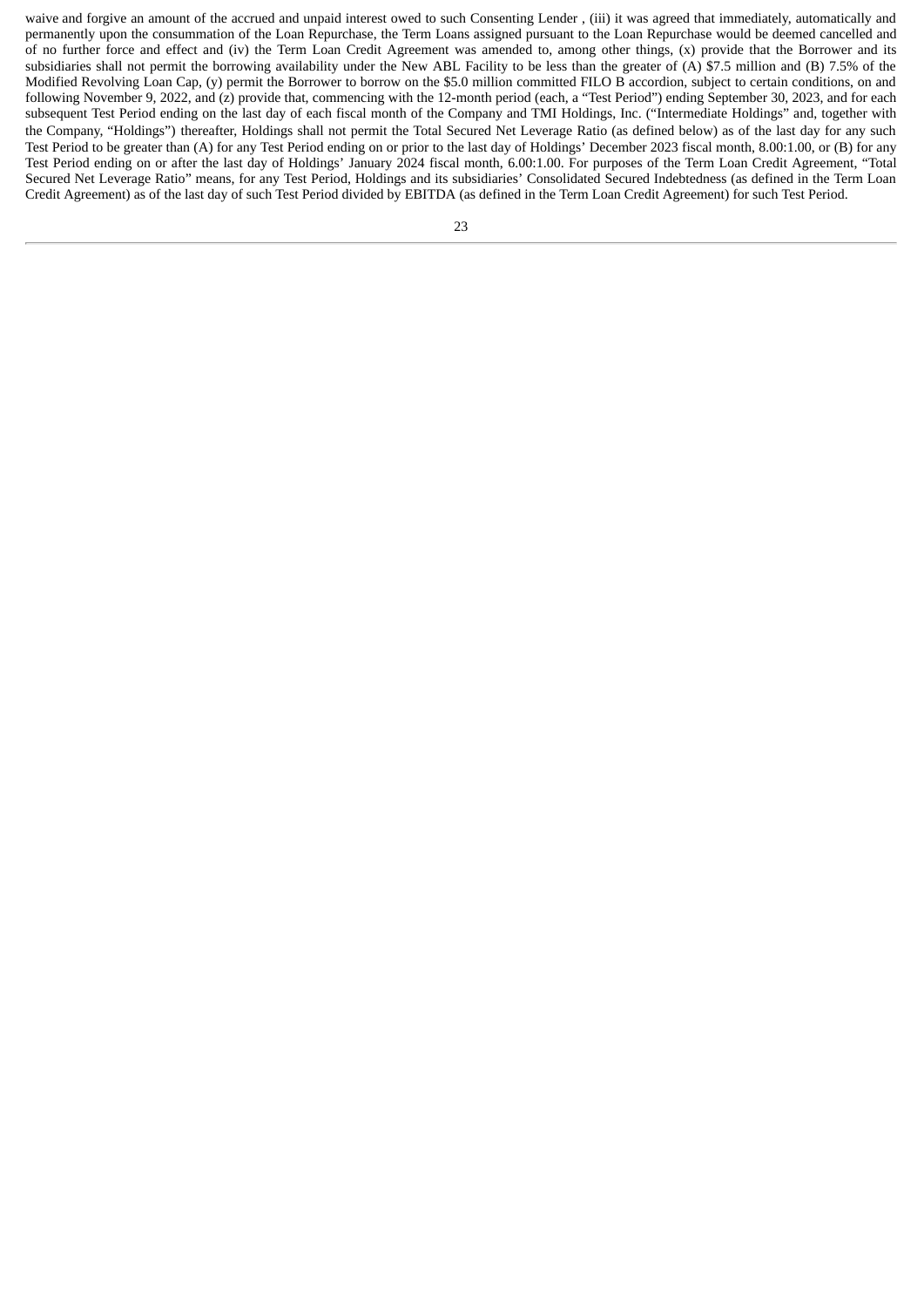# <span id="page-23-0"></span>**Item 2. Management's Discussion and Analysis of Financial Condition and Results of Operations**

We encourage you to read this "Management's Discussion and Analysis of Financial Condition and Results of Operations" ("MD&A") in conjunction with the corresponding section included in our Annual Report on Form 10-K for the year ended June 30, 2021.

#### *Background*

We are one of the original off-price retailers and a leading destination for unique home and lifestyle goods, selling high-quality products at prices generally below those found in boutique, specialty and department stores, catalogs and on-line retailers. Our customers come to us for an ever-changing, exceptional assortment of brand names at great prices. Our strong value proposition has established a loyal customer base, who we engage regularly with social media, email and digital media.

The COVID-19 pandemic has had an adverse effect on our business operations, store traffic, employee availability, financial conditions, results of operations, liquidity and cash flow. On March 25, 2020, we temporarily closed all of our 687 stores nationwide, severely reducing revenues and resulting in significant operating losses and the elimination of substantially all operating cash flow. As allowed by state and local jurisdictions, 685 of our stores gradually reopened as of the end of June 2020 and two stores were permanently closed during the quarter. In accordance with our bankruptcy Plan of Reorganization, described below, we completed the permanent closure of 197 stores in the first quarter of 2021 and the closure of our Phoenix, Arizona distribution center ("Phoenix distribution center") in the second quarter of 2021. In addition, as part of our restructuring, we secured financing to pay the creditors in accordance with the plan of reorganization and to fund planned operations and expenditures.

Future impacts from the COVID-19 pandemic will depend on the potential further geographic spread and duration of the ongoing pandemic, the timing and extent of recovery in traffic and consumer spending in our stores, the extent and duration of ongoing impacts to domestic and international supply chains and the related impacts on the flow, availability and cost of products, the production and administration of effective medical treatments and vaccines, and the actions that may be taken by various governmental authorities and other third parties in response to the pandemic.

### *Emergence from Chapter 11 Bankruptcy Proceedings*

- In May 2020, we filed voluntary petitions under Chapter 11 of the Bankruptcy Code. During the pendency of the Chapter 11 Cases, we continued to operate our businesses as "debtors-in-possession" under the jurisdiction of the Bankruptcy Court.
- In early June 2020, in accordance with the orders of the Bankruptcy Court, we commenced the process to close 132 store locations in a first wave of store closings. By the end of July 2020 all of these stores were permanently closed. In mid-July, 2020, we closed an additional 65 stores following negotiations with our landlords and those store closures were completed in August 2020. In total, we closed 197 stores during fiscal 2021. In addition, we also closed our Phoenix distribution center in the second quarter of fiscal 2021.
- On December 23, 2020, the Bankruptcy Court entered an order confirming our Plan of Reorganization. On December 31, 2020, all of the conditions precedent to the Plan of Reorganization were satisfied and we legally emerged from bankruptcy, resolving all material conditions precedent listed in the Plan of Reorganization. However, the closing of the Rights Offering was considered a critical component to the execution of our confirmed Plan of Reorganization, therefore, we continued to apply the requirements of ASC 852 – Reorganizations until that transaction closed on February 9, 2021. In connection with our legal emergence from bankruptcy on December 31, 2020, we completed the debt financing and sale-leaseback transactions contemplated by the Plan of Reorganization. See Notes 1, 2, 3, 6 and 8 to the condensed consolidated financial statements herein for additional information.
- In February 2021, the Company completed the equity financing transaction contemplated by the Plan of Reorganization with a \$40 million Rights Offering that expired in February, 2021. Eligible holders of our common stock subscribed to purchase approximately \$19.8 million of shares, at \$1.10 per share, with the Backstop Party purchasing the remaining \$20.2 million of shares. The Company closed on the Rights Offering and in February, 2021, recorded proceeds of \$40.0 million and recognized a non-cash charge of approximately \$14.5 million for a change in fair value of the Company's common stock issued to the Backstop Party. See Notes 1 and 6 to the condensed consolidated financial statements herein for additional information.
- On September 29, 2021, the U.S. Bankruptcy Court issued a final decree (the "Final Decree") closing the Chapter 11 cases of the Company and its subsidiaries. While the Company emerged from bankruptcy proceedings on December 31, 2020, the Chapter 11 Cases remained opened pending final resolution of all claims of general unsecured creditors. The Company was able to resolve all of these claims for approximately \$14 million less than the amounts reserved and retained in an escrow account. Upon entry of the Final Decree, the approximately \$14 million remaining in the escrow account was returned to the Company to make a repayment on its ABL credit facility and the Chapter 11 Cases are now final.

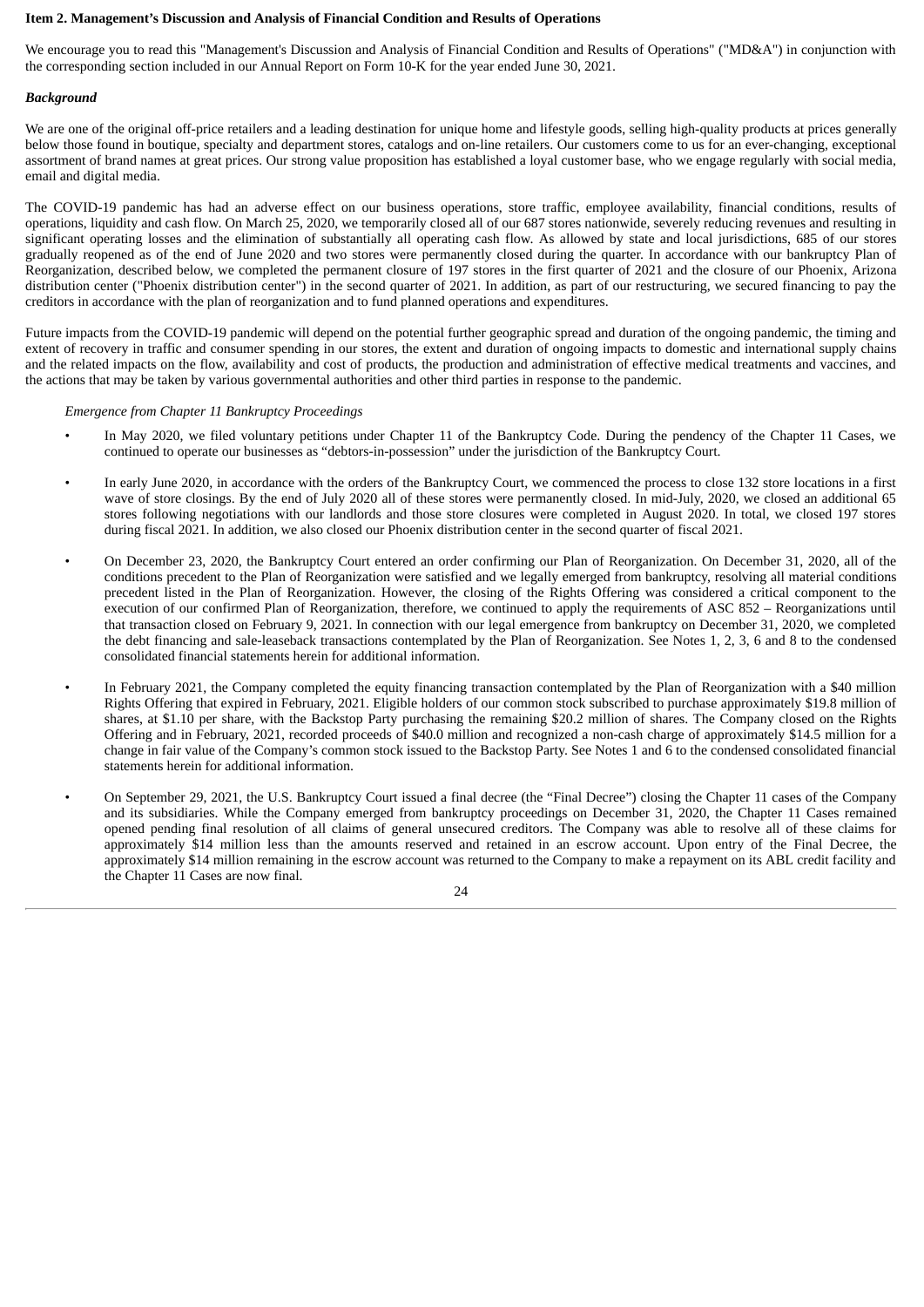#### *Key Metrics for the Three and Nine Months Ended April 2, 2022*

Key operating metrics for continuing operations for the three and nine months ended April 2, 2022 include:

- Net sales for the three months ended April 2, 2022 were \$159.6 million, an increase of \$6.3 million or 4.1%, compared to \$153.3 million for the three months ended March 31, 2021. Net sales for the nine months ended April 2, 2022 were \$587.9 million, an increase of \$74.3 million or 14.5%, compared to \$513.5 million for the nine months ended March 31, 2021. Comparable store sales for the three and nine *months ended April 2, 2022, increased 0.6% and 18.1%, respectively.*
- Gross margin for the three months ended April 2, 2022 was 24.4%, compared to 31.4% for the three months ended March 31, 2021. Gross margin for the nine months ended April 2, 2022 was 27.5%, compared to 31.0% for the nine months ended March 31, 2021.
- Selling, general and administrative expenses ("SG&A") for the three months ended April 2, 2022 decreased \$3.6 million or 6.1% to \$55.6 million, from \$59.2 million for the three months ended March 31, 2021. As a percentage of sales for the three months ended April 2, 2022, SG&A was 34.8% compared to 38.6% for the three months ended March 31, 2021. Selling, general and administrative expenses ("SG&A") for the nine months ended April 2, 2022 decreased \$1.1 million or 0.6% to \$183.5 million, from \$184.6 million for the nine months ended March 31, 2021. As a percentage of sales for the nine months ended April 2, 2022, SG&A was 31.2% compared to 35.9% *for the nine months ended March 31, 2021.*
- Restructuring, impairment and abandonment charges for the three months ended April 2, 2022 were a net benefit of \$0.3 million, compared to a charge \$1.0 million for the three months ended March 31, 2021. Restructuring, impairment and abandonment charges for the nine months ended April 2, 2022 were \$2.6 million, compared to \$7.6 million for the nine months ended March 31, 2021, which related to our permanent store closing plan along with our decision to close our Phoenix distribution center.
- Reorganization items, net for the three months ended April 2, 2022 were a net benefit of \$0.1 million compared to a net charge of \$23.6 million for the three months ended March 31, 2021. Reorganization items, net for the nine months ended April 2, 2022 were a loss of \$0.9 *million compared to a net benefit of \$62.2 million for the nine months ended March 31, 2021.*
- Our net loss for the three months ended April 2, 2022 was \$18.2 million, or diluted net loss per share of \$0.21 compared to a net loss for the three months ended March 31, 2021 of \$37.1 million, or diluted loss per share of \$0.55. Our net loss for the nine months ended April 2, 2022 was \$30.9 million, or diluted net loss per share of \$0.36 compared to a net earnings for the nine months ended March 31, 2021 of *\$21.8 million, or diluted earnings per share of \$0.41.*
- As shown under the heading "Non-GAAP Financials Measures" below, EBITDA for the three months ended April 2, 2022 was a negative \$12.8 million compared to a negative \$31.9 million for the three months ended March 31, 2021. Adjusted EBITDA for the three months ended April 2, 2022 was a negative \$11.9 million compared to a negative \$6.9 million for the three months ended March 31, 2021. EBITDA for the nine months ended April 2, 2022 was a negative \$15.2 million compared to a positive \$41.2 million for the nine months ended March 31, 2021. Adjusted EBITDA for the nine months ended April 2, 2022 was negative \$8.2 million compared to a negative *\$12.1 million for the nine months ended March 31, 2021.*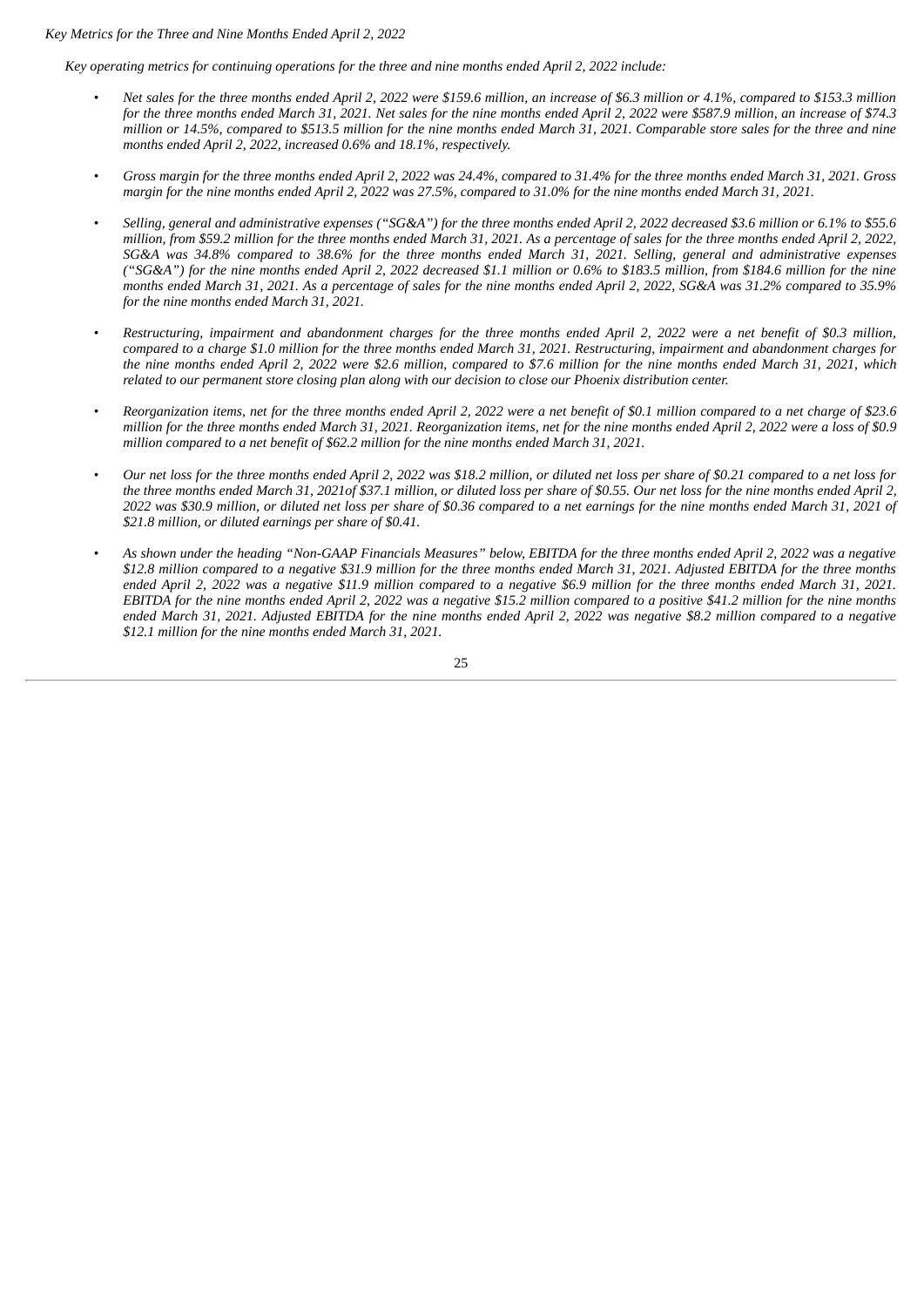*Key balance sheet and liquidity metrics for the nine months ended April 2, 2022 include:*

- Cash, cash equivalents, and restricted cash decreased by \$20.4 million to \$8.5 million at April 2, 2022 from \$28.9 million at June 30, 2021. The decrease in cash, cash equivalents and restricted cash were primarily driven by payments for bankruptcy court approved petition claims, legal and professional fees and payments to the Company's vendors for inventory. See Note 2 to our condensed consolidated financial statements herein for additional information.
- As of April 2, 2022, total liquidity, defined as cash and cash equivalents plus \$26.6 million availability for borrowing under our Post-Emergence ABL Facility, was \$35.0 million. In addition, we had \$54.1 million of borrowings outstanding under our Post-Emergence ABL Facility and \$14.6 million of letters of credit outstanding.
- Inventory levels increased by \$39.3 million at April 2, 2022 to \$176.6 million from \$137.4 million at March 31, 2021. As of April 2, 2022, inventory levels increased by 28.6% due to the incremental deceleration in topline performance beginning in March 2022 as well as earlier than expected timing of receipts. Last year, inventory level challenges were due in part to the closure of much of our merchant and supply chain operations during the height of the COVID outbreak as well as pandemic-related disruptions to the supply chain.

Subsequent to April 2, 2022, the Company and its subsidiaries entered into the New ABL Credit Agreement as part of a refinancing. See Note 13 to the condensed consolidated financial statements and "Liquidity and Capital Resources – Liquidity" herein for additional information.

## *Store Data*

The following table presents information with respect to our stores in operation during each of the fiscal periods:

|                             | <b>Store Openings/Closings</b>                              |                                                       |                                                            |                                               |                                              |  |  |  |
|-----------------------------|-------------------------------------------------------------|-------------------------------------------------------|------------------------------------------------------------|-----------------------------------------------|----------------------------------------------|--|--|--|
|                             | <b>Three Months</b><br><b>Ended</b><br><b>April 2, 2022</b> | <b>Three Months</b><br><b>Ended</b><br>March 31, 2021 | <b>Nine Months</b><br><b>Ended</b><br><b>April 2, 2022</b> | <b>Nine Months</b><br>Ended<br>March 31, 2021 | <b>Fiscal Year</b><br>Ended June 30,<br>2021 |  |  |  |
| Open at beginning of period | 492                                                         | 490                                                   | 490                                                        | 685                                           | 685                                          |  |  |  |
| Opened                      | __                                                          |                                                       |                                                            |                                               |                                              |  |  |  |
| Closed                      | (2                                                          |                                                       |                                                            | (197                                          | (197)                                        |  |  |  |
| Open at end of period       | 490                                                         | 490                                                   | 490                                                        | 490                                           | 490                                          |  |  |  |

New stores are included in the same store sales calculation starting with the sixteenth month following the date of the store opening. A store that relocates within the same geographic market or modifies its available retail space is generally considered the same store for purposes of this computation. Stores that are closed are included in the computation of comparable store sales until the month of closure.

# *Results of Operations*

Our business is highly seasonal, with a significant portion of our net sales and most of our operating income generated in the second quarter of each fiscal year.

There can be no assurance that the trends in sales or operating results will continue in the future.

# *Three Months Ended April 2, 2022 Compared to the Three Months Ended March 31, 2021*

Net sales for the three months ended April 2, 2022 were \$159.6 million, with an increase of 4.1%, compared to \$153.3 million for the three months ended March 31, 2021, primarily driven by the two additional days in quarter ended April 2, 2022 as a result of a change from a calendar year as defined in Note 1. Comparable store sales for the three months ended April 2, 2022, increased 0.6% due to 6.7% increase in average ticket offset by a 6.6% decrease in customer transactions primarily due to the Easter shift, lapping stimulus and as a result of general economic impacts starting March 2022 following disruption in Europe and incremental inflationary pressures.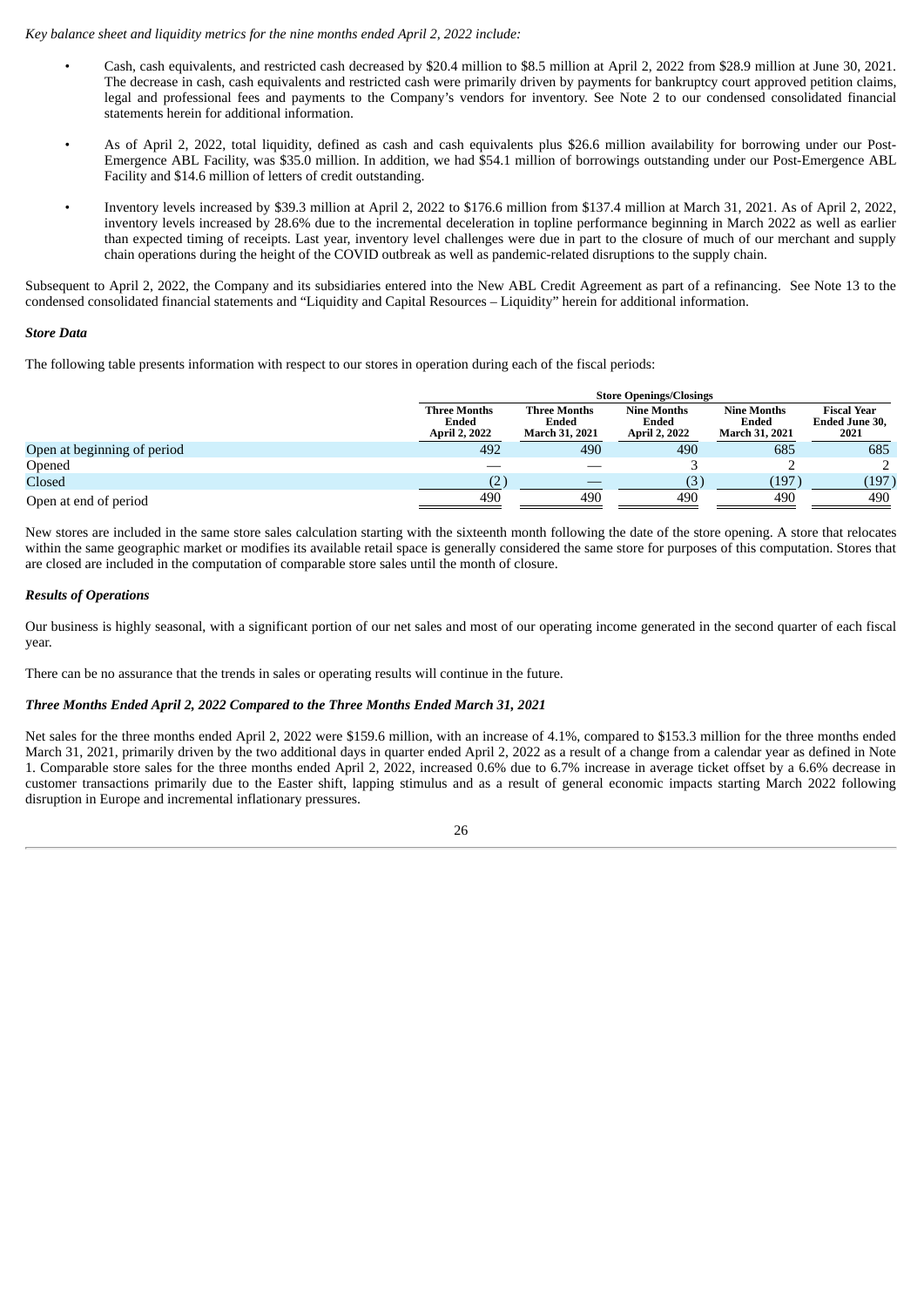Gross margin for the three months ended April 2, 2022 was \$38.9 million, a decrease of 19.3% compared to \$48.2 million for the three months ended March 31, 2021. As a percentage of net sales, gross margin decreased to 24.4% in the third quarter of fiscal 2022 compared with 31.4% in the second quarter of fiscal 2021. The decrease in gross margin as a percentage of net sales was primarily a result of higher supply chain and transportation costs recognized in the three months ended April 2, 2022.

SG&A decreased \$3.6 million to \$55.6 million in the three months ended April 2, 2022, compared to \$59.2 million for the three months ended March 31, 2021 primarily mainly due to lower employee-related incentive pay. As a percentage of net sales, SG&A decreased 380 basis points to 34.8% for the three months ended April 2, 2022, compared to 38.6% for the three months ended March 31, 2021, leveraging of store occupancy cost as percentage of net sales.

Restructuring, impairment and abandonment charges were a net benefit of \$0.3 million during the three months ended April 2, 2022, compared to net charge of \$1.0 million during the three months ended March 31, 2021. During the three months ended April 2, 2022, adjustments related to compensation adjustments for employee retention cost. During the three months ended March 31, 2021, adjustments include restructuring, impairment and abandonment charges of \$1.0 million primarily related to employee retention cost of \$0.3 million and severance cost of \$0.7 million.

Our operating loss was \$16.4 million for the three months ended April 2, 2022 as compared to an operating loss of \$12.0 million for the three months ended March 31, 2021, resulting to decline of \$4.3 million. The operating loss in the current year was primarily the result of higher supply chain and transportation costs partially offset by lower restructuring, impairment and abandonment charges as discussed above.

Interest expense increased \$0.5 million to \$1.9 million for the three months ended April 2, 2022 compared to \$1.4 million for the three months ended March 31, 2021. Interest expense for the three months ended April 2, 2022 was primarily due to the interest and amortization of financing fees incurred on our Post-Emergence ABL Facility and accrued PIK interest on our Term loan. Interest expense for the three months ended March 31, 2021 was primarily due to accrued PIK interest on the Term Loan along with amortization of financing fees incurred on the Post-Emergence ABL Facility. See Note 3 to our unaudited condensed consolidated financial statements herein for additional information.

Reorganization items, net were a net benefit of \$0.1 million for the three months ended April 2, 2022 compared to a net charge of \$23.6 million in the three months ended March 31, 2021, related to \$0.2 million benefit on claims related cost, offset by \$43 thousand of professional and legal fees related to our reorganization. The reorganization items, net charge of \$23.6 million in the three months ended March 31, 2021, was due to \$19.0 million net charge from the Rights Offering and Backstop Agreement, \$0.9 million in claims related costs, and \$3.8 million in professional and legal fees related to our reorganization.

Income tax expense for the three months ended April 2, 2022 was \$0.1 million to an income tax expense of \$0.2 million in the three months ended March 31, 2021. The effective tax rates for the three months ended April 2, 2022 and March 31, 2021 were (0.4%) and (0.5%), respectively. We currently believe the expected effects on future year effective tax rates to continue to be nominal until the cumulative losses and valuation allowance are fully utilized.

Our net loss for the three months ended April 2, 2022 was \$18.2 million, or diluted net losses per share of \$0.21 compared to a net loss for the three months ended March 31, 2021 of \$37.1 million, or diluted net losses per share of \$0.55.

# *Nine Months Ended April 2, 2022 Compared to the Nine Months Ended March 31, 2021*

Net sales for the nine months ended April 2, 2022 were \$587.9 million, an increase of 14.5%, compared to \$513.5 million for the nine months ended March 31, 2021, primarily due to more stores in operation for fiscal year 2022 and completion of bankruptcy proceedings. Comparable store sales for the nine months ended April 2, 2022, increased 18.1% due to a 10.5% increase in average ticket and 6.4% increase in customer transactions.

Gross margin for the nine months ended April 2, 2022 was \$161.5 million, an increase of 1.4% compared to \$159.3 million for the nine months ended March 31, 2021. As a percentage of net sales, gross margin decreased to 27.5% in the nine months ended April 2, 2022 compared with 31.0% in the nine months ended March 31, 2021. The decrease in gross margin as a percentage of net sales was primarily a result of higher supply chain and transportation costs recognized in the nine months ended April 2, 2022.

SG&A decreased slightly by \$1.1 million to \$183.5 million in the nine months ended April 2, 2022, compared to \$184.6 million for the nine months ended March 31, 2021 primarily mainly due to lower employee-related incentive pay partially offset by increased share-based compensation. As a percentage of net sales, SG&A decreased 470 basis points to 31.2% for the nine months ended April 2, 2022, compared to 35.9% for the nine months ended March 31, 2021. The decrease in SG&A, as a percentage of net sales, was primarily due to leveraging of store occupancy cost as a percentage of sales.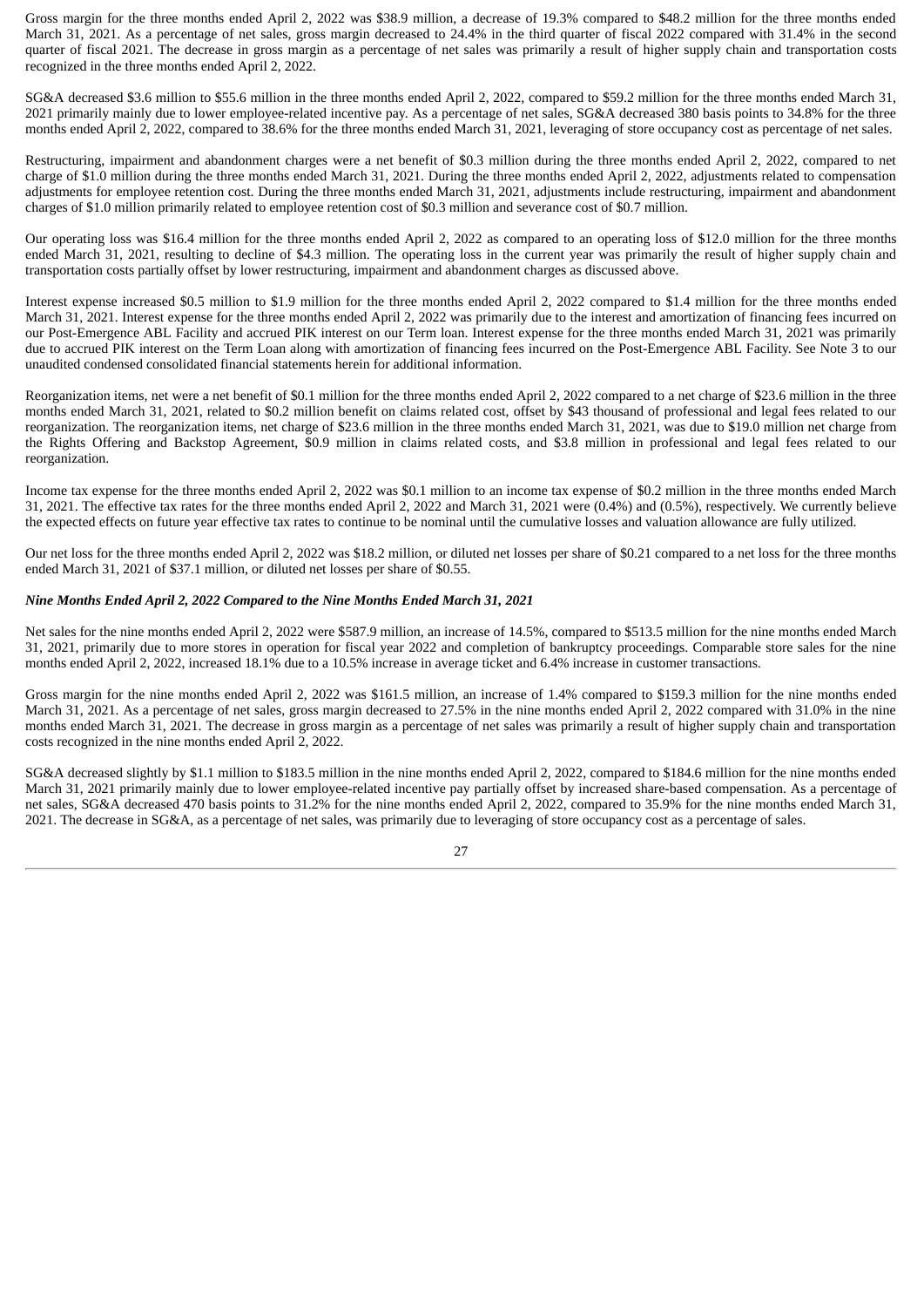Restructuring, impairment and abandonment charges were \$2.6 million during the nine months ended April 2, 2022, compared to \$7.6 million during the nine months ended March 31, 2021. During the nine months ended April 2, 2022, charges include a software impairment charge of \$2.1 million as well as \$0.5 million in employee retention cost. During the nine months ended March 31, 2021, charges include restructuring, impairment and abandonment charges of \$7.6 million primarily related to abandonment cost of \$5.6 million due to our permanent store and Phoenix, Arizona distribution center closing plans as well as \$1.9 million in severance and employee retention cost. Decisions regarding store closures and the Phoenix distribution center were made in the fourth quarter of fiscal 2020, prior to filing the Chapter 11 Cases; however, the closure of the Phoenix distribution center was not completed until the second quarter of fiscal 2021.

Our operating loss was \$24.6 million for the nine months ended April 2, 2022 as compared to an operating loss of \$32.8 million for the nine months ended March 31, 2021, an improvement of \$8.2 million. The operating loss in the current year was primarily the result of increased sales, lower restructuring, impairment and abandonment charges, offset by lower margins from higher supply chain and transportation costs as discussed above.

Interest expense decreased \$1.2 million to \$5.5 million for the nine months ended April 2, 2022 compared to \$6.7 million for the nine months ended March 31, 2021. Interest expense for the nine months ended April 2, 2022 was primarily due to the interest and amortization of financing fees incurred on our Post-Emergence ABL Facility and accrued PIK interest on our Term loan. Interest expense for the nine months ended March 31, 2021 was primarily due to amortization of financing fees incurred for the Post-Emergence ABL Facility, the DIP ABL Credit Agreement and accrued PIK interest on Term loan. See Note 3 to our unaudited condensed consolidated financial statements herein for additional information.

Reorganization items, net were \$0.9 million for the nine months ended April 2, 2022 compared to a net benefit of \$62.2 million for the nine months ended March 31, 2021, related to \$0.6 million loss of claims related cost and \$0.3 million of professional and legal fees related to our reorganization. The net benefit of \$62.2 million in the nine months ended March 31, 2021, was primarily due to a net gain of \$115.8 million resulting from store lease terminations and the termination of our Phoenix distribution center lease under our permanent closure plan and sale-leaseback transactions pursuant to the Plan of Reorganization, partially offset by \$33.8 million in professional and legal fees related to our reorganization, \$0.9 million in claims related costs as well as \$19.0 million in non-cash charges from the Rights Offering.

Income tax expense for the nine months ended April 2, 2022 was \$11,000 compared to an income tax expense of \$0.7 million in the nine months ended March 31, 2021. The effective tax rates for the nine months ended April 2, 2022 and March 31, 2021 were 0.0% and 3.2%, respectively. We currently believe the expected effects on future year effective tax rates to continue to be nominal until the cumulative losses and valuation allowance are fully utilized.

Our net loss for the nine months ended April 2, 2022 was \$30.9 million, or diluted net loss per share of \$0.36 compared to a net earnings for the nine months ended March 31, 2021 of \$21.8 million, or diluted net earnings per share of \$0.41.

### *Non-GAAP Financial Measures*

We define EBITDA as net earnings or net loss before interest, income taxes, depreciation, and amortization. Adjusted EBITDA reflects further adjustments to EBITDA to eliminate the impact of certain items, including certain non-cash items and other items that we believe are not representative of our core operating performance. These measures are not presentations made in accordance with GAAP. EBITDA and Adjusted EBITDA should not be considered as alternatives to net earnings or loss as a measure of operating performance. In addition, EBITDA and Adjusted EBITDA are not presented as, and should not be considered as a measure of liquidity. EBITDA and Adjusted EBITDA should not be considered in isolation, or as substitutes for analysis of our results as reported under GAAP and Adjusted EBITDA should not be construed as an inference that our future results will be unaffected by such adjustments. We believe it is useful for investors to see these EBITDA and Adjusted EBITDA measures that management uses to evaluate our operating performance. These non-GAAP financial measures are included to supplement our financial information presented in accordance with GAAP and because we use these measures to monitor and evaluate the performance of our business as a supplement to GAAP measures and we believe the presentation of these non-GAAP measures enhances investors' ability to analyze trends in our business and evaluate our performance. EBITDA and Adjusted EBITDA are also frequently used by analysts, investors and other interested parties to evaluate companies in our industry. The non-GAAP measures presented may not be comparable to similarly titled measures used by other companies.

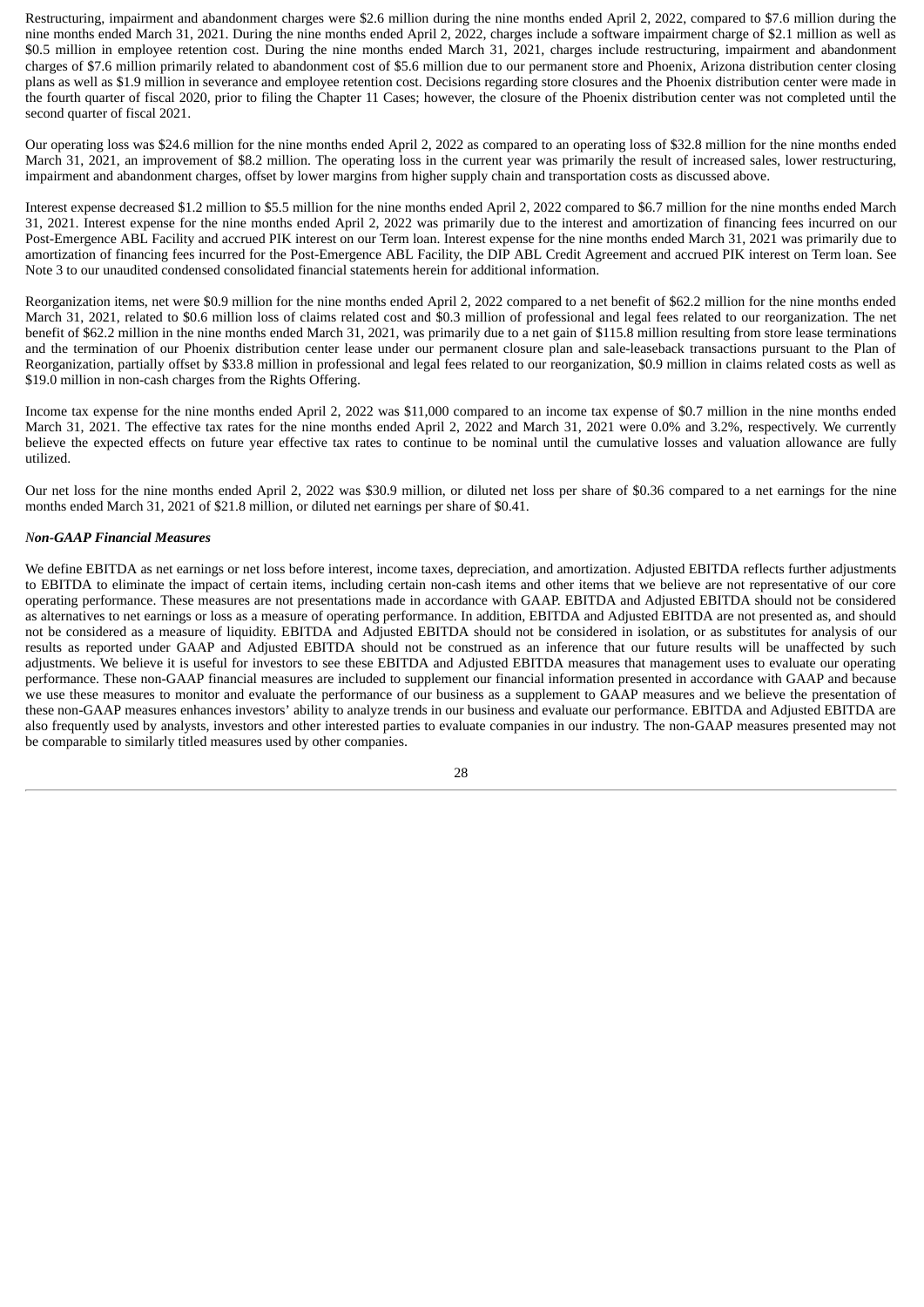The following table reconciles net earnings/(loss), the most directly comparable GAAP financial measure, to EBITDA and Adjusted EBITDA, each of which is a non-GAAP financial measure (in thousands):

|                                                       | <b>Three Months Ended</b> |          |                   | <b>Nine Months Ended</b> |                  |     |                   |
|-------------------------------------------------------|---------------------------|----------|-------------------|--------------------------|------------------|-----|-------------------|
|                                                       | April 2,<br>2022          |          | March 31.<br>2021 |                          | April 2,<br>2022 |     | March 31,<br>2021 |
| Net earnings/(loss) (GAAP)                            | (18, 151)                 |          | (37, 119)         |                          | $(30,860)$ \$    |     | 21,844            |
| Depreciation and amortization                         | 3,369                     |          | 3,627             |                          | 10,175           |     | 11,933            |
| Interest expense, net                                 | 1,919                     |          | 1,404             |                          | 5,520            |     | 6,671             |
| Income tax expense                                    | 69                        |          | 172               |                          | 11               |     | 715               |
| EBITDA (non-GAAP)                                     | (12, 794)                 | <b>S</b> | (31,916)          | Ж                        | (15, 154)        | - S | 41,163            |
| Share based compensation expense (1)                  | 1.600                     |          | 382               |                          | 4,645            |     | 1,347             |
| Restructuring, impairment and abandonment charges (2) | (278)                     |          | 1.047             |                          | 2,588            |     | 7,554             |
| Reorganization items, net (3)                         | (128)                     |          | 23,597            |                          | 923              |     | (62, 169)         |
| Other $(4)$                                           | (265)                     |          |                   |                          | (1,219)          |     |                   |
| Adjusted EBITDA (non-GAAP)                            | (11, 865)                 |          | (6,890)           |                          | (8,217)          |     | (12, 105)         |

(1) Adjustment includes charges related to share-based compensation programs, which vary from period to period depending on volume, timing and vesting of awards. We adjust for these charges to facilitate comparisons from period to period.

(2) For the three months ended April 2, 2022, a net benefit in restructuring, impairment and abandonment costs is related to compensation adjustments for employee retention. During the nine months ended April 2, 2022, restructuring, impairment and abandonment charges are primarily related to software abandonment charges and employee retention cost. During the three months ended March 31, 2021, the restructuring, impairment and abandonment charges are primarily related to employee retention costs and severance cost. During the nine months ended March 31, 2021, the charges are primarily related to abandonment costs due to the permanent closure of our stores and Phoenix, Arizona distribution center and severance and employee retention costs.<br>Decisions regarding store closure distribution center was not completed until the second quarter of fiscal 2021. See Notes 2 to the condensed consolidated financial statements herein for additional information.

(3) For the three months ended April 2, 2022, reorganization items, net benefit from claims related cost, partially offset by professional and legal fees. For the nine months ended April 2, 2022,<br>reorganization items, net cash charges related to the execution of our Rights Offering (defined in Note 6), professional fees and claims-related costs. For the nine months ended March 31, 2021, reorganization items, net benefit was primarily due to a net gain resulting from store lease terminations and the termination of our Phoenix distribution center lease under our permanent closure plan and sale-leaseback<br>transactions pursuant to the Offering. See Notes 1, 2, 6 and 8 to the condensed consolidated financial statements herein for additional information.

(4) For the three and nine months ended April 2, 2022, adjustments included non-cash expense (benefit) recognized related to cash settled awards in our long-term incentive plan.

#### *Liquidity and Capital Resources*

#### *Cash Flows for the Nine Months Ended April 2, 2022*

#### *Cash Flows from Operating Activities*

In the nine months ended April 2, 2022, net cash used in operating activities was \$57.6 million, compared to cash used in operating activities of \$114.5 million in the same period last year. Net cash used in operating activities in the nine months ended April 2, 2022 was primarily driven by the inventory purchases and payments of operating expenses as part of ordinary course of business. Net cash used in operating activities in the nine months ended March 31, 2021 was primarily driven by the increase in inventory purchases, decrease in payables, reorganization expenses, and bankruptcy court approved prepetition claims, legal, and professional fees.

#### *Cash Flows from Investing Activities*

Net cash used in investing activities for the nine months ended April 2, 2022 of \$5.2 million related primarily to capital expenditures in enhancements to our store fleet and new stores, as well as investments in technology. Net cash provided by investing activities for the nine months ended March 31, 2021 of \$68.1 million was related primarily from \$68.6 million of proceeds from sale-leaseback transactions and \$1.9 million of proceeds from the sale of property and equipment at the 197 stores that we permanently closed, and was partially offset by \$2.3 million of capital expenditures.

#### *Cash Flows from Financing Activities*

Net cash provided by financing activities of \$42.4 million for the nine months ended April 2, 2022 related primarily to net borrowings under our Post-Emergence ABL Facility. Net cash provided by financing activities of \$61.6 million for the nine months ended March 31, 2021 related primarily to \$25.0 million in proceeds from the term loan and \$40.0 million of proceeds from the Rights Offering, offset by \$3.2 million from payments of financing fees.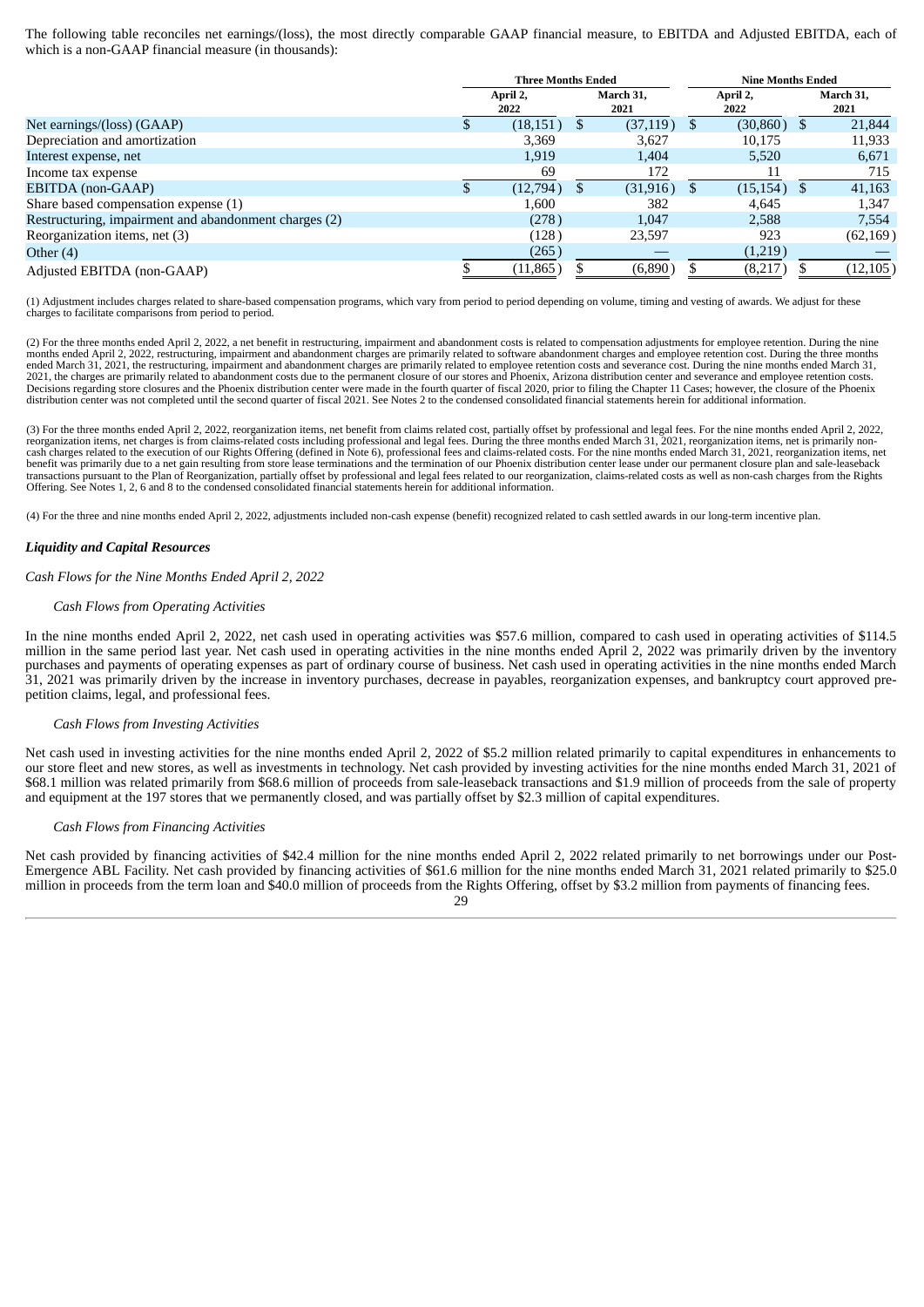Historically, we have financed our operations with funds generated from operating activities, available cash and cash equivalents, and borrowings under an asset-based, senior secured revolving credit facility.

# *Post-Emergence ABL Credit Agreement*

On December 31, 2020, as contemplated by our Plan of Reorganization, the Company and its subsidiaries entered into a Credit Agreement (the "Post-Emergence ABL Credit Agreement") with JPMorgan Chase Bank, N.A., Wells Fargo Bank, N.A. and Bank of America, N.A. that provides for a revolving credit facility in an aggregate amount of \$110.0 million (the "Post-Emergence ABL Facility"). The Post-Emergence ABL Credit Agreement included conditions to borrowings, representations and warranties, affirmative and negative covenants, and events of default customary for financings of this type and size. The Post-Emergence ABL Credit Agreement required the Company to maintain a minimum fixed charge coverage ratio if borrowing availability fell below certain minimum levels, after the first anniversary of the agreement. For additional information regarding the Post-Emergence ABL Facility, see Note 3 to our unaudited condensed consolidated financial statements herein.

As further described below, on May 9, 2022, we entered into the New ABL Credit Agreement (as defined below) and used a portion of the proceeds from borrowings under the New Facilities (as defined below) to repay all outstanding indebtedness under the Post-Emergence ABL Facility, along with accrued interest, expenses and fees.

# *New ABL Credit Agreement*

On May 9, 2022 (the "Refinancing Closing Date"), Tuesday Morning Corporation ("Parent"), Tuesday Morning, Inc. (the "Borrower") and each other subsidiary of Parent entered into a Credit Agreement (the "New ABL Credit Agreement") with the lenders named therein, Wells Fargo Bank, National Association, as administrative agent, and 1903P Loan Agent, LLC, as FILO B documentation agent. The New ABL Credit Agreement provides for (i) a revolving credit facility in an aggregate amount of \$110.0 million (the "New ABL Facility"), which includes a \$10.0 million sublimit for swingline loans and a \$25.0 million sublimit for letters of credit, (ii) a first-in last-out term loan facility in an aggregate amount of \$5.0 million (the "FILO A Facility") and (iii) an additional first-in last-out term loan facility in an aggregate amount of \$5.0 million (the "FILO B Facility" and, collectively with the New ABL Facility and the FILO A Facility, the "New Facilities"). Each of the New Facilities will terminate, and outstanding borrowings thereunder will mature, on the earlier of (i) May 9, 2027 and (ii) the date that is 91 days prior to maturity of the Term Loan.

The New ABL Credit Agreement includes conditions to borrowings, representations and warranties, affirmative and negative covenants, and events of default customary for financings of this type and size. In addition, the Borrower and its subsidiaries must maintain borrowing availability under the New ABL Facility at least equal to the greater of (i) \$7.5 million and (ii) 7.5% of the Modified Revolving Loan Cap (as defined in the New ABL Credit Agreement). For additional information regarding the New ABL Credit Agreement and the New Facilities, see Note 13 to our unaudited condensed consolidated financial statements herein.

#### *Term Loan Credit Agreement*

On December 31, 2020, the Company, Alter Domus (US), LLC, as administrative agent, and the lenders named therein including Tensile Capital Partners Master Fund LP and affiliates of Osmium Partners, LLC, entered into a Credit Agreement (as amended from time to time, the "Term Loan Credit Agreement") to provide a term loan of \$25.0 million to the Company (the "Term Loan"). Pursuant to the terms of the Term Loan Credit Agreement, the Term Loan has a maturity date of December 31, 2024 and bears interest at a rate of 14% per annum, with interest payable in-kind. Under the terms of the Term Loan Credit Agreement, the Term Loan is secured by a second lien on the collateral securing the New Facilities and a first lien on certain other assets of the Company as described in the Term Loan Credit Agreement. The Term Loan is subject to optional prepayment after the first anniversary of the date of issuance at a prepayment price equal to (1) the outstanding principal amount of the Term Loan, plus (2) accrued and unpaid interest to the date of prepayment, plus (3) the prepayment premium, if any. The prepayment premium (which may not be less than zero) is equal to (1) 125% of the original principal amount of the Term Loan, minus (2) the aggregate principal amount of the loans advanced as of the prepayment date, plus all accrued interest thereon accrued as of such date. The Term Loan is subject to mandatory prepayment in connection with a change of control of the Company as described in the Term Loan Credit Agreement. The Term Loan Credit Agreement also includes customary covenants and events of default. As of April 2, 2022, the outstanding principal balance of the Term Loan was \$29.5 million, net of debt issuance costs.

On the Refinancing Closing Date, (i) each Consenting Lender agreed to the Loan Repurchase, (ii) concurrently with the consummation of the Loan Repurchase, each Consenting Lender agreed to waive and forgive an amount of the accrued and unpaid interest owed to such Consenting Lender, (iii) it was agreed that immediately, automatically and permanently upon the consummation of the Loan Repurchase, the Term Loans assigned pursuant to the Loan Repurchase would be deemed cancelled and of no further force and effect, and (iv) the Term Loan Credit Agreement was amended to, among other things, (x) require us to maintain the same minimum level of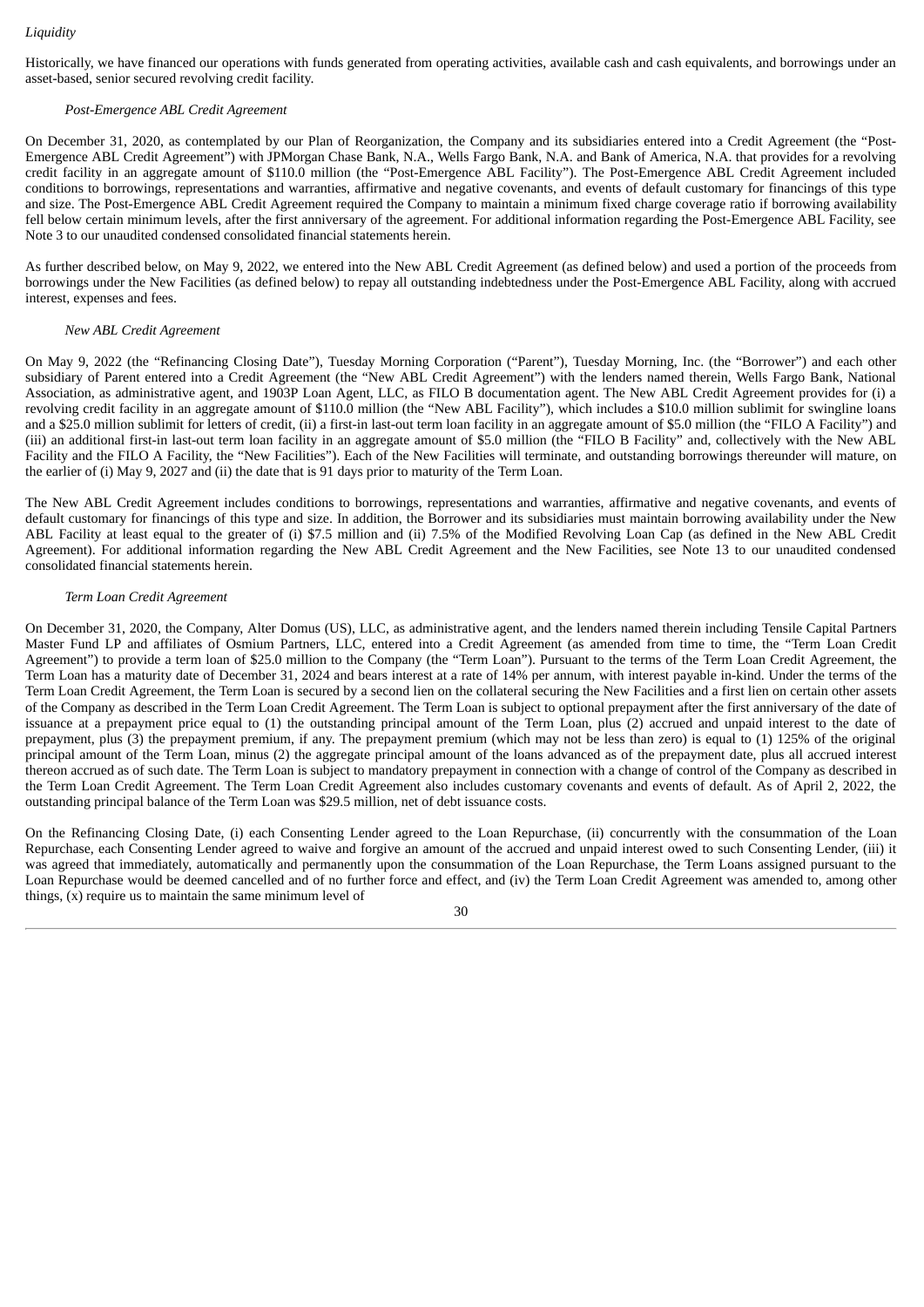borrowing availability under the New ABL Facility as required by the New ABL Credit Agreement, (y) permit the Borrower to borrow on the \$5.0 million committed FILO B accordion, subject to certain conditions, on and following November 9, 2022, and (z) require us to maintain a minimum total secured net leverage ratio beginning with the 12-month period ending September 30, 2023.

For additional information regarding the Term Loan, see Note 3 and Note 15 to our unaudited condensed consolidated financial statements herein.

#### *Recent Liquidity Developments and Outlook*

At April 2, 2022 we are in compliance with covenants in the Post-Emergence ABL Facility and Term Loan. As of April 2, 2022, we had \$54.1 million of borrowings outstanding under our Post-Emergence ABL Facility and, \$14.6 million of letters of credit outstanding. We currently have borrowing availability of \$26.6 million under our Post-Emergence ABL Facility, as of April 2, 2022. Liquidity, defined as cash and cash equivalents plus the \$26.6 million availability for borrowing under our Post-Emergence ABL Facility, was \$35.0 million as of April 2, 2022.

Going forward, we expect to fund our operations with funds generated from operating activities, available cash and cash equivalents, and borrowings under the New ABL Facility.

On the Refinancing Closing Date, the Borrower borrowed approximately \$75.2 million under the New ABL Facility, \$5.0 million under the FILO A Facility and \$5.0 million under the FILO B Facility (collectively, the "Closing Date Loans"). A portion of the aggregate proceeds from the Closing Date Loans was used to (i) repay all outstanding indebtedness (the "Existing ABL Loans") under that certain Credit Agreement, dated as of December 31, 2020, among the Company, the Borrower, each of the subsidiary guarantors party thereto, the lenders party thereto, and JPMorgan Chase Bank, N.A., as administrative agent (the "Existing ABL Credit Agreement"), along with accrued interest, expenses and fees, (ii) purchase of a portion of the principal amount of the outstanding indebtedness (the "Term Loan") under that certain Credit Agreement, dated as of December 31, 2020, by and among the Company, the Borrower, each of the subsidiary guarantors party thereto, the lenders party thereto (including Tensile Capital Partners Master Fund LP and affiliates of Osmium Partners, LLC) (collectively, the "Term Loan Lenders"), and Alter Domus (US) LLC, as administrative agent (the "Term Loan Credit Agreement") for the aggregate purchase price of \$5.0 million (the "Loan Repurchase"), and (iii) pay transaction costs related to the transactions described in the foregoing clauses (i) and (ii) and the execution and delivery of the New ABL Credit Agreement and related loan documents. The remainder of the proceeds from the Closing Date Loans, as well as the proceeds from future borrowings, will be used for working capital needs and other general corporate purposes.

We currently have \$85.2 million of aggregate borrowings outstanding under the New Facilities and aggregate borrowing availability of \$26.0 million under the New ABL Facility, in each case as of May 9, 2022. In addition, we have the right to request (i) an additional incremental loan under the FILO B Facility in an aggregate amount not to exceed \$5.0 million, which, subject to the satisfaction of certain conditions, the FILO B lenders have committed to provide, and (ii) additional incremental commitments from the FILO B lenders to make additional loans in an aggregate amount not to exceed \$5.0 million, subject to the satisfaction of certain conditions.

We incurred capital expenditures of approximately \$5.2 million in the first nine months of fiscal 2022. Capital expenditures are anticipated to be \$6.7 million total for fiscal year 2022. The amounts include the expected costs to open three new stores, reopen a Hurricane-damaged store, costs to enhance our existing store fleet, investment in technology as well as our Dallas distribution center.

We do not presently have any plans to pay dividends or repurchase shares of our common stock. Under the terms of the our New ABL Credit Agreement and the Term Loan, we are subject to restrictions on our ability to pay dividends or repurchase shares of our common stock, including a \$2.0 million limit on such payments imposed by the Term Loan Credit Agreement, and must maintain certain minimum levels of borrowing availability.

#### *Off-Balance Sheet Arrangements and Contractual Obligations*

We had no off-balance sheet arrangements as of April 2, 2022.

There have been no material changes to our contractual obligations as discussed in our Annual Report on Form 10-K for the fiscal year ended June 30, 2021.

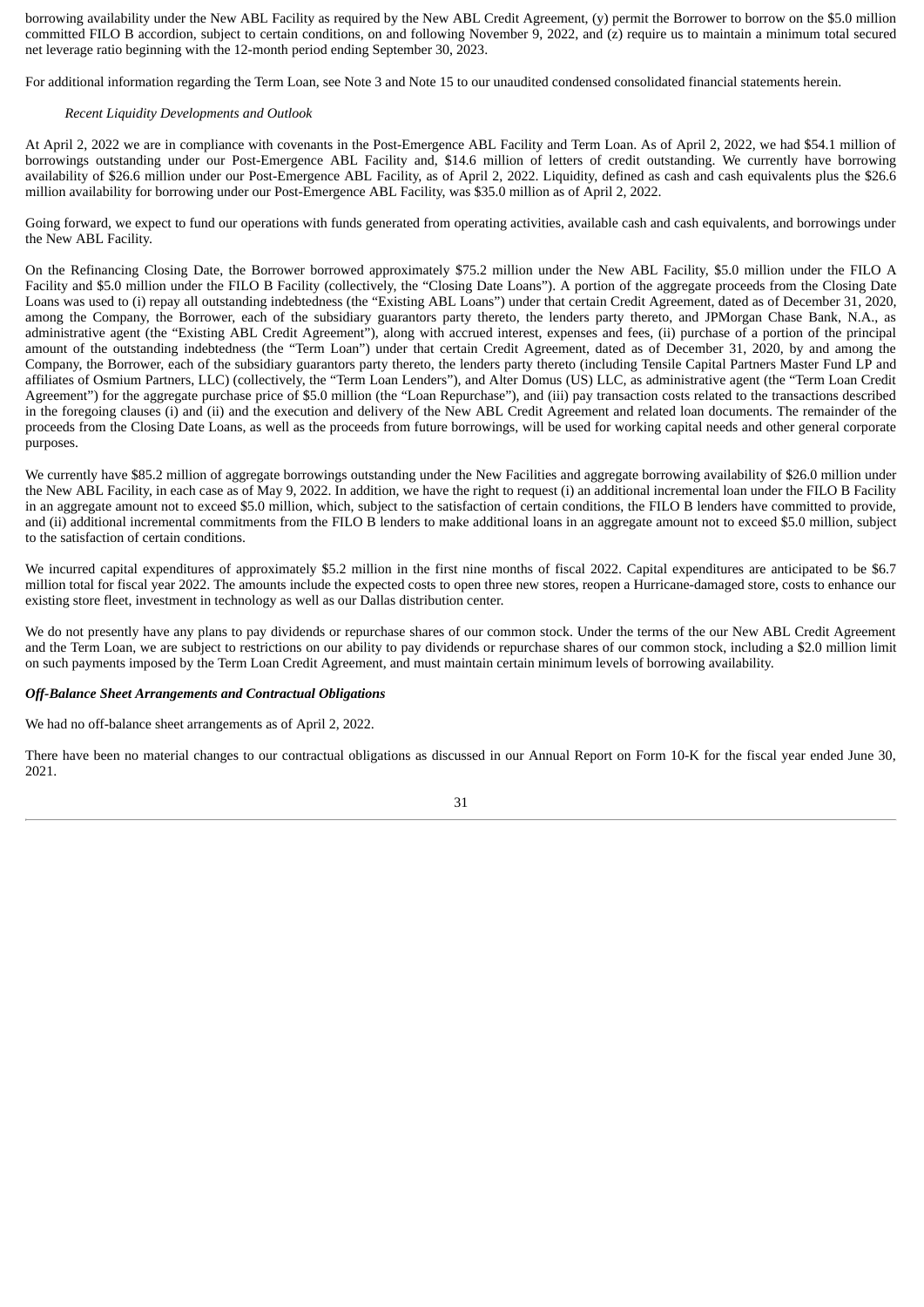#### *Critical Accounting Policies*

This Management's Discussion and Analysis of Financial Condition and Results of Operations is based upon our condensed consolidated financial statements, which have been prepared pursuant to the rules and regulations of the SEC. The preparation of these financial statements requires us to make estimates and judgments that affect the reported amounts of certain assets, liabilities, sales and expenses, and related disclosure of contingent assets and liabilities. On a recurring basis, we evaluate our significant estimates which are based on historical experience and on various other assumptions that we believe are reasonable under the circumstances. Actual results may differ materially from these estimates.

Other than as described in Note 1 of our unaudited condensed consolidated financial statements herein, as of April 2, 2022, there were no changes to our critical accounting policies from those listed in our Annual Report on Form 10-K for the fiscal year ended June 30, 2021.

Under the retail inventory method, permanent markdowns result in cost reductions in inventory at the time the markdowns are taken. We also utilize promotional markdowns for specific marketing efforts used to drive higher sales volume and customer transactions for a specified period of time. Promotional markdowns do not impact the value of unsold inventory and thus do not impact cost of sales until the merchandise is sold. Markdowns and damages during the third quarter of fiscal 2022 were 4.4% of sales compared to 4.0% of sales for the same period last year. Markdowns and damages during the first nine months of fiscal 2022 were 3.3% of sales compared to 3.9% of sales for the same period last year. If our sales forecasts are not achieved, we may be required to record additional markdowns that could exceed historical levels. The effect of a 0.5% markdown in the value of our inventory at April 2, 2022 would result in a decline in gross margin and diluted earnings per share for the third quarter of fiscal 2022 of \$0.9 million and \$0.01, respectively.

For a further discussion of the judgments we make in applying our accounting policies, see Item 7, Management's Discussion and Analysis of Financial Condition and Results of Operations, in our Annual Report on Form 10-K for the fiscal year ended June 30, 2021.

#### *Recent Accounting Pronouncements*

Please refer to Note 1 of our unaudited condensed consolidated financial statements herein for a summary of recent accounting pronouncements.

### <span id="page-31-0"></span>**Item 3. Quantitative and Qualitative Disclosures about Market Risk**

Not required.

# <span id="page-31-1"></span>**Item 4. Controls and Procedures**

### **Evaluation of Disclosure Controls and Procedures**

The Company's management, with the participation of the Company's principal executive officer ("CEO") and principal financial officer ("CFO"), evaluated the effectiveness of the Company's disclosure controls and procedures (as defined in Rules 13a-15(e) and 15d15(e) promulgated under the Securities Exchange Act of 1934, as amended (the "Exchange Act")) as of the end of the period covered by this report. Based on this evaluation, the CEO and CFO have concluded that, as of the end of such period, the Company's disclosure controls and procedures were effective to ensure information that is required to be disclosed by the Company in the reports it files or submits under the Exchange Act is (i) recorded, processed, summarized and reported, within the time periods specified in the SEC's rules and forms and (ii) accumulated and communicated to the Company's management, including the CEO and CFO, as appropriate, to allow timely decisions regarding required disclosure.

#### **Changes in Internal Control Over Financial Reporting**

There were no changes in our internal control over financial reporting that occurred during the quarter ended April 2, 2022 that have materially affected or are reasonably likely to materially affect our internal control over financial reporting.

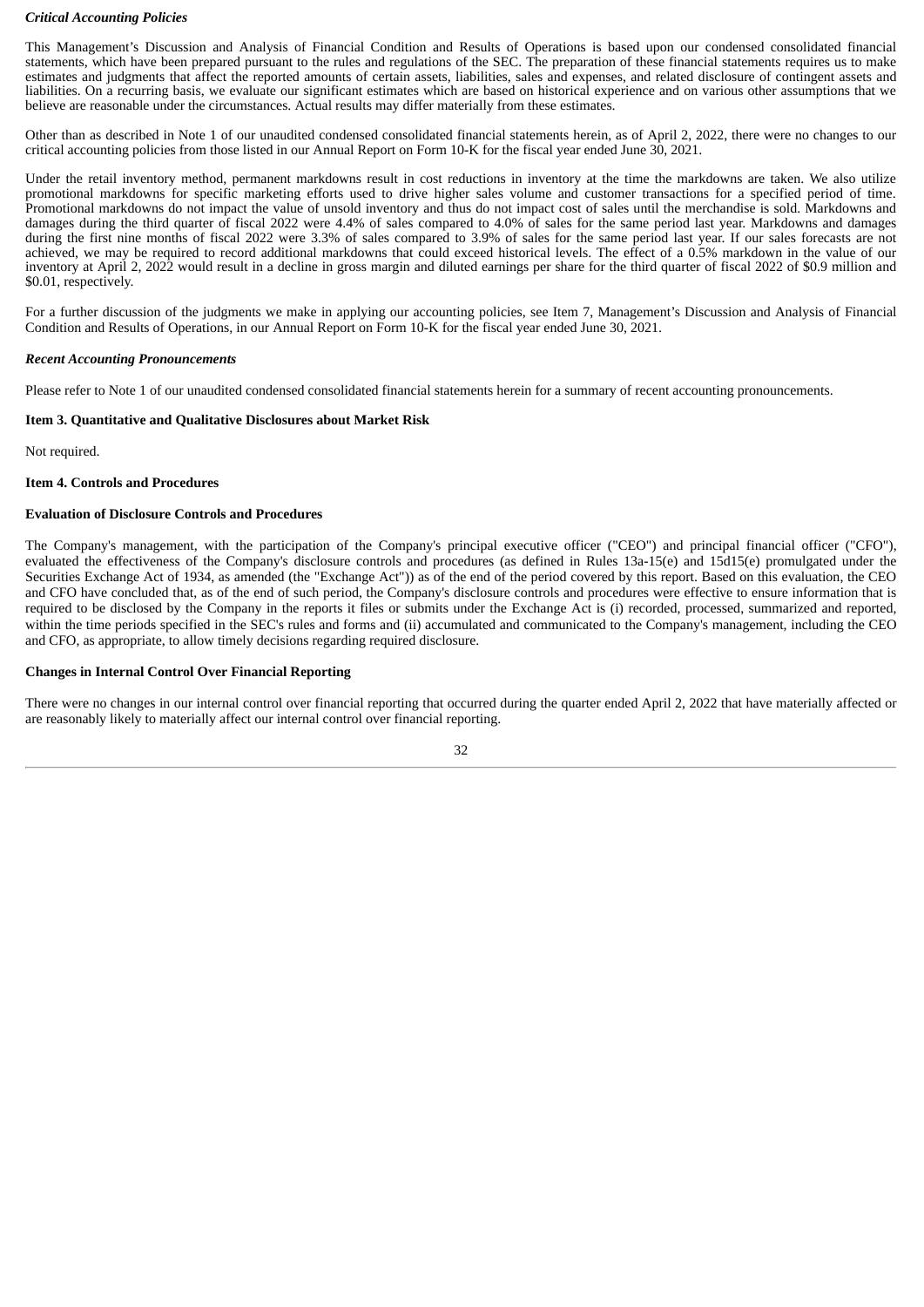# **PART II - OTHER INFORMATION**

#### <span id="page-32-1"></span><span id="page-32-0"></span>**Item 1. Legal Proceedings**

Information related to the Chapter 11 Cases that were filed on May 27, 2020 is included in Note 1 and Note 2 to our unaudited condensed consolidated financial statements herein.

See Note 7 to our unaudited condensed consolidated financial statements herein for additional information.

#### <span id="page-32-2"></span>**Item 1A. Risk Factors**

Except as set forth below, we believe there have been no material changes from our risk factors previously disclosed in Part 1, Item 1A "Risk Factors" of our Annual Report on Form 10-K for the fiscal year ended June 30, 2021.

#### If we are not able to generate cash flows from our operations, remain in compliance with our debt agreements, and continue to access credit markets, *we will not be able to support capital expenditure requirements, operations or debt repayment.*

Our business is dependent upon our operations generating sufficient cash flows to support capital expenditure requirements and general operating activities. We also have relied on a revolving credit facility to support our liquidity needs. On May 9, 2022, we entered into the New ABL Credit Agreement, which increased our borrowing capacity with the addition of two first-in-last out term facilities in an aggregate amount of \$10.0 million. The New ABL Credit Agreement includes customary conditions to borrowing, affirmative and negative covenants and events of default, and requires us to maintain minimum borrowing availability under the New ABL Credit Agreement. In addition, in connection with the New ABL Credit Agreement, the Term Loan Credit Agreement was amended to require satisfaction of a total secured net leverage ratio beginning with the 12-month period ending September 30, 2023. Our failure to satisfy any of these requirements may result in an event of default under the New ABL Credit Agreement and the Term Loan Credit Agreement.

While we believe the New ABL Credit Agreement will provide us with sufficient liquidity for the next 12 months, our ability to meet our capital expenditure, operating and debt service requirements will be dependent upon our ability to generate sufficient cash flows, maintain compliance with the requirements of our debt agreements and continue to access the credit markets as necessary. If we are unable to generate sufficient cash flows and maintain compliance with the requirements of the New ABL Agreement and the Term Loan Credit Agreement, we can provide no assurance that we will be able to secure additional or alternative financing sufficient to meet our liquidity needs.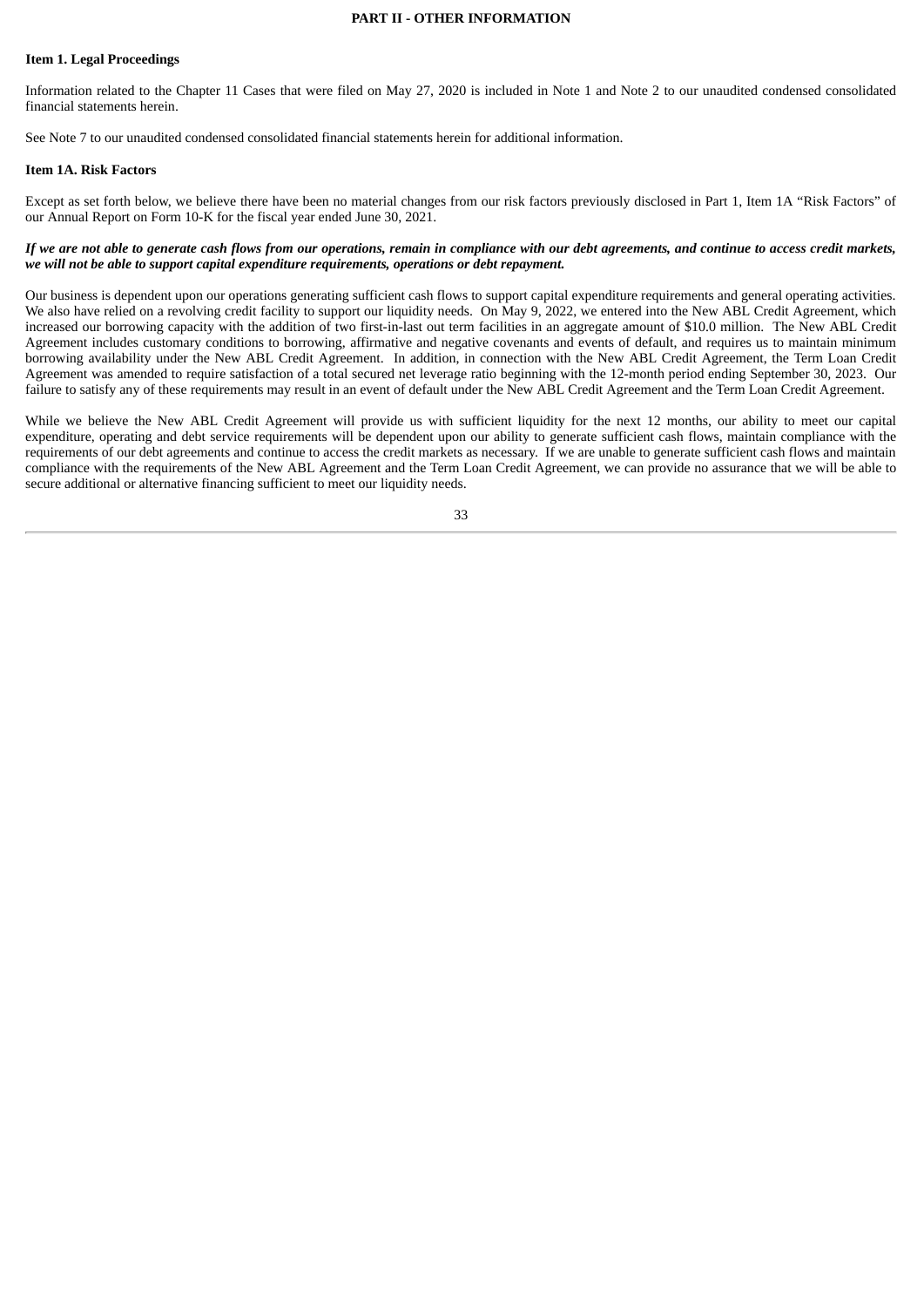# <span id="page-33-0"></span>**Item 6. Exhibits**

| <b>Exhibit</b><br><b>Number</b> | <b>Description</b>                                                                                                                                                                                                                                                                                                                                                                                                                                                                                                                           |
|---------------------------------|----------------------------------------------------------------------------------------------------------------------------------------------------------------------------------------------------------------------------------------------------------------------------------------------------------------------------------------------------------------------------------------------------------------------------------------------------------------------------------------------------------------------------------------------|
| 10.1                            | Credit Agreement, dated as of May 9, 2022, by and among Tuesday Morning Corporation, Tuesday Morning, Inc., each subsidiary<br>guarantor from time to time party thereto, the lenders from time to time party thereto, Wells Fargo Bank, National Association, as<br>administrative agent, and 1903P Loan Agent, LLC, as FILO B documentation agent (incorporated by reference to Exhibit 10.1 to the<br>Company's Form 8-K (File No. 001-40432) as filed with the Securities and Exchange Commission (the "Commission") on May 12,<br>2022) |
| 10.2                            | Second Amendment to Credit Agreement and First Amendment to Guaranty and Collateral Agreement, dated as of May 9, 2022, by and<br>among Tuesday Morning Corporation, Tuesday Morning, Inc., TMI Holdings, Inc., Alter Domus (US), LLC, as administrative agent, and<br>the lenders named therein (incorporated by reference to Exhibit 10.2 to the Company's Form 8-K (File No. 001-40432) as filed with the<br>Securities and Exchange Commission (the "Commission") on May 12, 2022)                                                       |
| 31.1                            | Certification by the Chief Executive Officer of the Company pursuant to Section 302 of the Sarbanes-Oxley Act of 2002                                                                                                                                                                                                                                                                                                                                                                                                                        |
| 31.2                            | Certification by the Chief Financial Officer of the Company pursuant to Section 302 of the Sarbanes-Oxley Act of 2002                                                                                                                                                                                                                                                                                                                                                                                                                        |
| 32.1                            | Certification of the Chief Executive Officer of the Company pursuant to 18 U.S.C §1350, adopted pursuant to Section 906 of the<br>Sarbanes-Oxley Act of 2002 *                                                                                                                                                                                                                                                                                                                                                                               |
| 32.2                            | Certification of the Chief Financial Officer of the Company pursuant to 18 U.S.C §1350, adopted pursuant to Section 906 of the<br>Sarbanes-Oxley Act of 2002 *                                                                                                                                                                                                                                                                                                                                                                               |
| 101.INS                         | Inline XBRL Instance Document – the instance document does not appear in the Interactive Data File because XBRL tags are embedded<br>within the Inline XBRL document.                                                                                                                                                                                                                                                                                                                                                                        |
| 101.SCH                         | Inline XBRL Taxonomy Extension Schema Document                                                                                                                                                                                                                                                                                                                                                                                                                                                                                               |
| 101.CAL                         | Inline XBRL Taxonomy Extension Calculation Linkbase Document                                                                                                                                                                                                                                                                                                                                                                                                                                                                                 |
| 101.DEF                         | Inline XBRL Taxonomy Extension Definition Linkbase Document                                                                                                                                                                                                                                                                                                                                                                                                                                                                                  |
| 101.LAB                         | Inline XBRL Taxonomy Extension Label Linkbase Document                                                                                                                                                                                                                                                                                                                                                                                                                                                                                       |
| 101.PRE                         | Inline XBRL Taxonomy Extension Presentation Linkbase Document                                                                                                                                                                                                                                                                                                                                                                                                                                                                                |
| 104                             | Cover Page Interactive Data File (embedded within the Inline XBRL document)<br>$-1.1.0$ $-1.0.1$ $-1.0.1$ $-0.0.0$                                                                                                                                                                                                                                                                                                                                                                                                                           |

\* The certifications attached hereto as Exhibit 32.1 and Exhibit 32.2 are furnished with this Quarterly Report on Form 10-Q and shall not be deemed "filed" by the Company for purposes of Section 18 of the Securities Exchange Act of 1934, as amended.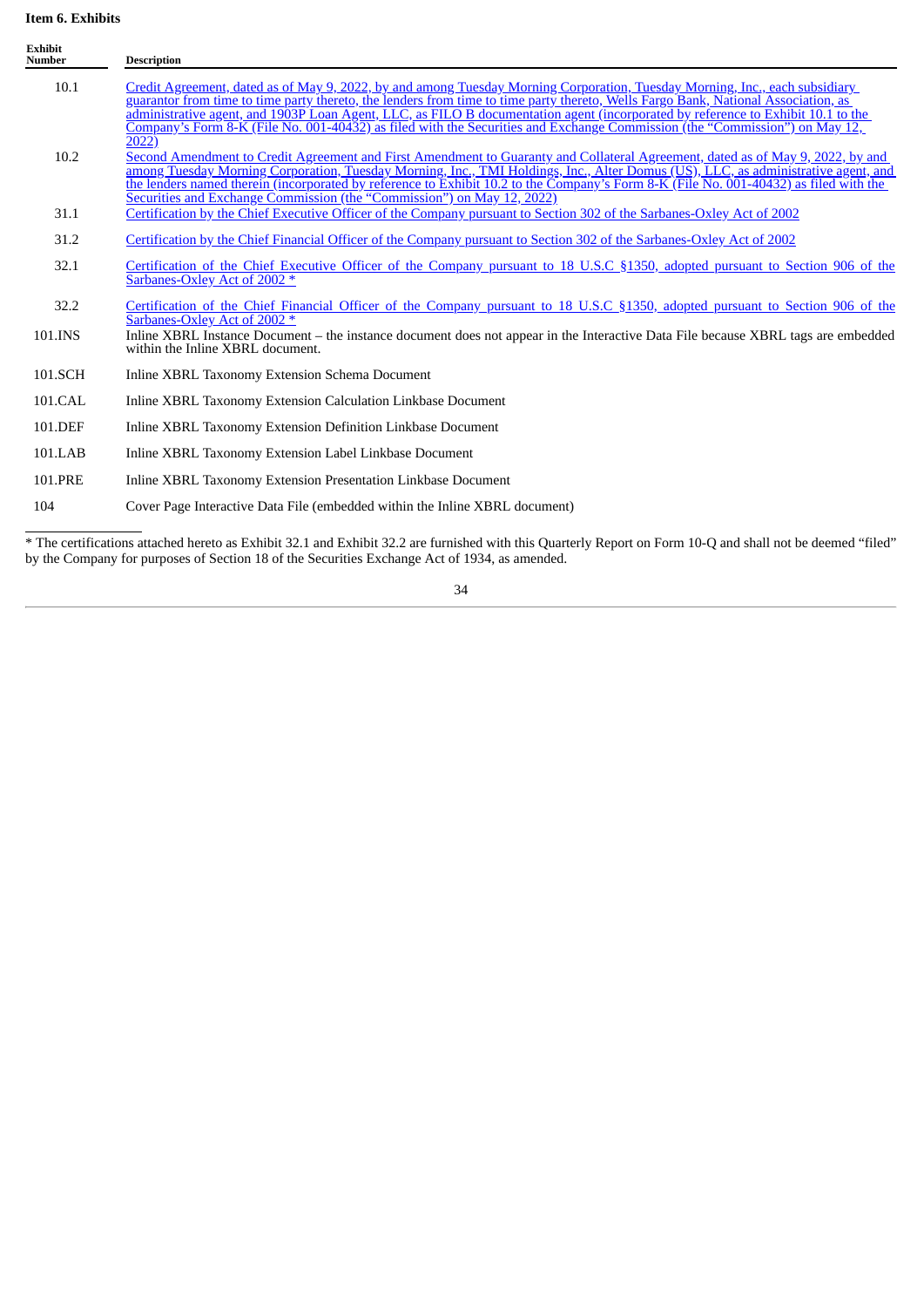<span id="page-34-0"></span>Pursuant to the requirements of the Securities Exchange Act of 1934, the registrant has duly caused this report to be signed on its behalf by the undersigned thereunto duly authorized.

# **TUESDAY MORNING CORPORATION** (Registrant)

DATE: May 12, 2022 By: /s/ Jennifer N. Robinson

Jennifer N. Robinson Executive Vice President and Chief Financial Officer (Principal Financial Officer)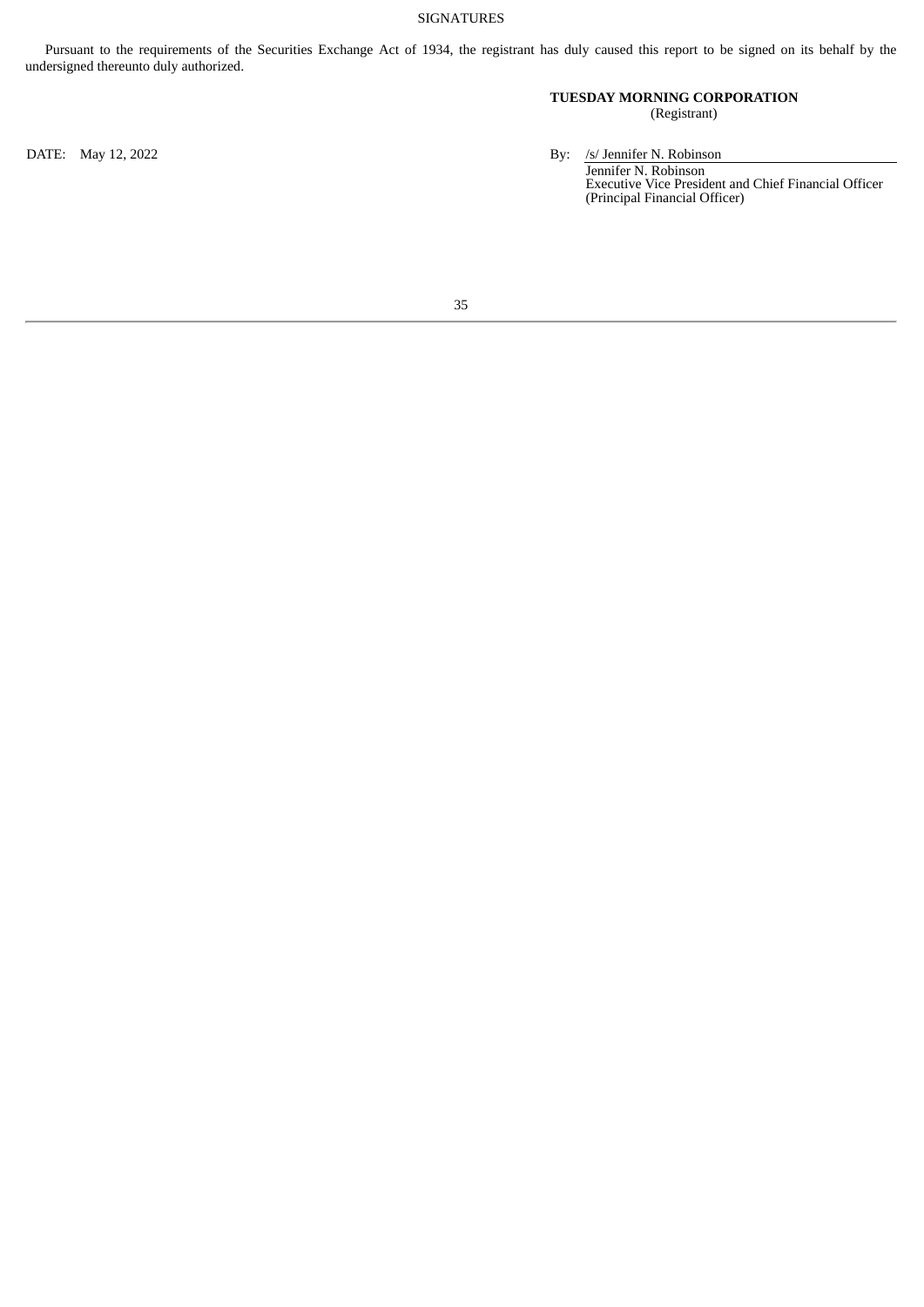# **CERTIFICATION**

<span id="page-35-0"></span>I, Fred Hand, certify that:

- 1. I have reviewed this quarterly report on Form 10-Q of Tuesday Morning Corporation;
- 2. Based on my knowledge, this report does not contain any untrue statement of a material fact or omit to state a material fact necessary to make the statements made, in light of the circumstances under which such statements were made, not misleading with respect to the period covered by this report;
- 3. Based on my knowledge, the financial statements, and other financial information included in this report, fairly present in all material respects the financial condition, results of operations and cash flows of the registrant as of, and for, the periods presented in this report;
- 4. The registrant's other certifying officer(s) and I are responsible for establishing and maintaining disclosure controls and procedures (as defined in Exchange Act Rules 13a-15(e) and 15d-15(e)) and internal control over financial reporting (as defined in Exchange Act Rules 13a-15(f) and 15d-15(f)) for the registrant and have:
	- a) Designed such disclosure controls and procedures, or caused such disclosure controls and procedures to be designed under our supervision, to ensure that material information relating to the registrant, including its consolidated subsidiaries, is made known to us by others within those entities, particularly during the period in which this report is being prepared;
	- b) Designed such internal control over financial reporting, or caused such internal control over financial reporting to be designed under our supervision, to provide reasonable assurance regarding the reliability of financial reporting and the preparation of financial statements for external purposes in accordance with generally accepted accounting principles;
	- c) Evaluated the effectiveness of the registrant's disclosure controls and procedures and presented in this report our conclusions about the effectiveness of the disclosure controls and procedures, as of the end of the period covered by this report based on such evaluation; and
	- d) Disclosed in this report any change in the registrant's internal control over financial reporting that occurred during the registrant's most recent fiscal quarter (the registrant's fourth fiscal quarter in the case of an annual report) that has materially affected, or is reasonably likely to materially affect, the registrant's internal control over financial reporting; and
- 5. The registrant's other certifying officer(s) and I have disclosed, based on our most recent evaluation of internal control over financial reporting, to the registrant's auditors and the audit committee of the registrant's board of directors (or persons performing the equivalent functions):
	- a) All significant deficiencies and material weaknesses in the design or operation of internal control over financial reporting which are reasonably likely to adversely affect the registrant's ability to record, process, summarize and report financial information; and
	- b) Any fraud, whether or not material, that involves management or other employees who have a significant role in the registrant's internal control over financial reporting.

Date: May 12, 2022 By: /s/ Fred Hand

Fred Hand Chief Executive Officer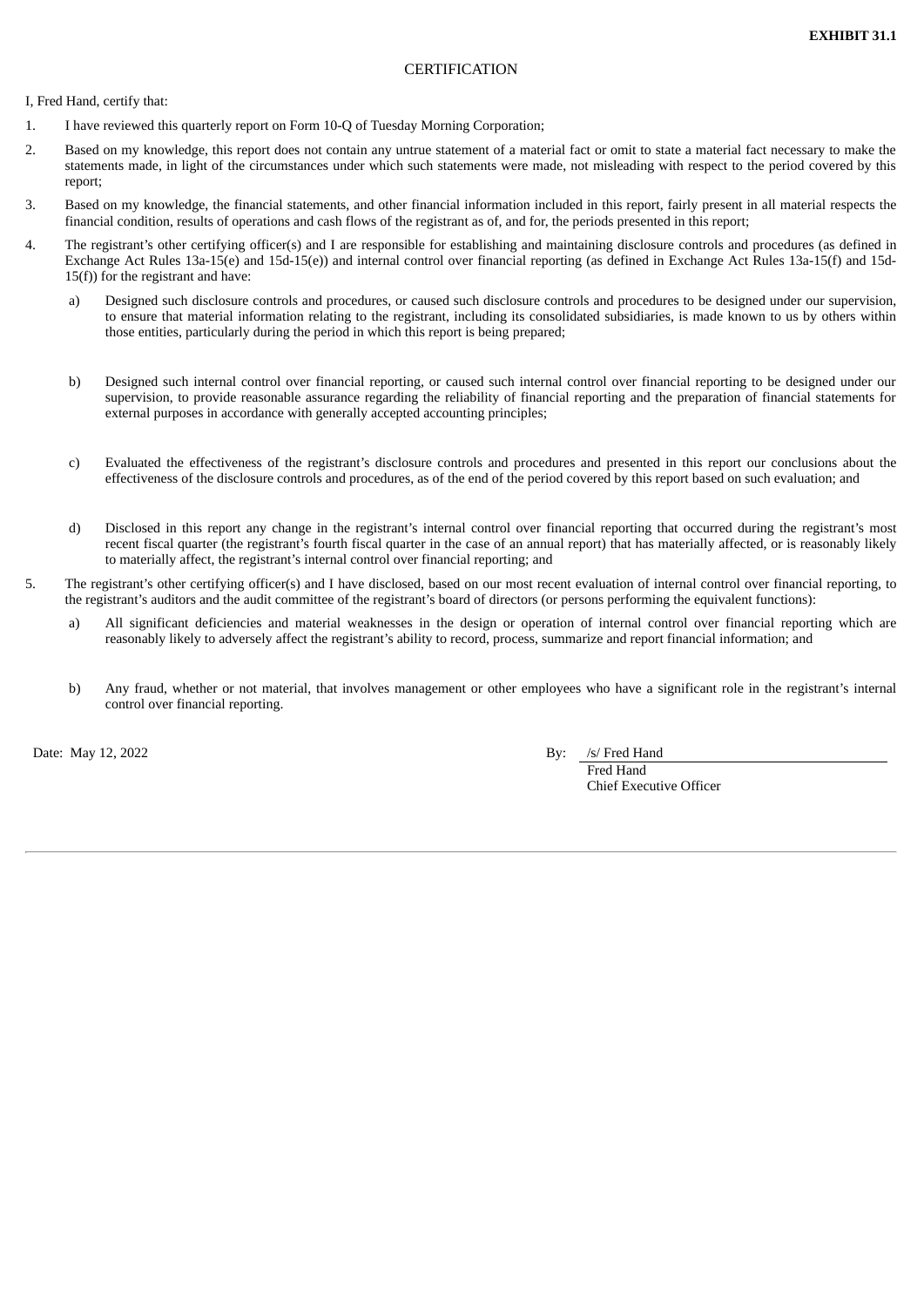#### **CERTIFICATION**

<span id="page-36-0"></span>I, Jennifer N. Robinson, certify that:

- 1. I have reviewed this quarterly report on Form 10-Q of Tuesday Morning Corporation;
- 2. Based on my knowledge, this report does not contain any untrue statement of a material fact or omit to state a material fact necessary to make the statements made, in light of the circumstances under which such statements were made, not misleading with respect to the period covered by this report;
- 3. Based on my knowledge, the financial statements, and other financial information included in this report, fairly present in all material respects the financial condition, results of operations and cash flows of the registrant as of, and for, the periods presented in this report;
- 4. The registrant's other certifying officer(s) and I are responsible for establishing and maintaining disclosure controls and procedures (as defined in Exchange Act Rules 13a-15(e) and 15d-15(e)) and internal control over financial reporting (as defined in Exchange Act Rules 13a-15(f) and 15d- $15(f)$ ) for the registrant and have:
	- a) Designed such disclosure controls and procedures, or caused such disclosure controls and procedures to be designed under our supervision, to ensure that material information relating to the registrant, including its consolidated subsidiaries, is made known to us by others within those entities, particularly during the period in which this report is being prepared;
	- b) Designed such internal control over financial reporting, or caused such internal control over financial reporting to be designed under our supervision, to provide reasonable assurance regarding the reliability of financial reporting and the preparation of financial statements for external purposes in accordance with generally accepted accounting principles;
	- c) Evaluated the effectiveness of the registrant's disclosure controls and procedures and presented in this report our conclusions about the effectiveness of the disclosure controls and procedures, as of the end of the period covered by this report based on such evaluation; and
	- d) Disclosed in this report any change in the registrant's internal control over financial reporting that occurred during the registrant's most recent fiscal quarter (the registrant's fourth fiscal quarter in the case of an annual report) that has materially affected, or is reasonably likely to materially affect, the registrant's internal control over financial reporting; and
- 5. The registrant's other certifying officer(s) and I have disclosed, based on our most recent evaluation of internal control over financial reporting, to the registrant's auditors and the audit committee of the registrant's board of directors (or persons performing the equivalent functions):
	- a) All significant deficiencies and material weaknesses in the design or operation of internal control over financial reporting which are reasonably likely to adversely affect the registrant's ability to record, process, summarize and report financial information; and
	- b) Any fraud, whether or not material, that involves management or other employees who have a significant role in the registrant's internal control over financial reporting.

Date: May 12, 2022 By: /s/ Jennifer N. Robinson Jennifer N. Robinson Executive Vice President and Chief Financial Officer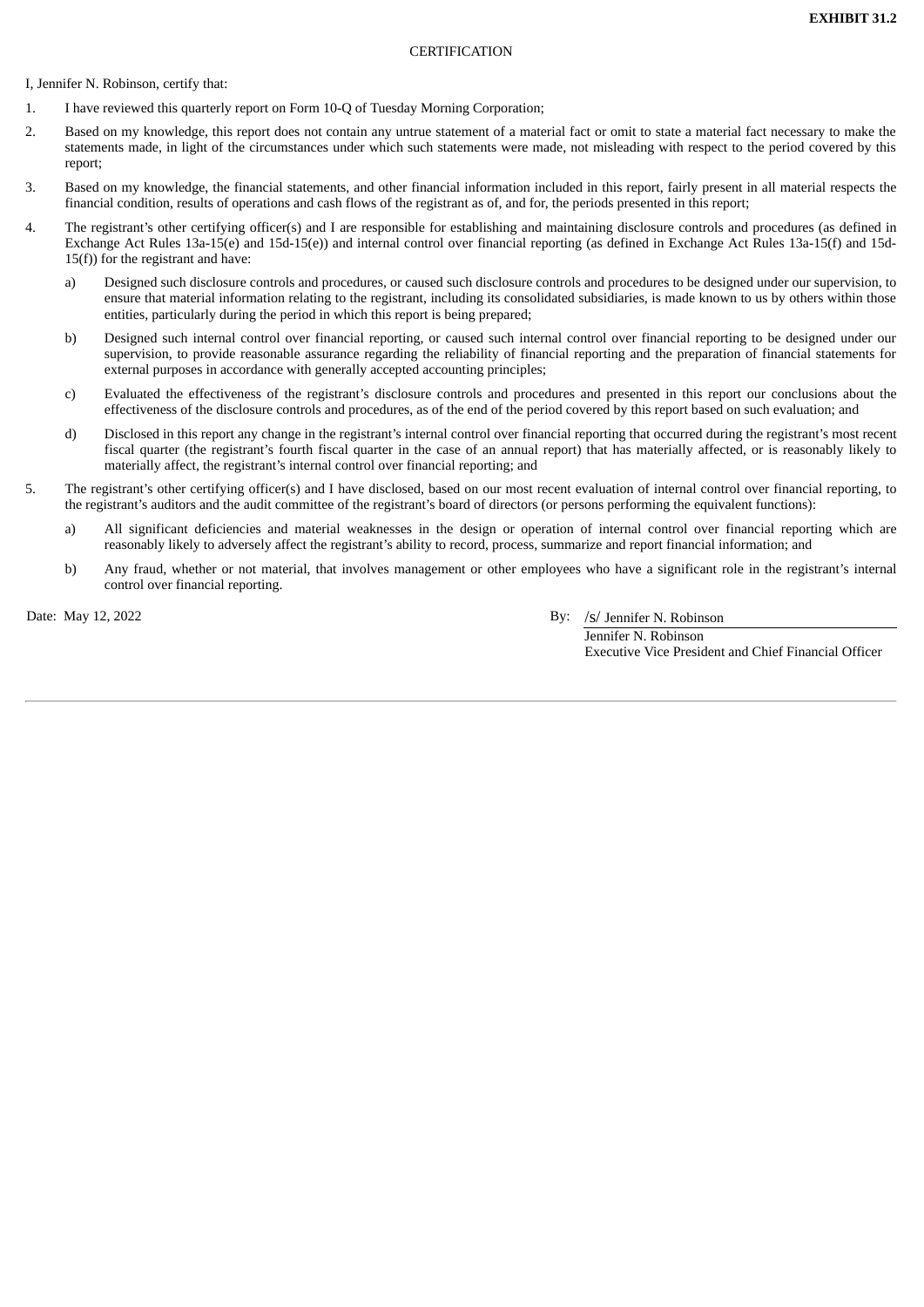# CERTIFICATION OF THE CHIEF EXECUTIVE OFFICER OF TUESDAY MORNING CORPORATION PURSUANT TO 18 U.S.C. §1350

<span id="page-37-0"></span>I, Fred Hand, the Chief Executive Officer of Tuesday Morning Corporation, hereby certify that to the best of my knowledge and belief:

- 1. The quarterly report on Form 10-Q of Tuesday Morning Corporation for the period ended April 2, 2022 fully complies with the requirements of Section 13(a) or 15(d) of the Securities Exchange Act of 1934; and
- 2. The information contained in the above-mentioned report fairly presents, in all material respects, the financial condition and results of operations of Tuesday Morning Corporation.

Date: May 12, 2022 By: /s/ Fred Hand

Fred Hand Chief Executive Officer